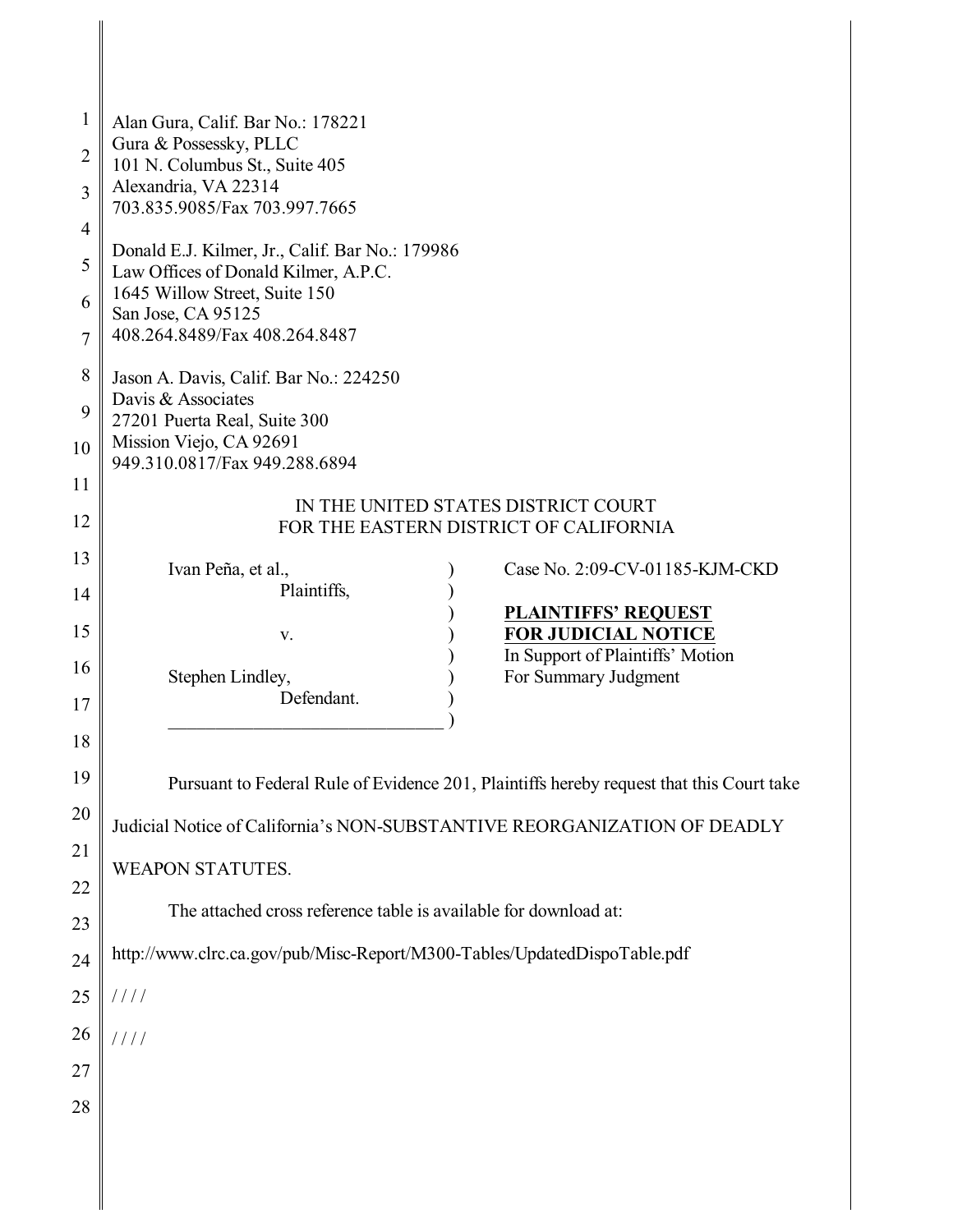| $\mathbf{1}$        | Respectfully October 24, 2013,                              |     |                                                                                  |
|---------------------|-------------------------------------------------------------|-----|----------------------------------------------------------------------------------|
| $\overline{2}$      | Alan Gura, Calif. Bar No.: 178221<br>Gura & Possessky, PLLC |     | Jason A. Davis, Calif. Bar No.: 224250<br>Davis & Associates                     |
| $\overline{3}$      | 101 N. Columbus St., Suite 405                              |     | 27201 Puerta Real, Suite 300                                                     |
| $\overline{4}$<br>5 | Alexandria, VA 22314<br>703.835.9085/Fax 703.997.7665       |     | Mission Viejo, CA 92691<br>949.310.0817/Fax 949.288.6894                         |
| 6                   |                                                             |     | Donald E.J. Kilmer, Jr., Calif. Bar No. 179986                                   |
| $\tau$              |                                                             |     | Law Offices of Donald Kilmer, A.P.C.<br>1645 Willow Street, Suite 150            |
| 8                   |                                                             |     | San Jose, CA 95125<br>408.264.8489/Fax 408.264.8487                              |
| 9                   |                                                             |     | Email: Don @DKLawOffice.com                                                      |
| 10                  |                                                             | By: | /s/ Donald E.J. Kilmer, Jr.<br>Donald E. J. Kilmer, Jr., Attorney for Plaintiffs |
| 11                  |                                                             |     |                                                                                  |
| 12                  |                                                             |     |                                                                                  |
| 13                  |                                                             |     |                                                                                  |
| 14                  |                                                             |     |                                                                                  |
| 15                  |                                                             |     |                                                                                  |
| 16<br>17            |                                                             |     |                                                                                  |
| 18                  |                                                             |     |                                                                                  |
| 19                  |                                                             |     |                                                                                  |
| 20                  |                                                             |     |                                                                                  |
| $21\,$              |                                                             |     |                                                                                  |
| 22                  |                                                             |     |                                                                                  |
| 23                  |                                                             |     |                                                                                  |
| 24                  |                                                             |     |                                                                                  |
| 25                  |                                                             |     |                                                                                  |
| 26                  |                                                             |     |                                                                                  |
| 27<br>28            |                                                             |     |                                                                                  |
|                     |                                                             |     |                                                                                  |
|                     |                                                             |     |                                                                                  |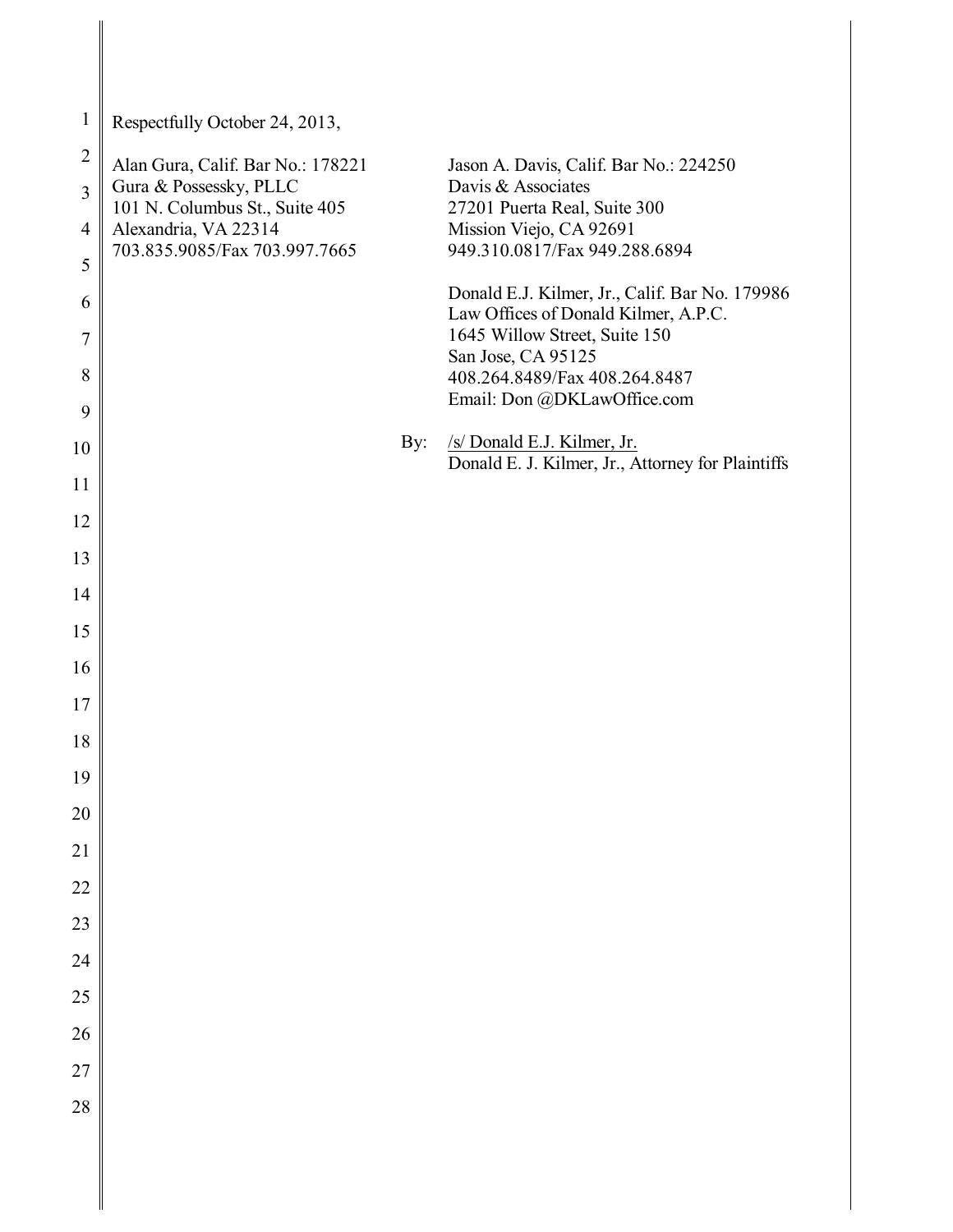# NONSUBSTANTIVE REORG ANIZATION OF DEADLY WEAPON STATUTES: DISPOSITION OF EXISTING LAW (Updated to reflect legislation enacted in 2011)

☞ **Note.** The Deadly Weapons Recodification Act of 2010 (SB 1080 (Committee on Public Safety), 2010 Cal. Stat. ch. 711) reorganized the statutes governing control of deadly weapons, without changing their substance. This table shows the disposition of the deadly weapon statutes — former Penal Code Section 653k and former Title 2 of Part 4 of the Penal Code (former Penal Code Sections 12000-12809). Unless otherwise indicated, all statutory references are to the Penal Code.

To give affected persons and organizations ample time to adjust to the new statutory scheme, the Deadly Weapons Recodification Act has a one-year delayed operative date: Instead of becoming operative on January 1, 2011 (like most legislation enacted in 2010), the Act will become operative on January 1, 2012.

During the interval between enactment of this Act and its operative date, the Legislature amended or otherwise revised some of the recodified provisions. See in particular the following legislation affecting new Part 6 of the Penal Code (Sections 16000-34370):

- AB 109 (Committee on Budget), 2011 Cal. Stat. ch. 15 (criminal justice realignment), which amended Sections 18715, 18720, 18725, 18730, 18735, 18740, 20110, 22810, 22910, 23900, 25110, 25300, 25400, 25850, 28250, 29700, 30315, 30600, 30605, 30725, 31360, 32625, and 33410. AB 109 also amended Section 27590, but that amendment was "chaptered out" by another bill amending the same section (i.e., the amendment was nullified pursuant to Government Code Section 9605). The conflicting bill was AB 809 (see below), which incorporated the changes made by AB 109.
- AB 144 (Portantino), 2011 Cal. Stat. ch. 725 (open carry), which amended Sections 16520, 16750, 16850, 25595, and 25605, and added Sections 16950, 17040, 17295, 17512, 25590, and 26361- 26389.
- AB 809 (Feuer), 2011 Cal. Stat. ch. 745 (long gun registration), which amended Sections 17000, 26600, 26610, 26615, 26805, 26820, 26840, 26845, 26850, 26865, 26890, 26905, 26955, 26960, 26965, 27050, 27060, 27065, 27110, 27130, 27400, 27410, 27415, 27540, 27560, 27565, 27590 (incorporating changes made by AB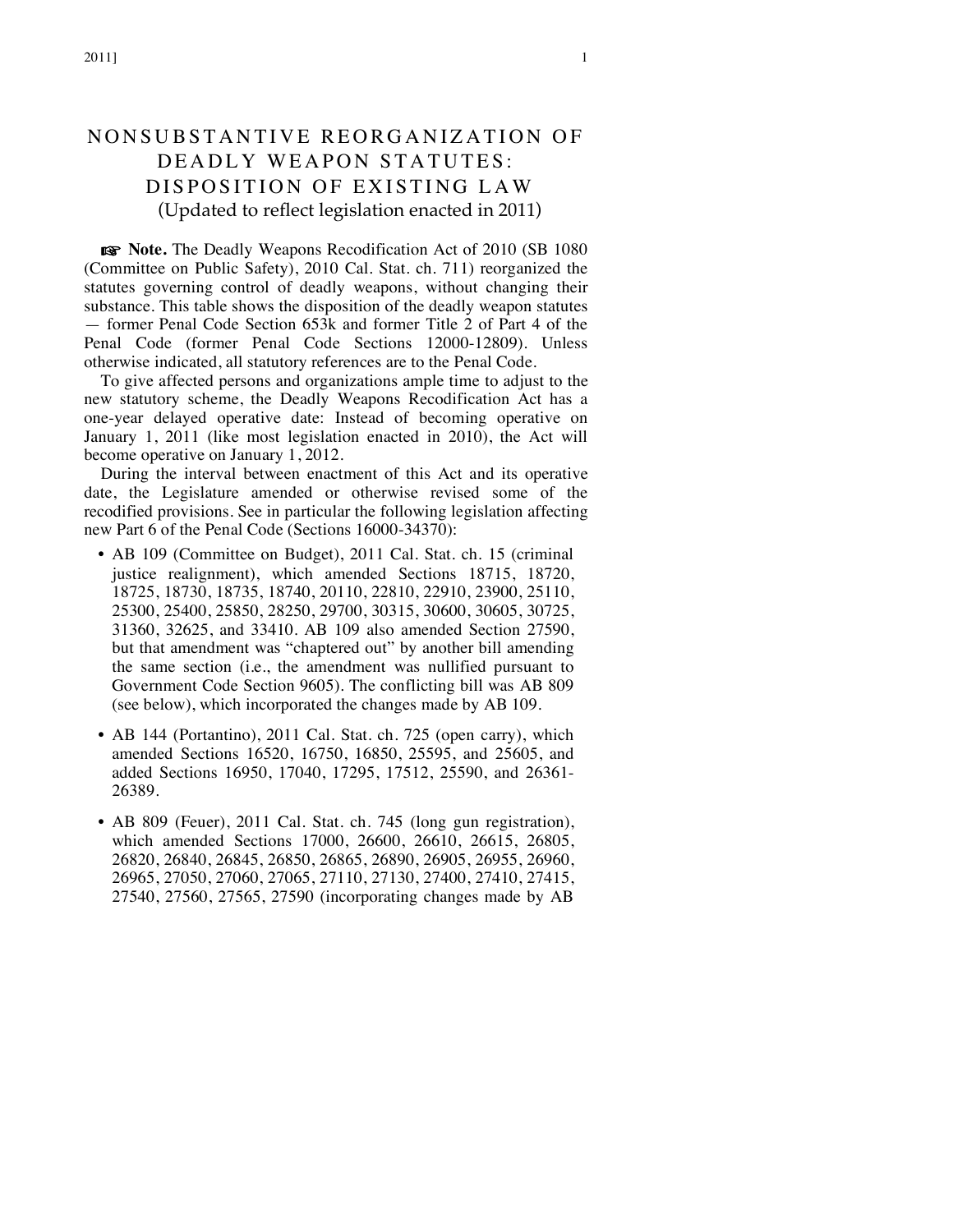109's amendment of same section), 27600, 27610, 27615, 27655, 27660, 27665, 27710, 27730, 27860, 27870, 27875, 27880, 27915, 27920, 27965, 28000, 28060, 28100, 28160, 28165, 28170, 28180, 28210, 28215, 28220, 28230, 28240, 28245, 28400, 28410, 28415, 30105 (incorporating change made by AB 1023's amendment of same section), 30150, 30160, 30165, 31705, 31715, 31720, 31735, 31775, 31795, 33850, 33860, 33865, 33890, 34355, 34365, and 34370, and added Section 27966.

- AB 1023 (Wagner), 2011 Cal. Stat. ch. 296 (code maintenance), which amended Sections 16880, 25650, 26020, 26175, 29010, 29065, 29115, 29142, 29615, 29855, 31315, 31910, and 32105. AB 1023 also amended Sections 25105, 29510, and 30105, but those amendments were chaptered out by other bills affecting those sections (AB 809 and AB 1402), which incorporated almost all of the changes to those sections made by AB 1023.
- AB 1402 (Committee on Public Safety), 2011 Cal. Stat. ch. 285 (recodification clean-up), which amended Sections 23505, 25105 (making same change as AB 1023's chaptered out amendment of same section), and 29510 (making revisions similar to AB 1023's chaptered out amendment of same section).
- SB 610 (Wright), 2011 Cal. Stat. ch. 741 (concealed weapons permits), which amended Sections 26165, 26190, and 26205, and added Section 26202.
- SB 819 (Leno), 2011 Cal. Stat. ch. 743 (APPS funding), which amended Section 28225.

Sections that were affected by these bills are marked with a dagger symbol (†) in the table below.

For further information on the Deadly Weapons Recodification Act, see *Nonsubstantive Reorganization of Deadly Weapon Statutes,* 38 Cal. L. Revision Comm'n Reports 217 (2009) (hereafter, "CLRC Report"), *available at* <www.clrc.ca.gov/M300.html>. See also SB 1115 (Committee on Public Safety), 2010 Cal. Stat. ch. 178 (conforming revisions); AB 1402 (Committee on Public Safety), 2011 Cal. Stat. ch. 285 (recodification clean-up); *Nonsubstantive Reorganization of Deadly Weapon Statutes: Clean-Up Legislation*, 41 Cal. L. Revision Comm'n Reports \_\_ (2011), *available at* <www.clrc.ca.gov/M300.html>.

A few of the conforming revisions made by AB 1402 were chaptered out by other bills enacted in 2011. These conforming revisions will be reintroduced in 2012 to fully implement the nonsubstantive reorganization.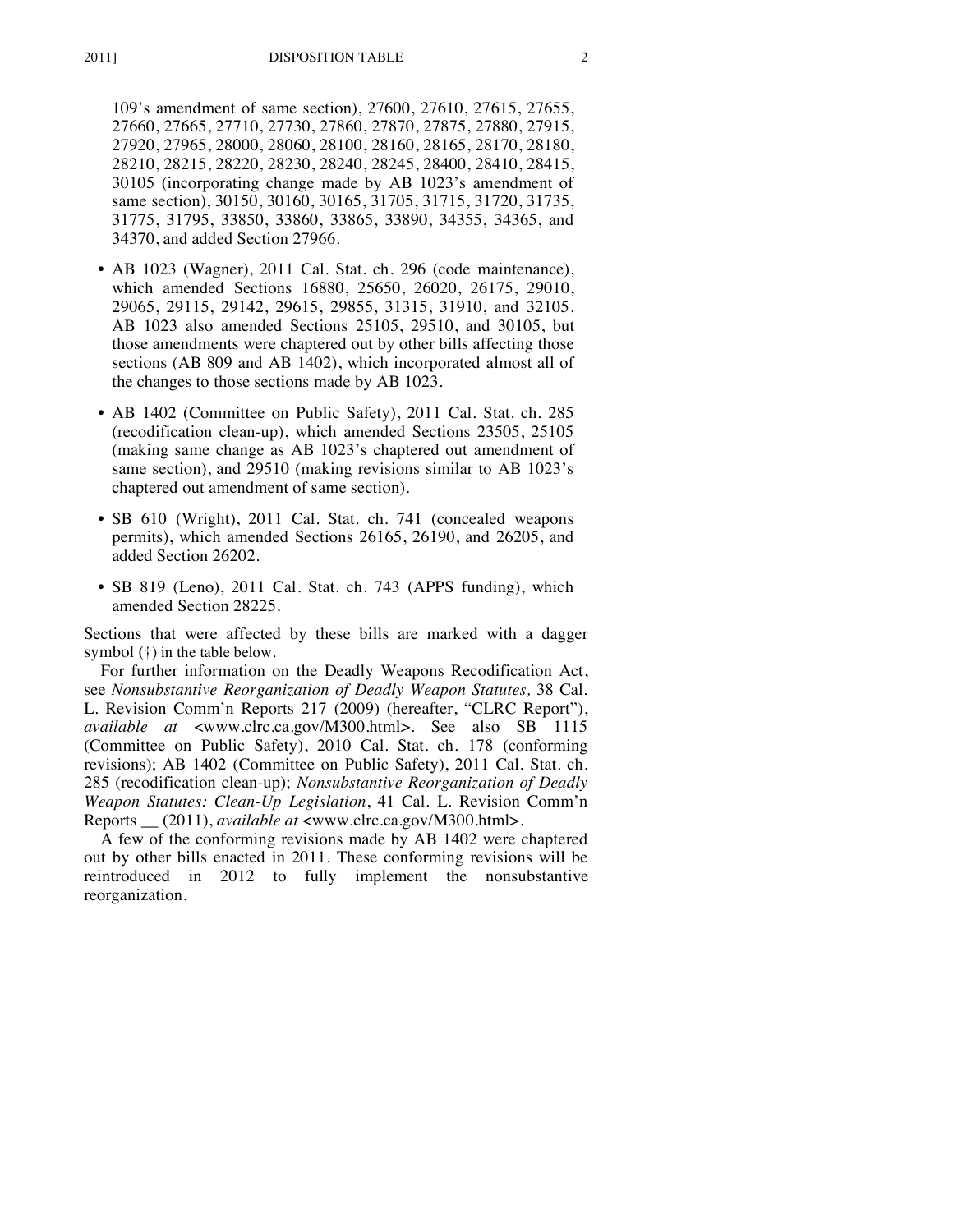| <b>Old Provision</b> | <b>Corresponding New Provision</b>                                            |
|----------------------|-------------------------------------------------------------------------------|
|                      |                                                                               |
|                      |                                                                               |
|                      |                                                                               |
|                      |                                                                               |
|                      |                                                                               |
|                      |                                                                               |
|                      |                                                                               |
|                      |                                                                               |
|                      |                                                                               |
|                      |                                                                               |
|                      |                                                                               |
|                      |                                                                               |
|                      | 12001(f) (re "firearm capable of being concealed upon the person," "pistol,"& |
|                      |                                                                               |
|                      |                                                                               |
|                      |                                                                               |
|                      |                                                                               |
|                      |                                                                               |
|                      |                                                                               |
|                      |                                                                               |
|                      |                                                                               |
|                      |                                                                               |
|                      |                                                                               |
|                      |                                                                               |
|                      |                                                                               |
|                      |                                                                               |
|                      |                                                                               |
|                      |                                                                               |
|                      |                                                                               |
|                      |                                                                               |
|                      |                                                                               |
|                      |                                                                               |
|                      |                                                                               |
|                      |                                                                               |
|                      |                                                                               |
|                      |                                                                               |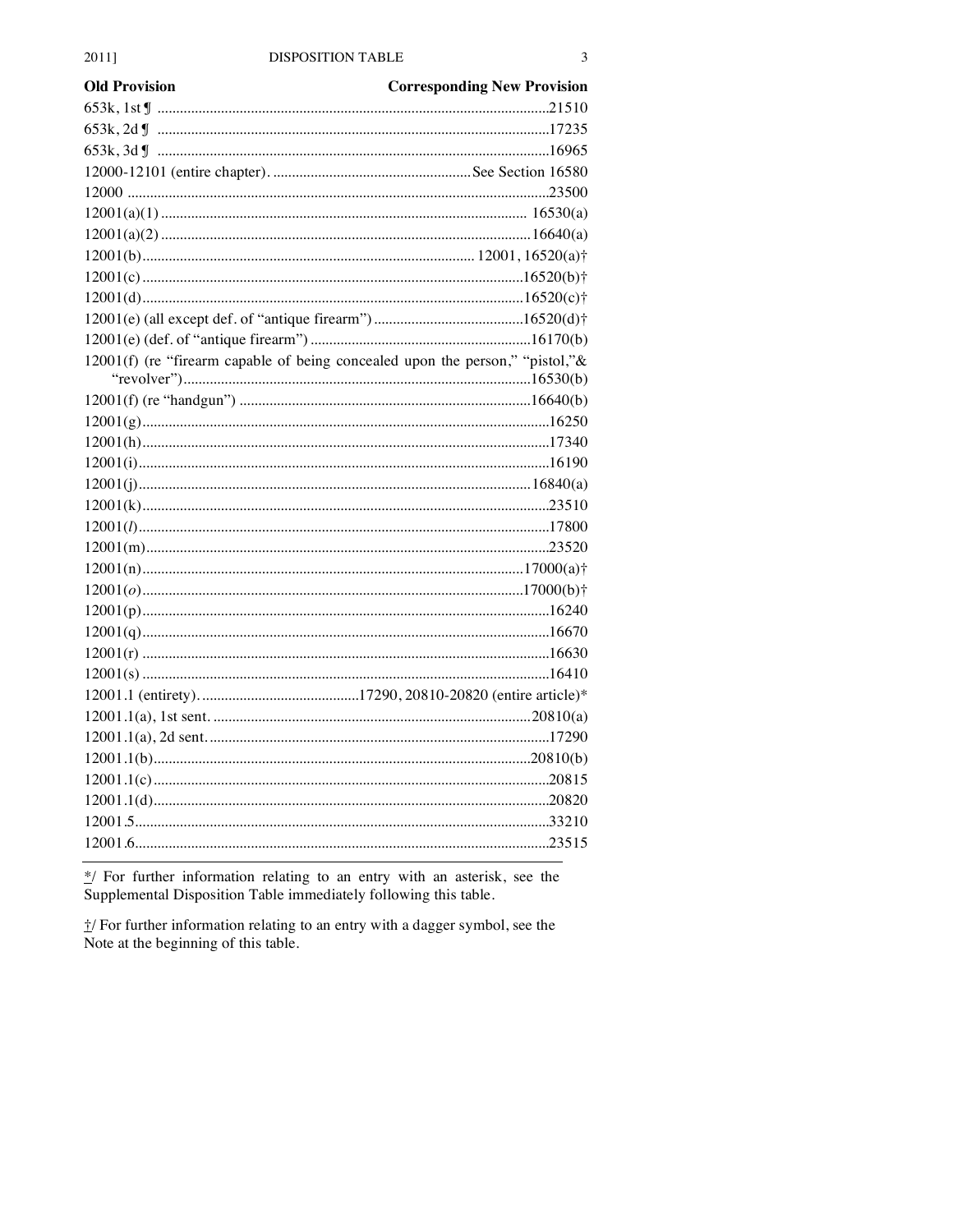| <b>Old Provision</b>                                                   | <b>Corresponding New Provision</b> |
|------------------------------------------------------------------------|------------------------------------|
| 12002(a) (re equipment authorized for enforcement of law or            |                                    |
|                                                                        |                                    |
|                                                                        |                                    |
|                                                                        |                                    |
|                                                                        |                                    |
|                                                                        |                                    |
|                                                                        |                                    |
|                                                                        |                                    |
| 12020 (entirety) See pp. 245-47 of CLRC Report; see also Section 16590 |                                    |
|                                                                        |                                    |
|                                                                        |                                    |
|                                                                        |                                    |
| 12020(a)(1) (re billy, blackjack, sandbag, sandclub, sap,              |                                    |
|                                                                        |                                    |
|                                                                        |                                    |
|                                                                        |                                    |
|                                                                        |                                    |
|                                                                        |                                    |
| 12020(a)(1) (re firearm not immediately recognizable as firearm) 24510 |                                    |
|                                                                        |                                    |
|                                                                        |                                    |
|                                                                        |                                    |
|                                                                        |                                    |
|                                                                        |                                    |
|                                                                        |                                    |
|                                                                        |                                    |
|                                                                        |                                    |
| 12020(a)(1) (re short-barreled rifle or short-barreled shotgun)33215   |                                    |
|                                                                        |                                    |
|                                                                        |                                    |
|                                                                        |                                    |
|                                                                        |                                    |
|                                                                        |                                    |
|                                                                        |                                    |
|                                                                        |                                    |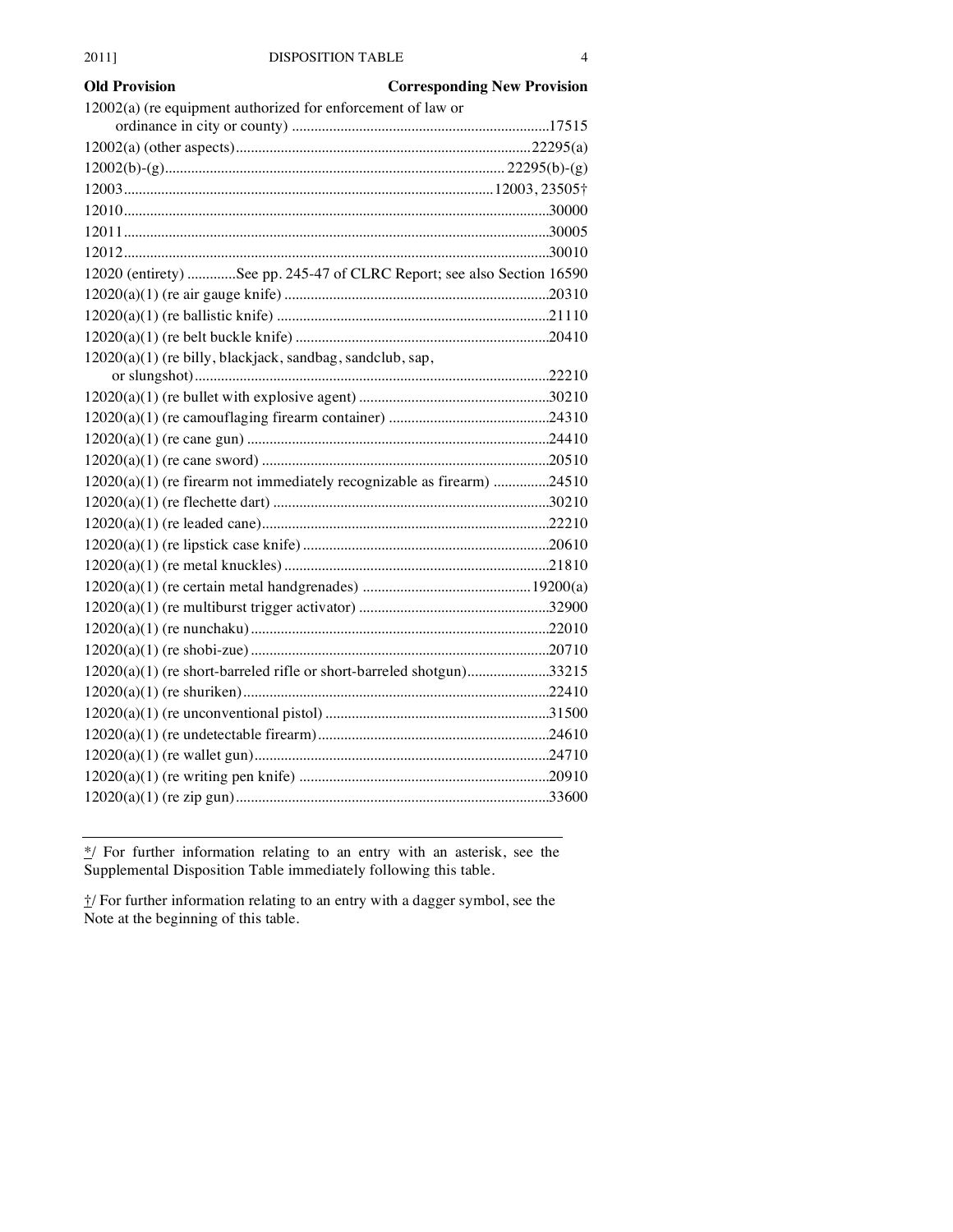| <b>Old Provision</b> | <b>Corresponding New Provision</b> |
|----------------------|------------------------------------|
|                      |                                    |
|                      |                                    |
|                      |                                    |
|                      |                                    |
|                      |                                    |
|                      |                                    |
|                      |                                    |
|                      |                                    |
|                      |                                    |
|                      |                                    |
|                      |                                    |
|                      |                                    |
|                      |                                    |
|                      |                                    |
|                      |                                    |
|                      |                                    |
|                      |                                    |
|                      |                                    |
|                      |                                    |
|                      |                                    |
|                      |                                    |
|                      |                                    |
|                      |                                    |
|                      |                                    |
|                      |                                    |
|                      |                                    |
|                      |                                    |
|                      |                                    |
|                      |                                    |
|                      |                                    |
|                      |                                    |
|                      |                                    |
|                      |                                    |
|                      |                                    |
|                      |                                    |
|                      |                                    |
|                      |                                    |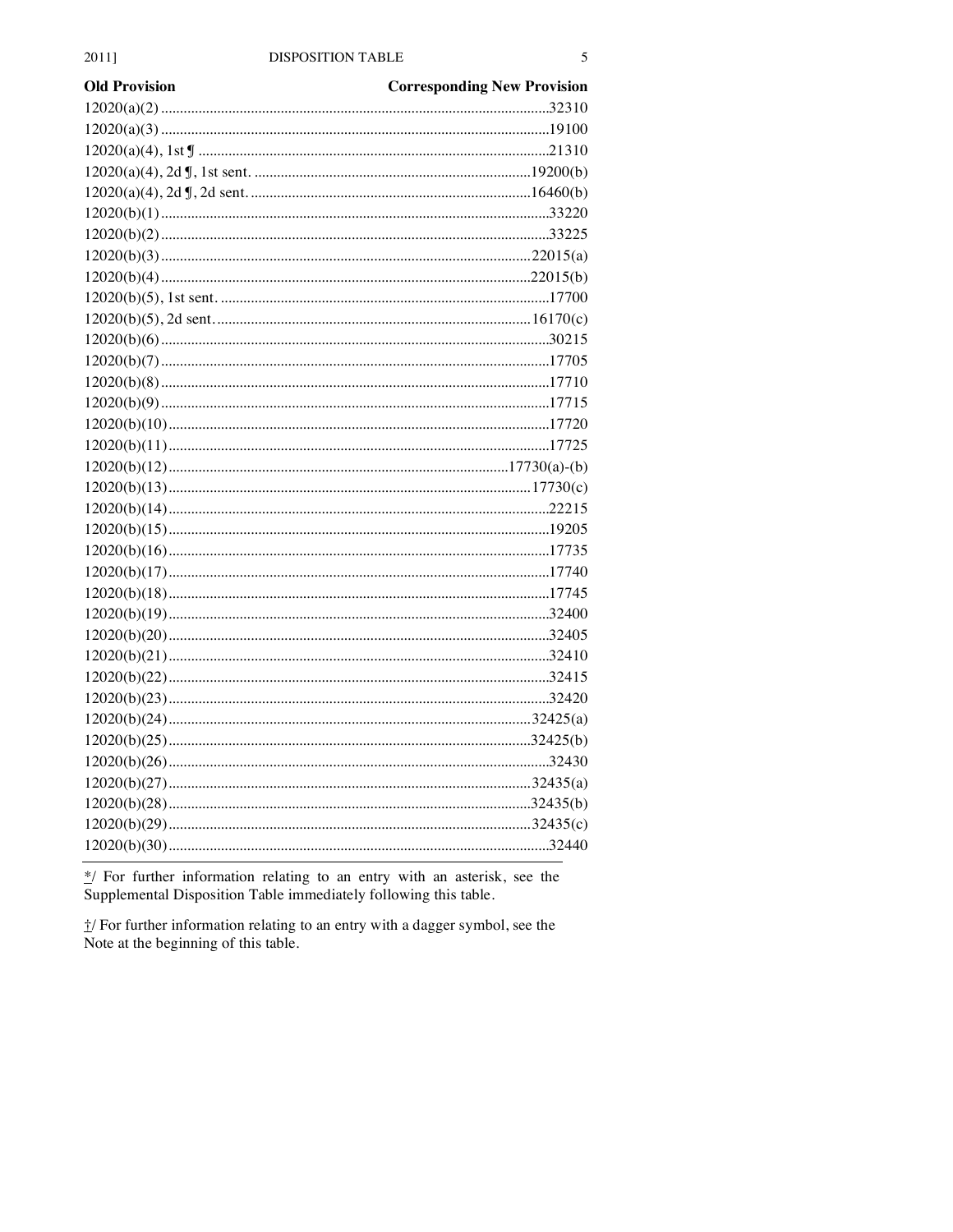| <b>Old Provision</b> | <b>Corresponding New Provision</b> |
|----------------------|------------------------------------|
|                      |                                    |
|                      |                                    |
|                      |                                    |
|                      |                                    |
|                      |                                    |
|                      |                                    |
|                      |                                    |
|                      |                                    |
|                      |                                    |
|                      |                                    |
|                      |                                    |
|                      |                                    |
|                      |                                    |
|                      |                                    |
|                      |                                    |
|                      |                                    |
|                      |                                    |
|                      |                                    |
|                      |                                    |
|                      |                                    |
|                      |                                    |
|                      |                                    |
|                      |                                    |
|                      |                                    |
|                      |                                    |
|                      |                                    |
|                      |                                    |
|                      |                                    |
|                      |                                    |
|                      |                                    |
|                      |                                    |
|                      |                                    |
|                      |                                    |
|                      |                                    |
|                      |                                    |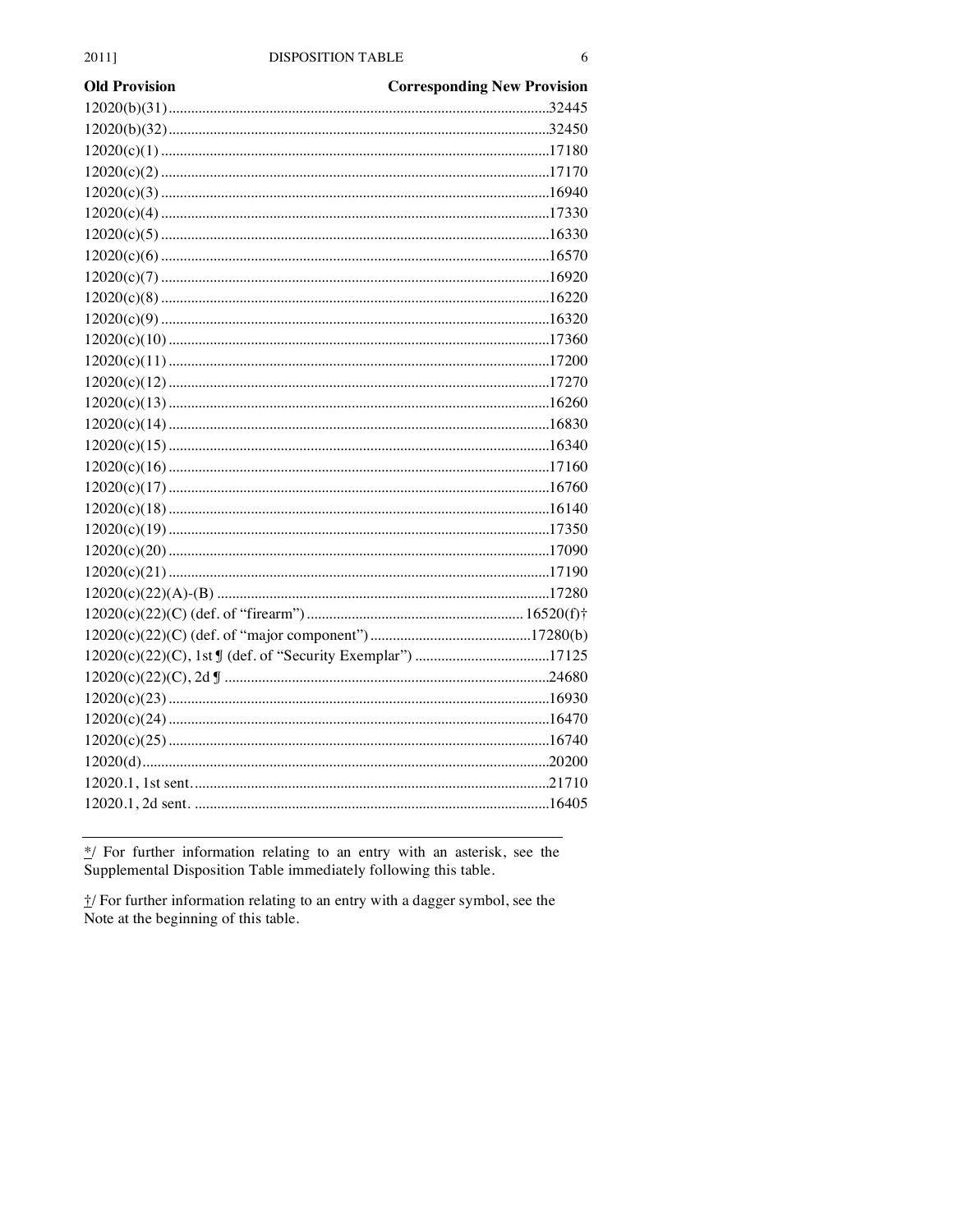| <b>Old Provision</b> | <b>Corresponding New Provision</b> |
|----------------------|------------------------------------|
|                      |                                    |
|                      |                                    |
|                      |                                    |
|                      |                                    |
|                      |                                    |
|                      |                                    |
|                      |                                    |
|                      |                                    |
|                      |                                    |
|                      |                                    |
|                      |                                    |
|                      |                                    |
|                      |                                    |
|                      |                                    |
|                      |                                    |
|                      |                                    |
|                      |                                    |
|                      |                                    |
|                      |                                    |
|                      |                                    |
|                      |                                    |
|                      |                                    |
|                      |                                    |
|                      |                                    |
|                      |                                    |
|                      |                                    |
|                      |                                    |
|                      |                                    |
|                      |                                    |
|                      |                                    |
|                      |                                    |
|                      |                                    |
|                      |                                    |
|                      |                                    |
|                      |                                    |
|                      |                                    |
|                      |                                    |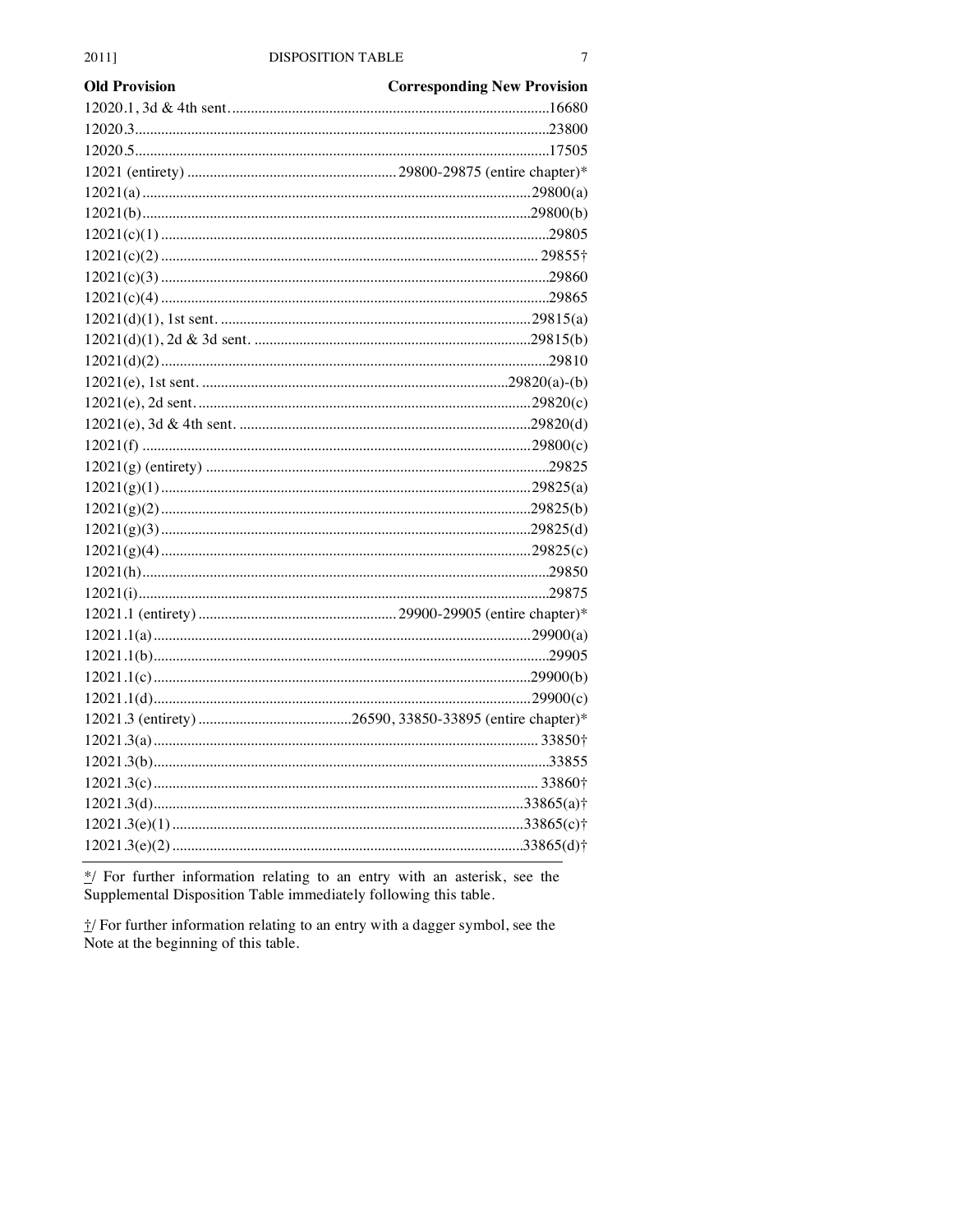| <b>Old Provision</b> | <b>Corresponding New Provision</b> |
|----------------------|------------------------------------|
|                      |                                    |
|                      |                                    |
|                      |                                    |
|                      |                                    |
|                      |                                    |
|                      |                                    |
|                      |                                    |
|                      |                                    |
|                      |                                    |
|                      |                                    |
|                      |                                    |
|                      |                                    |
|                      |                                    |
|                      |                                    |
|                      |                                    |
|                      |                                    |
|                      |                                    |
|                      |                                    |
|                      |                                    |
|                      |                                    |
|                      |                                    |
|                      |                                    |
|                      |                                    |
|                      |                                    |
|                      |                                    |
|                      |                                    |
|                      |                                    |
|                      |                                    |
|                      |                                    |
|                      |                                    |
|                      |                                    |
|                      |                                    |
|                      |                                    |
|                      |                                    |
|                      |                                    |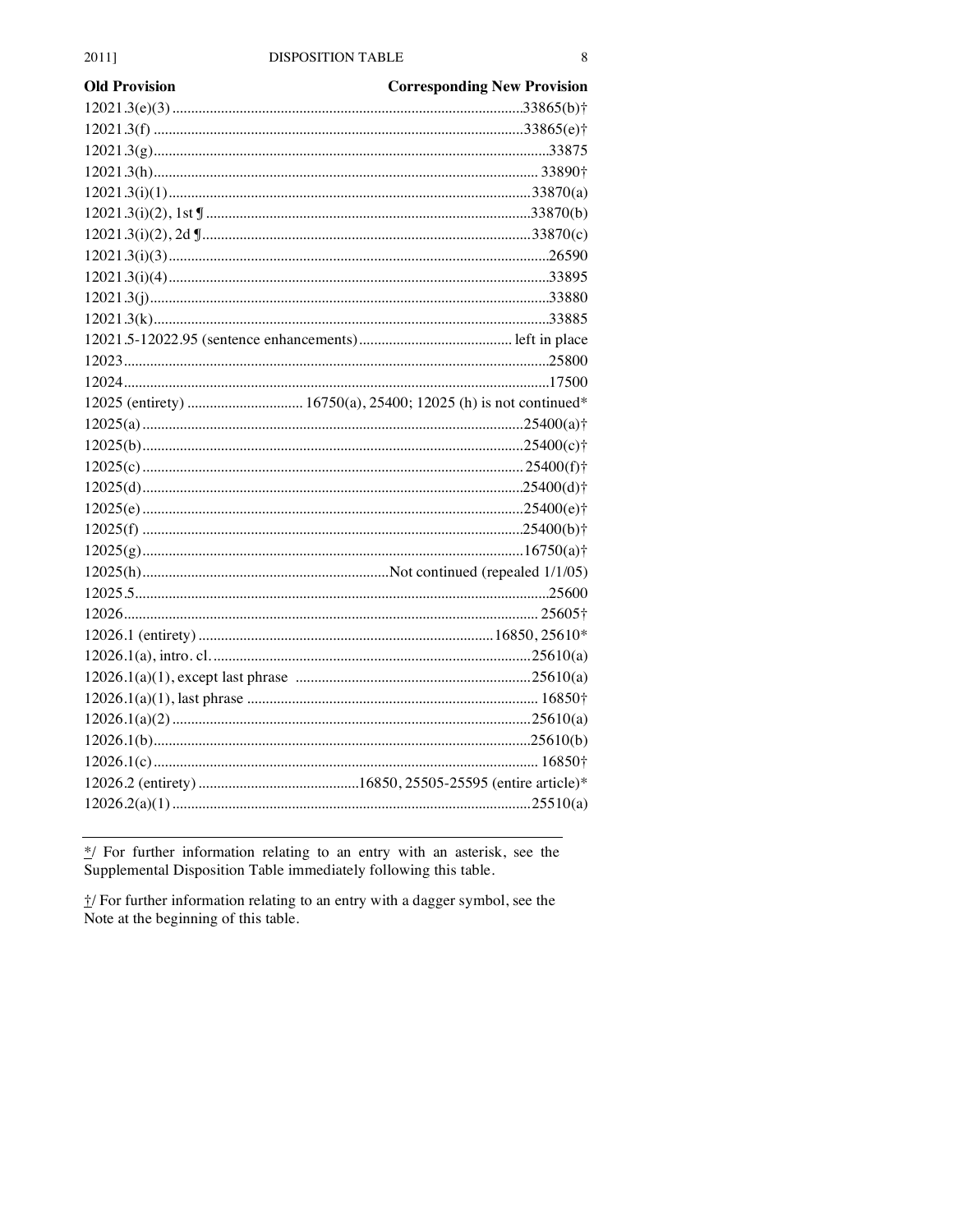| <b>Old Provision</b>                                              | <b>Corresponding New Provision</b>                     |
|-------------------------------------------------------------------|--------------------------------------------------------|
|                                                                   |                                                        |
|                                                                   |                                                        |
|                                                                   |                                                        |
|                                                                   |                                                        |
|                                                                   |                                                        |
|                                                                   |                                                        |
|                                                                   |                                                        |
|                                                                   |                                                        |
|                                                                   |                                                        |
|                                                                   |                                                        |
|                                                                   |                                                        |
|                                                                   |                                                        |
|                                                                   |                                                        |
|                                                                   |                                                        |
|                                                                   |                                                        |
|                                                                   |                                                        |
|                                                                   |                                                        |
|                                                                   |                                                        |
|                                                                   |                                                        |
|                                                                   |                                                        |
|                                                                   |                                                        |
|                                                                   |                                                        |
|                                                                   |                                                        |
|                                                                   | 25450-25475 (entire article), 25615-25655 (inclusive)* |
| 12027(a) (entirety).  16360, 16690, 25450-25475 (entire article)* |                                                        |
|                                                                   |                                                        |
|                                                                   |                                                        |
|                                                                   |                                                        |
|                                                                   |                                                        |
|                                                                   |                                                        |
|                                                                   |                                                        |
|                                                                   |                                                        |
|                                                                   |                                                        |
|                                                                   |                                                        |
|                                                                   |                                                        |
|                                                                   |                                                        |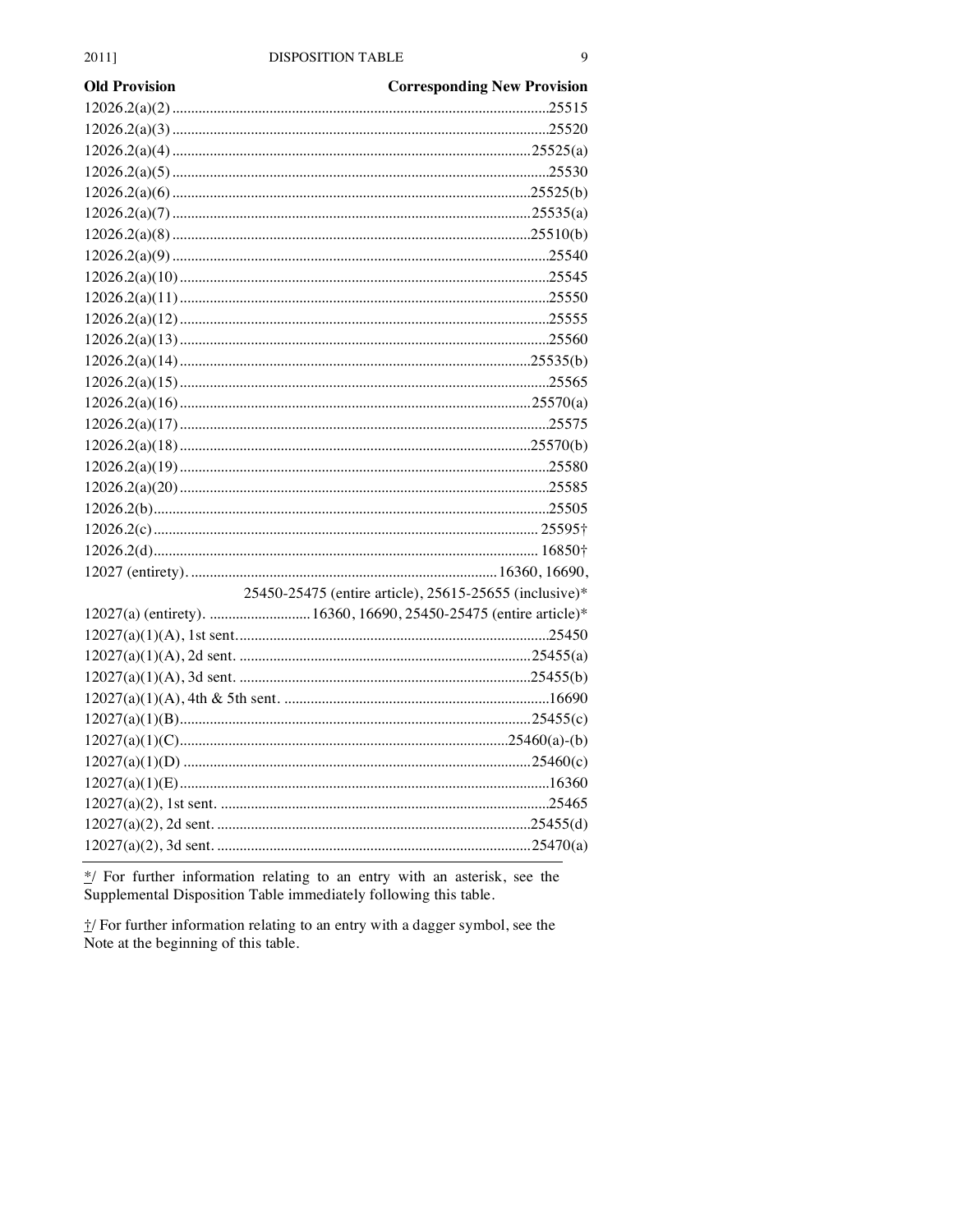| <b>Old Provision</b> | <b>Corresponding New Provision</b>                                 |
|----------------------|--------------------------------------------------------------------|
|                      |                                                                    |
|                      |                                                                    |
|                      |                                                                    |
|                      |                                                                    |
|                      |                                                                    |
|                      |                                                                    |
|                      |                                                                    |
|                      |                                                                    |
|                      |                                                                    |
|                      |                                                                    |
|                      |                                                                    |
|                      |                                                                    |
|                      |                                                                    |
|                      |                                                                    |
|                      |                                                                    |
|                      |                                                                    |
|                      |                                                                    |
|                      |                                                                    |
|                      |                                                                    |
|                      |                                                                    |
|                      |                                                                    |
|                      |                                                                    |
|                      |                                                                    |
|                      |                                                                    |
|                      |                                                                    |
|                      |                                                                    |
|                      | 12028(a) (re concealed explosive other than fixed ammunition)19190 |
|                      |                                                                    |
|                      | 12028(a) (re unlawful concealed carrying of handgun)25700(a)       |
|                      |                                                                    |
|                      |                                                                    |
|                      |                                                                    |
|                      |                                                                    |
|                      |                                                                    |
|                      |                                                                    |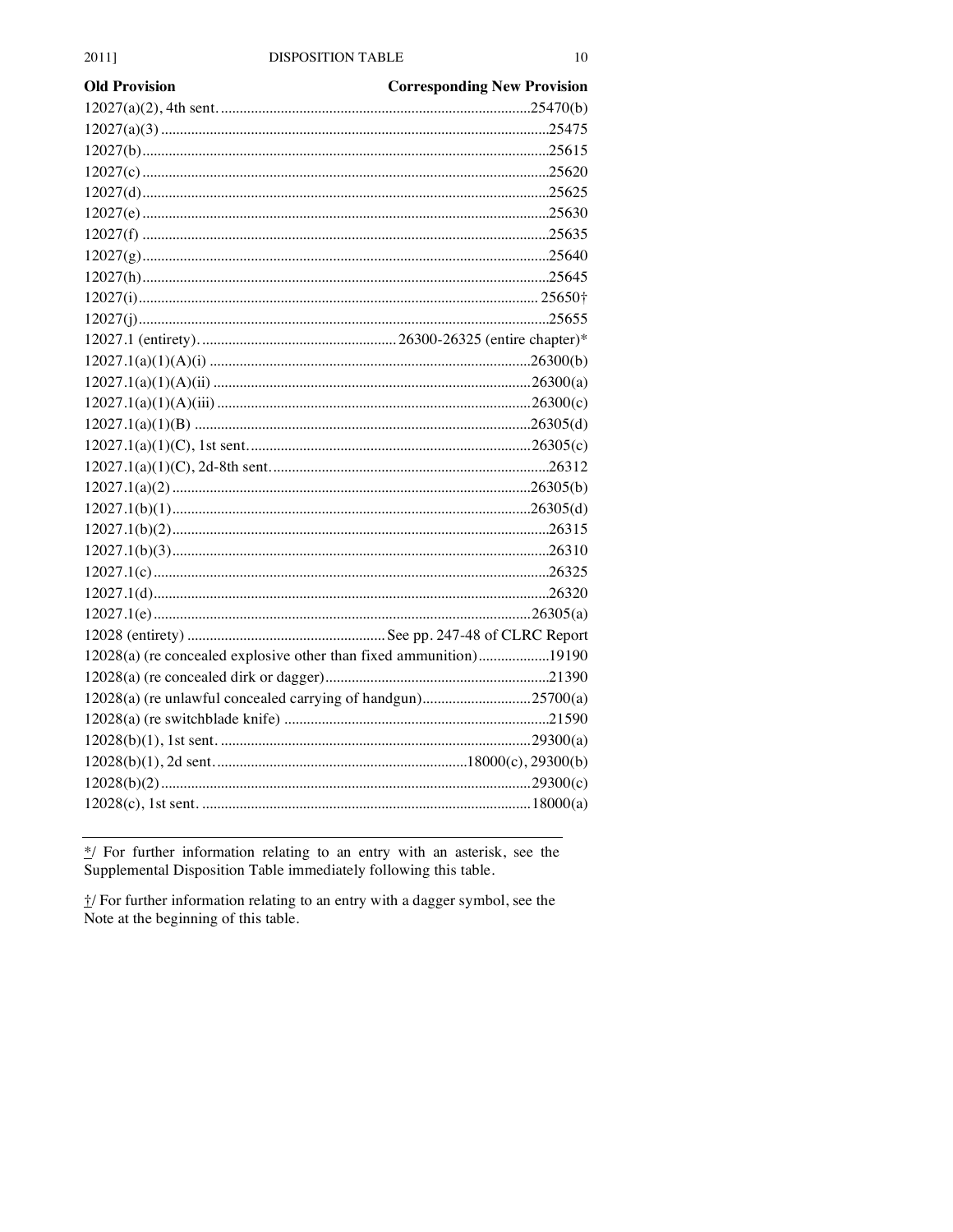| <b>Old Provision</b>                                                   | <b>Corresponding New Provision</b> |
|------------------------------------------------------------------------|------------------------------------|
|                                                                        |                                    |
|                                                                        |                                    |
|                                                                        |                                    |
|                                                                        |                                    |
| 12028(e) (re unlawful concealed carrying of handgun                    |                                    |
| $12028(e)$ (re firearm of any nature constituting                      |                                    |
|                                                                        |                                    |
|                                                                        |                                    |
| 12028.5 (entirety) 16120, 16430, 16490, 18250-18500 (entire division)* |                                    |
|                                                                        |                                    |
|                                                                        |                                    |
|                                                                        |                                    |
|                                                                        |                                    |
|                                                                        |                                    |
|                                                                        |                                    |
|                                                                        |                                    |
|                                                                        |                                    |
|                                                                        |                                    |
|                                                                        |                                    |
|                                                                        |                                    |
|                                                                        |                                    |
|                                                                        |                                    |
|                                                                        |                                    |
|                                                                        |                                    |
|                                                                        |                                    |
|                                                                        |                                    |
|                                                                        |                                    |
|                                                                        |                                    |
|                                                                        |                                    |
|                                                                        |                                    |
| 12029, 1st sent., 1st-2d cl. (re air gauge knife, through              |                                    |
|                                                                        |                                    |
| 12029, 1st sent., 1st-2d cl. (re ballistic knife, through              |                                    |
|                                                                        |                                    |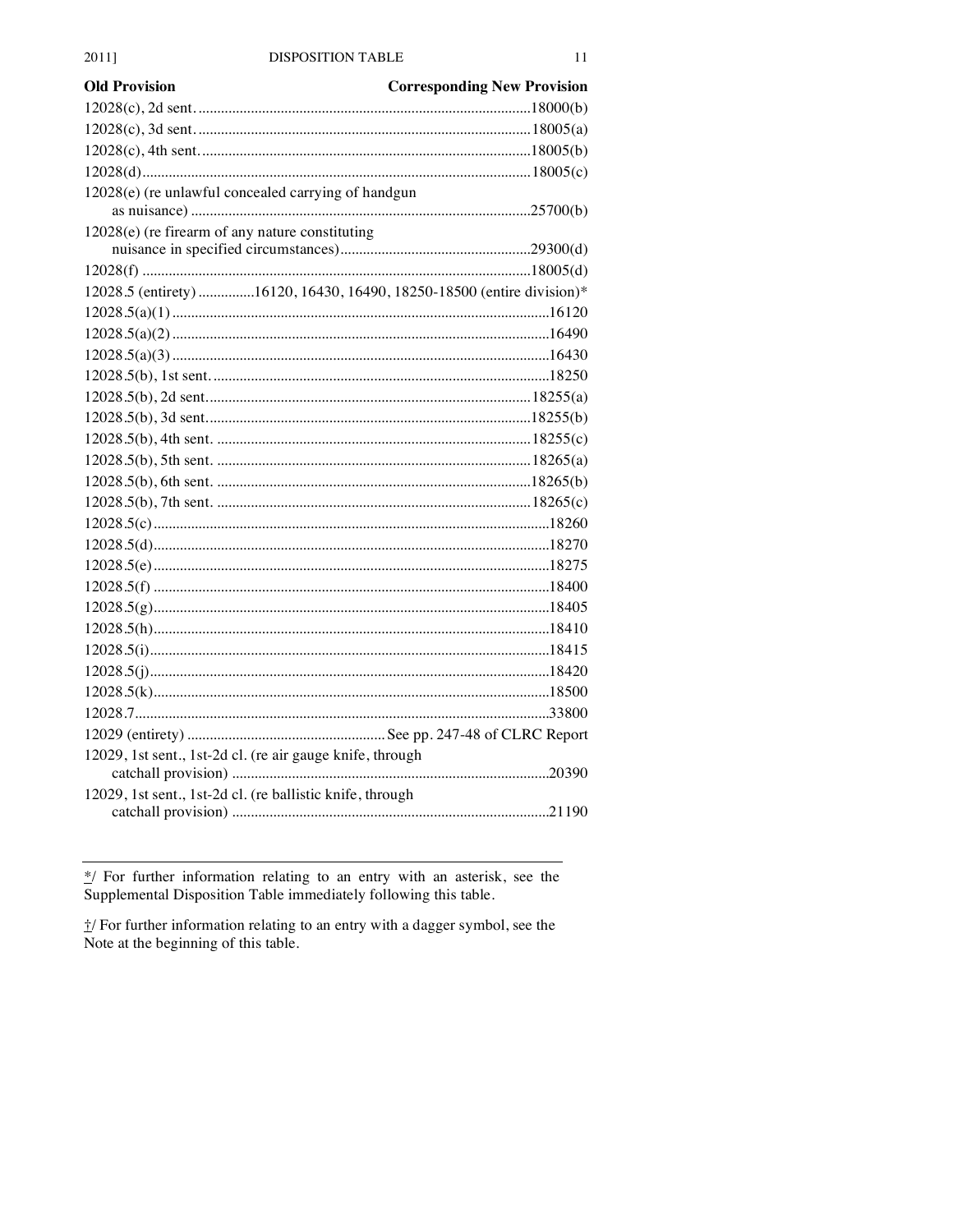| <b>Old Provision</b><br><b>Corresponding New Provision</b>                     |        |
|--------------------------------------------------------------------------------|--------|
| 12029, 1st sent., 1st-2d cl. (re belt buckle knife, through                    |        |
|                                                                                | .20490 |
| 12029, 1st sent., 1st-2d cl. (re billy, blackjack, sandbag, sandclub,          |        |
|                                                                                |        |
| 12029, 1st sent., 1st-2d cl. (re bullet with explosive agent,                  |        |
|                                                                                |        |
| 12029, 1st sent., 1st-2d cl. (re camouflaging firearm container,               |        |
|                                                                                |        |
| 12029, 1st sent., 1st-2d cl. (re cane gun, through                             |        |
| 12029, 1st sent., 1st-2d cl. (re cane sword, through                           |        |
|                                                                                |        |
| 12029, 1st sent., 1st-2d cl. (re firearm not immediately recognizable          |        |
|                                                                                |        |
| 12029, 1st sent., 1st-2d cl. (re flechette dart ammunition, through            |        |
|                                                                                |        |
| 12029, 1st sent., 1st-2d cl. (re large capacity magazine,                      |        |
|                                                                                |        |
| 12029, 1st sent., 1st-2d cl. (re leaded cane, through catchall provision)22290 |        |
| 12029, 1st sent., 1st-2d cl. (re lipstick case knife, through                  |        |
|                                                                                |        |
|                                                                                |        |
| 12029, 1st sent., 1st-2d cl. (re certain metal handgrenades, through           |        |
|                                                                                |        |
| 12029, 1st sent., 1st-2d cl. (re multiburst trigger activator, through         |        |
|                                                                                |        |
|                                                                                |        |
| 12029, 1st sent., 1st-2d cl. (re sap, through catchall provision)22290         |        |
| 12029, 1st sent., 1st-2d cl. (re shobi-zue, through catchall provision) 20790  |        |
| 12029, 1st sent., 1st-2d cl. (re short-barreled rifle or                       |        |
|                                                                                |        |
| 12029, 1st sent., 1st-2d cl. (re unconventional pistol, through                |        |
|                                                                                |        |
| 12029, 1st sent., 1st-2d cl. (re undetectable firearm, through                 |        |
|                                                                                |        |
|                                                                                |        |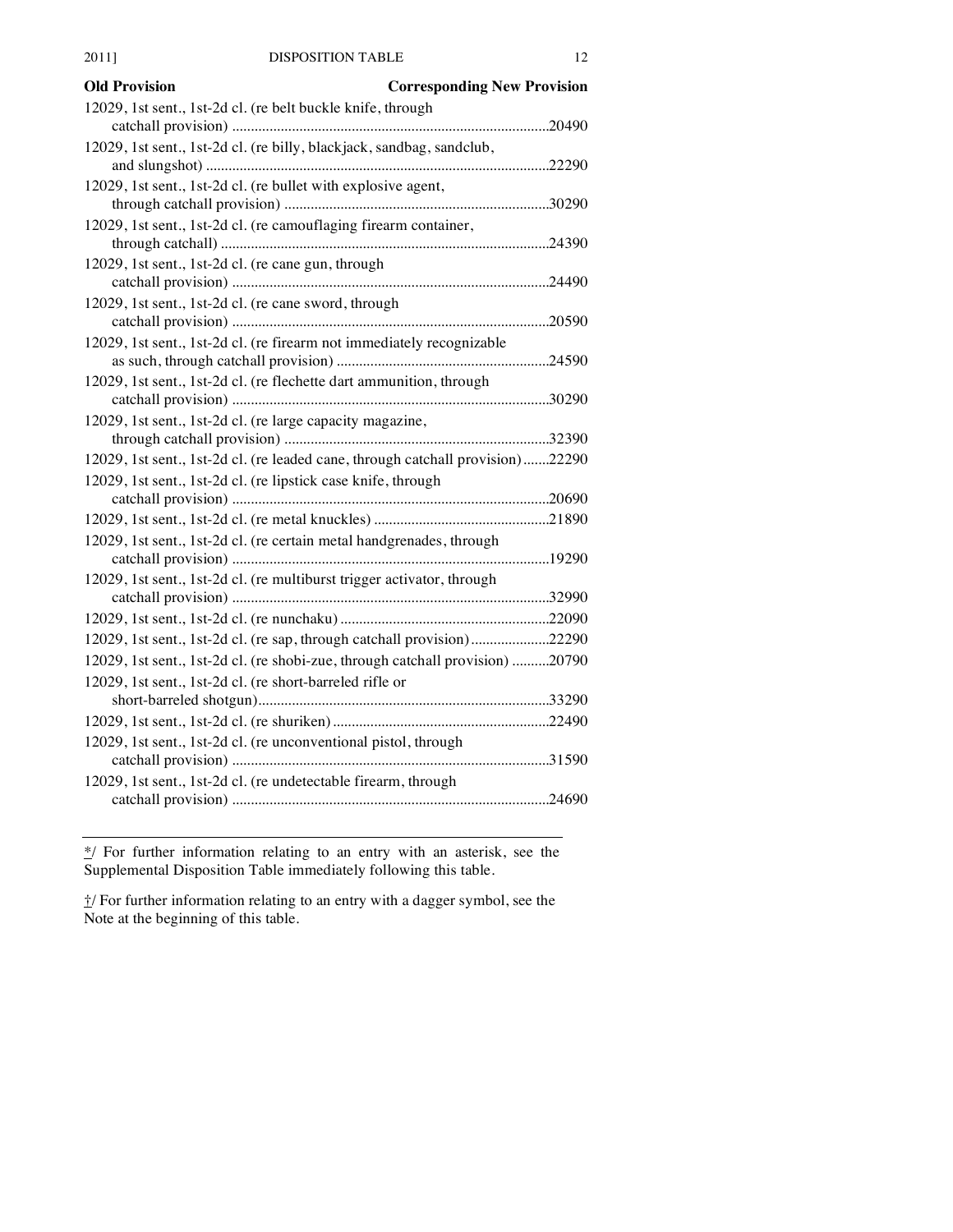#### 2011]

| <b>Old Provision</b>                                        | <b>Corresponding New Provision</b>                                            |
|-------------------------------------------------------------|-------------------------------------------------------------------------------|
|                                                             | 12029, 1st sent., 1st-2d cl. (re wallet gun, through catchall provision)24790 |
| 12029, 1st sent., 1st-2d cl. (re writing pen knife, through |                                                                               |
|                                                             |                                                                               |
|                                                             | 12029, 1st sent., 1st-2d cl. (re zip gun, through catchall provision) 33690   |
|                                                             |                                                                               |
|                                                             |                                                                               |
|                                                             |                                                                               |
|                                                             |                                                                               |
|                                                             |                                                                               |
|                                                             |                                                                               |
|                                                             |                                                                               |
|                                                             |                                                                               |
|                                                             |                                                                               |
|                                                             |                                                                               |
|                                                             |                                                                               |
|                                                             |                                                                               |
|                                                             | 12031 (entirety). 16750(b), 16840(b), 17030, 25850-26025 (inclusive),         |
|                                                             | 26030(a)-(c), 26035-26055 (inclusive); 12031(m) is not continued*             |
|                                                             |                                                                               |
|                                                             |                                                                               |
|                                                             |                                                                               |
|                                                             |                                                                               |
|                                                             |                                                                               |
|                                                             |                                                                               |
|                                                             |                                                                               |
|                                                             |                                                                               |
|                                                             |                                                                               |
|                                                             |                                                                               |
|                                                             |                                                                               |
|                                                             |                                                                               |
|                                                             |                                                                               |
|                                                             |                                                                               |
|                                                             |                                                                               |
|                                                             |                                                                               |
|                                                             |                                                                               |
|                                                             |                                                                               |
|                                                             |                                                                               |

\*/ For further information relating to an entry with an asterisk, see the Supplemental Disposition Table immediately following this table.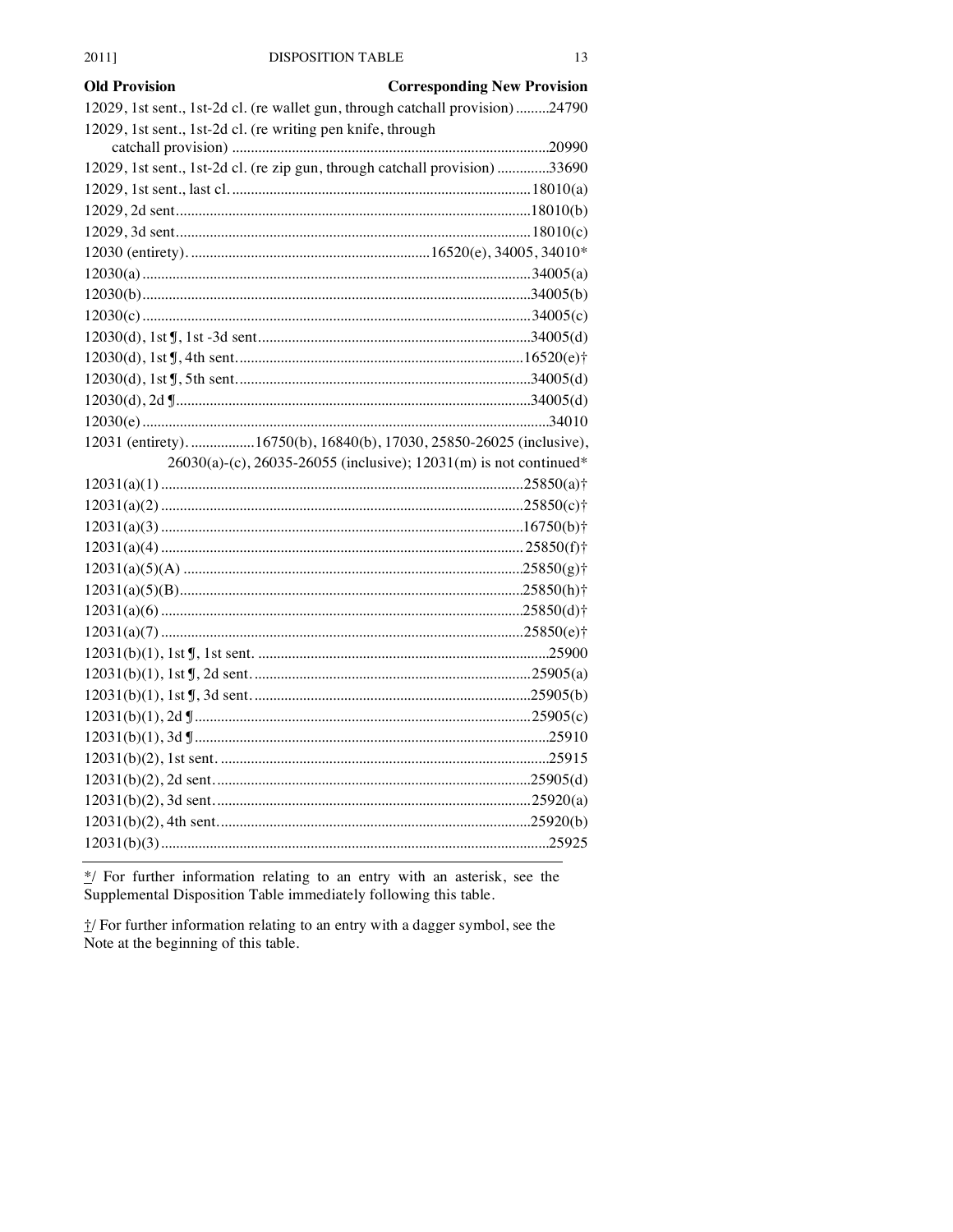| Old Provision                                                | <b>Corresponding New Provision</b> |
|--------------------------------------------------------------|------------------------------------|
|                                                              |                                    |
|                                                              |                                    |
|                                                              |                                    |
|                                                              |                                    |
|                                                              |                                    |
|                                                              |                                    |
|                                                              |                                    |
|                                                              |                                    |
|                                                              |                                    |
|                                                              |                                    |
|                                                              |                                    |
|                                                              |                                    |
|                                                              |                                    |
| 12031(d)(3) (re licensed alarm company operators)26030(a)(8) |                                    |
|                                                              |                                    |
|                                                              |                                    |
|                                                              |                                    |
| 12031(d)(6) (re uniformed employees of licensed              |                                    |
|                                                              |                                    |
| $12031(d)(6)$ (re uniformed employees of licensed            |                                    |
|                                                              |                                    |
|                                                              |                                    |
|                                                              |                                    |
|                                                              |                                    |
|                                                              |                                    |
|                                                              |                                    |
|                                                              |                                    |
|                                                              |                                    |
|                                                              |                                    |
|                                                              |                                    |
|                                                              |                                    |
|                                                              |                                    |
|                                                              |                                    |
|                                                              |                                    |
|                                                              |                                    |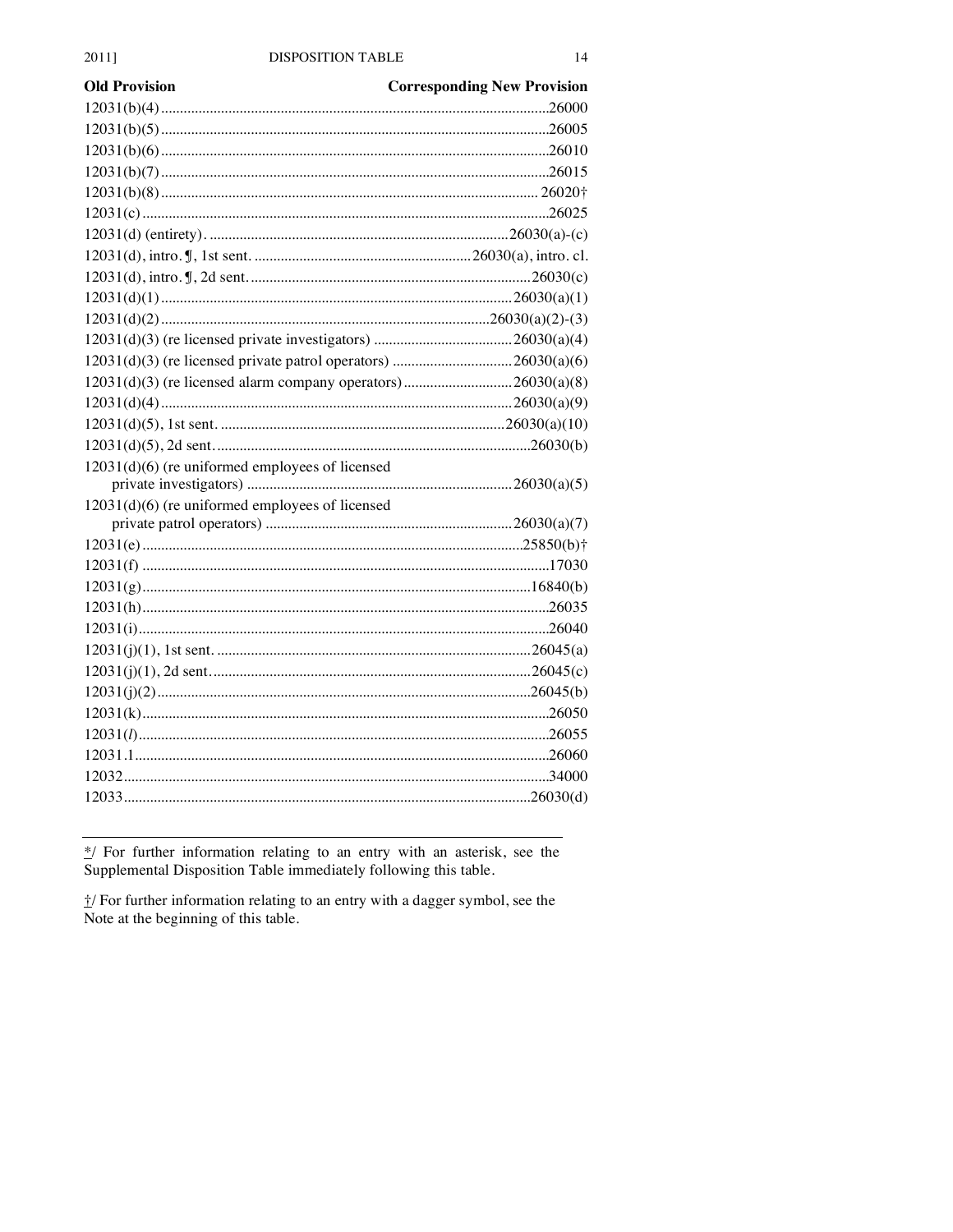| <b>Old Provision</b> | <b>Corresponding New Provision</b>                                  |
|----------------------|---------------------------------------------------------------------|
|                      |                                                                     |
|                      |                                                                     |
|                      | 25000, 25100-25130 (entire chapter)*                                |
|                      |                                                                     |
|                      |                                                                     |
|                      |                                                                     |
|                      |                                                                     |
|                      |                                                                     |
|                      |                                                                     |
|                      |                                                                     |
|                      |                                                                     |
|                      |                                                                     |
|                      |                                                                     |
|                      |                                                                     |
|                      |                                                                     |
|                      |                                                                     |
|                      | 12036 (entirety) 16850, 16860, 25000, 25200-25225 (entire chapter)* |
|                      |                                                                     |
|                      |                                                                     |
|                      |                                                                     |
|                      |                                                                     |
|                      |                                                                     |
|                      |                                                                     |
|                      |                                                                     |
|                      |                                                                     |
|                      |                                                                     |
|                      |                                                                     |
|                      |                                                                     |
|                      |                                                                     |
|                      |                                                                     |
|                      |                                                                     |
|                      | 12050-12054 (entire article)17020, 26150-26225 (entire chapter)*    |
|                      |                                                                     |
|                      |                                                                     |
|                      |                                                                     |
|                      |                                                                     |
|                      |                                                                     |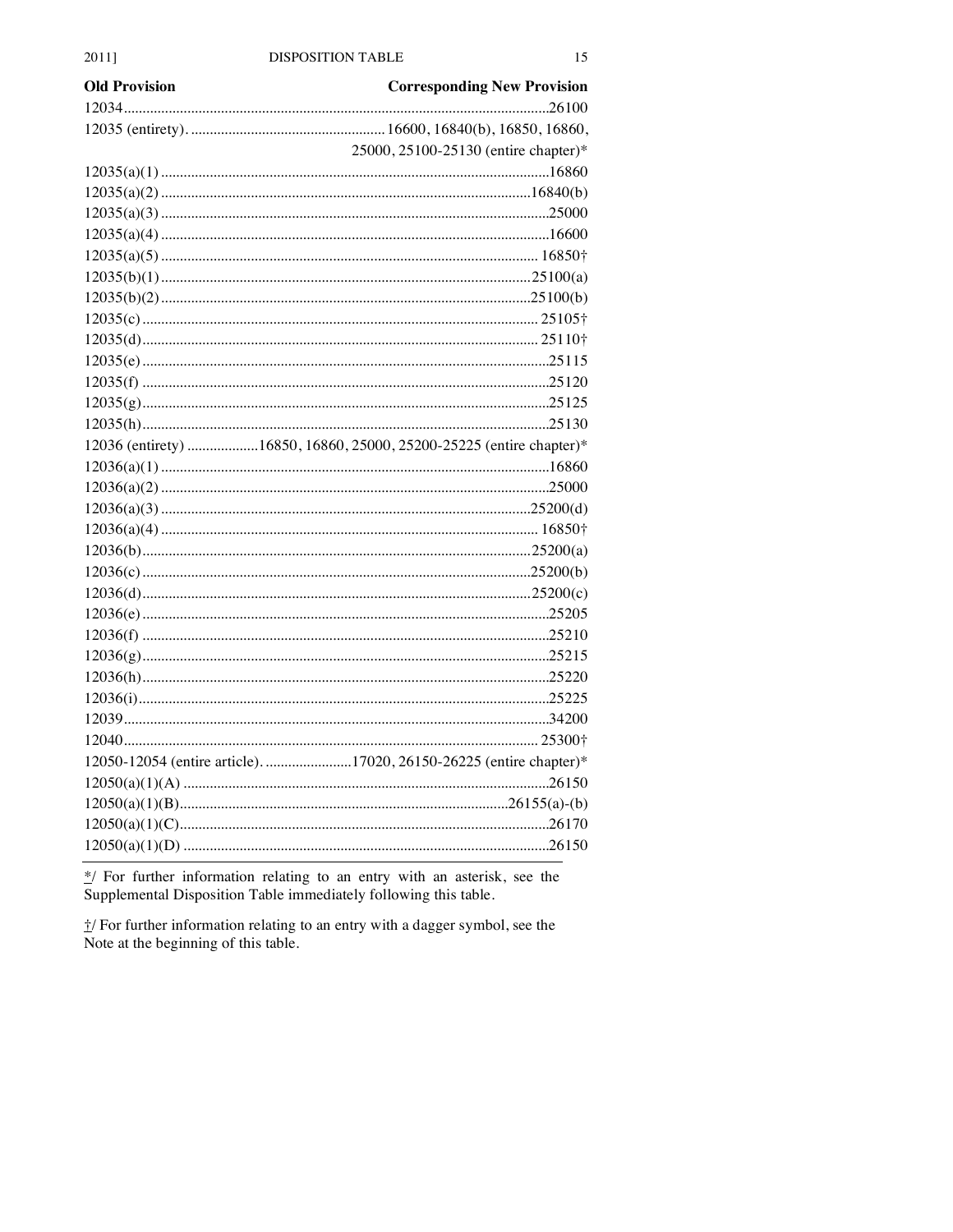| <b>Old Provision</b> | <b>Corresponding New Provision</b> |
|----------------------|------------------------------------|
|                      |                                    |
|                      |                                    |
|                      |                                    |
|                      |                                    |
|                      |                                    |
|                      |                                    |
|                      |                                    |
|                      |                                    |
|                      |                                    |
|                      |                                    |
|                      |                                    |
|                      |                                    |
|                      |                                    |
|                      |                                    |
|                      |                                    |
|                      |                                    |
|                      |                                    |
|                      |                                    |
|                      |                                    |
|                      |                                    |
|                      |                                    |
|                      |                                    |
|                      |                                    |
|                      |                                    |
|                      |                                    |
|                      |                                    |
|                      |                                    |
|                      |                                    |
|                      |                                    |
|                      |                                    |
|                      |                                    |
|                      |                                    |
|                      |                                    |
|                      |                                    |
|                      |                                    |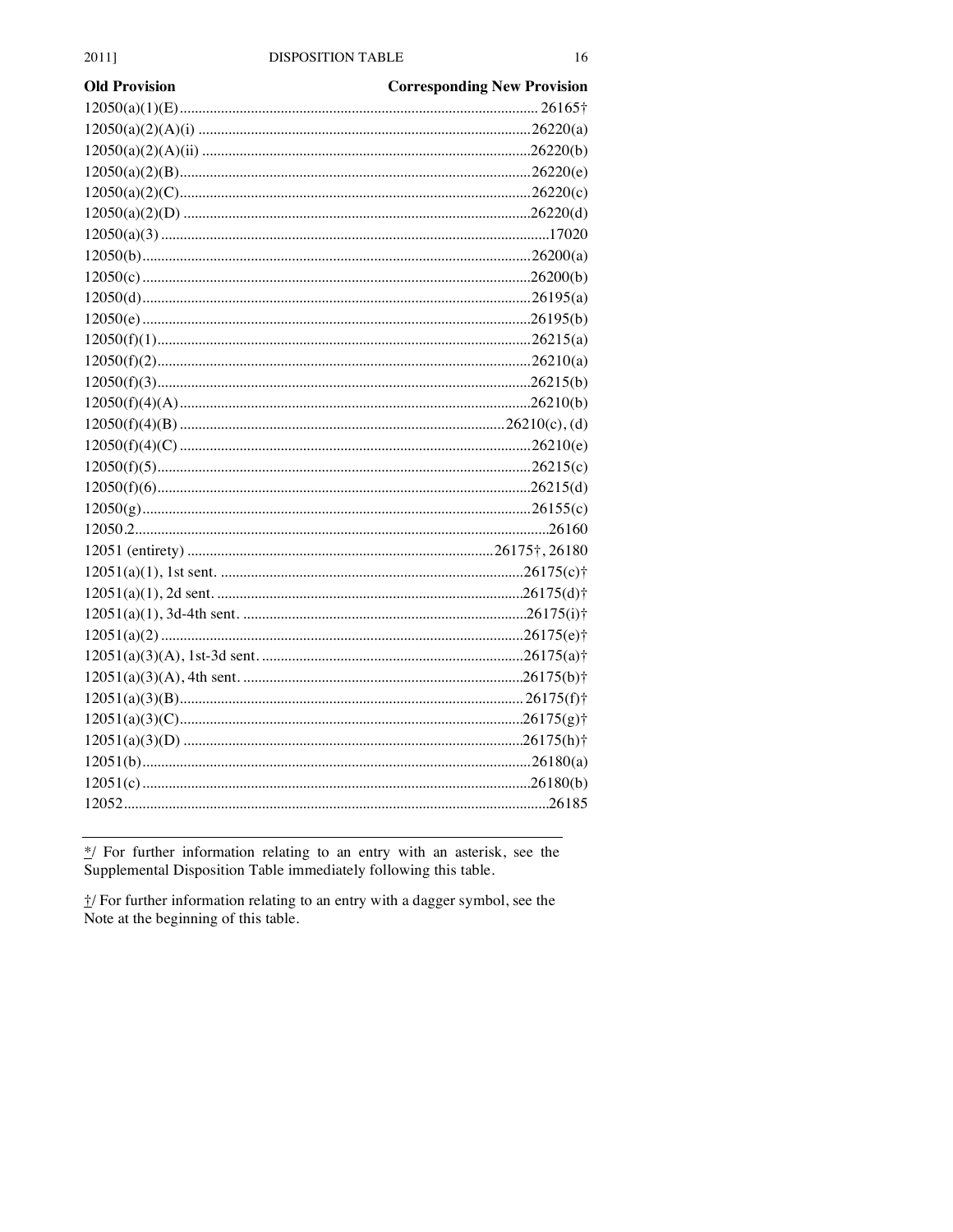| <b>Old Provision</b> | <b>Corresponding New Provision</b> |
|----------------------|------------------------------------|
|                      |                                    |
|                      |                                    |
|                      |                                    |
|                      |                                    |
|                      |                                    |
|                      |                                    |
|                      |                                    |
|                      |                                    |
|                      |                                    |
|                      |                                    |
|                      |                                    |
|                      | 16662, 17315, 30345-30365*         |
|                      |                                    |
|                      |                                    |
|                      |                                    |
|                      |                                    |
|                      |                                    |
|                      |                                    |
|                      |                                    |
|                      |                                    |
|                      |                                    |
|                      |                                    |
|                      |                                    |
|                      |                                    |
|                      |                                    |
|                      |                                    |
|                      |                                    |
|                      |                                    |
|                      |                                    |
|                      |                                    |
|                      | 17310, 26500-26588 (inclusive)*    |
|                      |                                    |
|                      |                                    |
|                      |                                    |
|                      |                                    |
|                      |                                    |
|                      |                                    |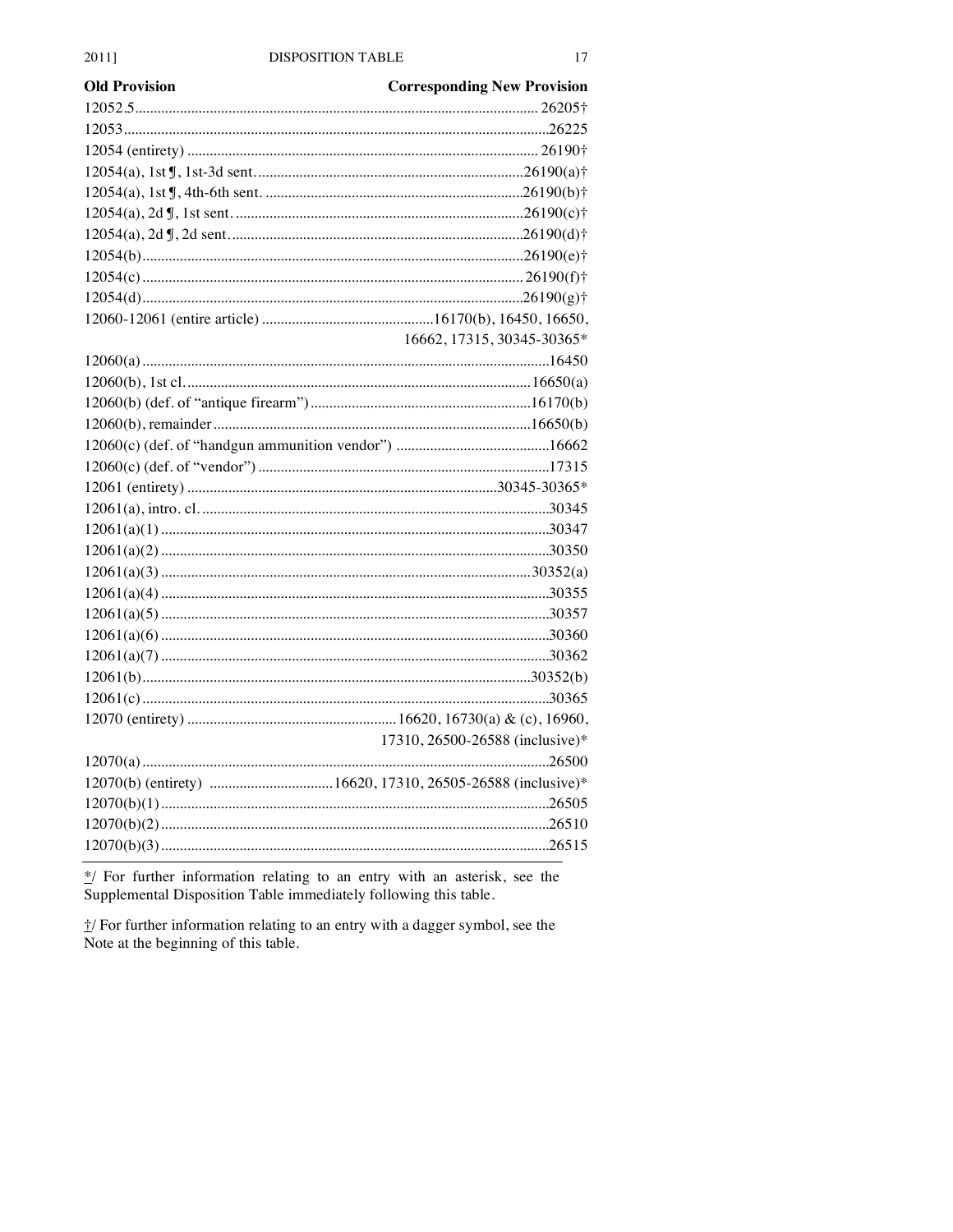| <b>Old Provision</b> | <b>Corresponding New Provision</b>                                 |
|----------------------|--------------------------------------------------------------------|
|                      |                                                                    |
|                      |                                                                    |
|                      |                                                                    |
|                      |                                                                    |
|                      |                                                                    |
|                      |                                                                    |
|                      |                                                                    |
|                      |                                                                    |
|                      |                                                                    |
|                      |                                                                    |
|                      |                                                                    |
|                      |                                                                    |
|                      |                                                                    |
|                      |                                                                    |
|                      |                                                                    |
|                      |                                                                    |
|                      |                                                                    |
|                      |                                                                    |
|                      |                                                                    |
|                      |                                                                    |
|                      |                                                                    |
|                      |                                                                    |
|                      |                                                                    |
|                      |                                                                    |
|                      | 17110, 26700-26915 (inclusive)*                                    |
|                      |                                                                    |
|                      |                                                                    |
|                      |                                                                    |
|                      |                                                                    |
|                      |                                                                    |
|                      |                                                                    |
|                      |                                                                    |
|                      | 12071(b) (entirety)  16130, 26800-26885 (inclusive), 26890(a)-(b), |
|                      | 26895, 26900(a), 26905-26915 (inclusive)*                          |
|                      |                                                                    |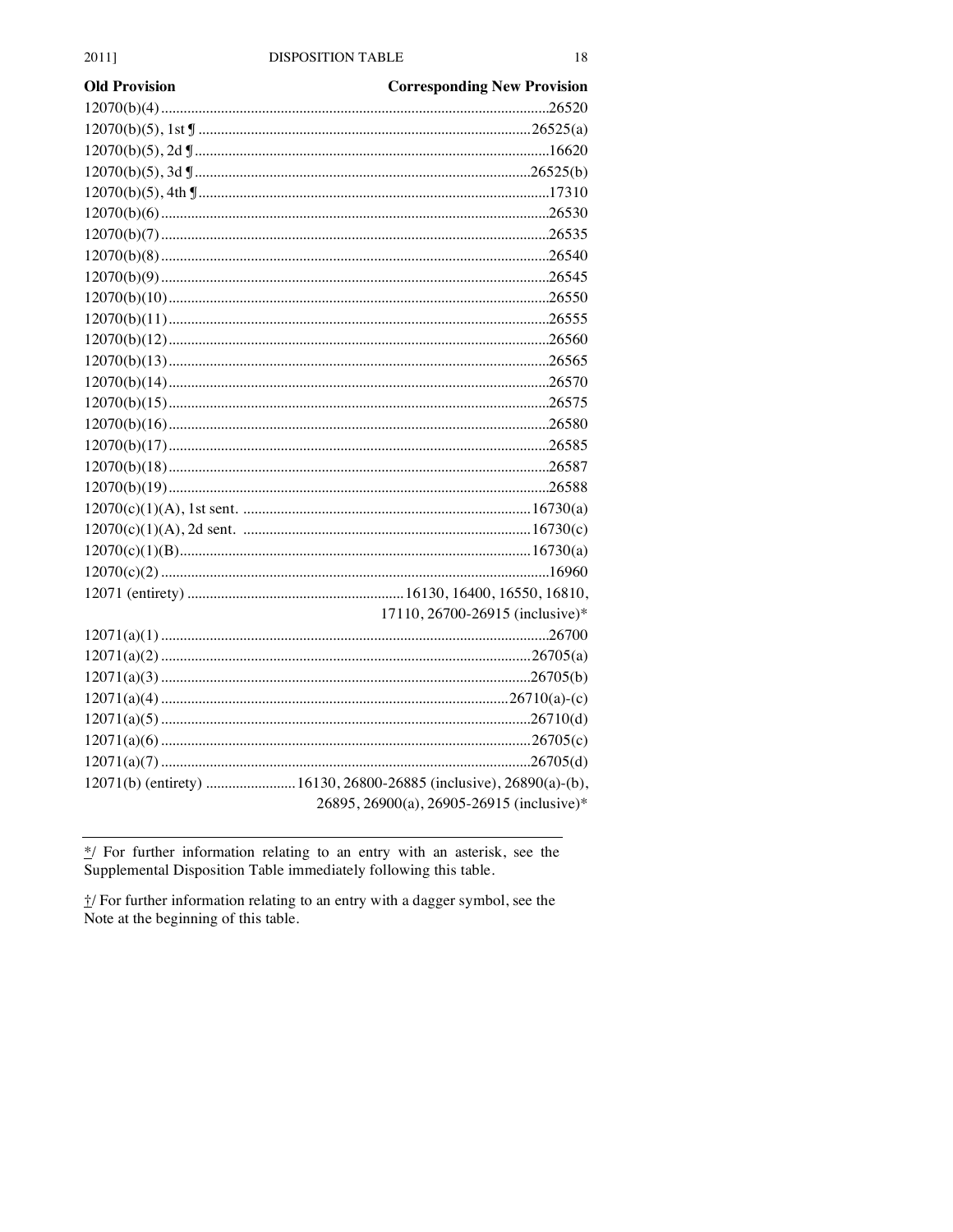| <b>Old Provision</b> | <b>Corresponding New Provision</b> |
|----------------------|------------------------------------|
|                      |                                    |
|                      |                                    |
|                      |                                    |
|                      |                                    |
|                      |                                    |
|                      |                                    |
|                      |                                    |
|                      |                                    |
|                      |                                    |
|                      |                                    |
|                      |                                    |
|                      |                                    |
|                      |                                    |
|                      |                                    |
|                      |                                    |
|                      |                                    |
|                      |                                    |
|                      |                                    |
|                      |                                    |
|                      |                                    |
|                      |                                    |
|                      |                                    |
|                      |                                    |
|                      |                                    |
|                      |                                    |
|                      |                                    |
|                      |                                    |
|                      |                                    |
|                      |                                    |
|                      |                                    |
|                      |                                    |
|                      |                                    |
|                      |                                    |
|                      |                                    |
|                      |                                    |
|                      |                                    |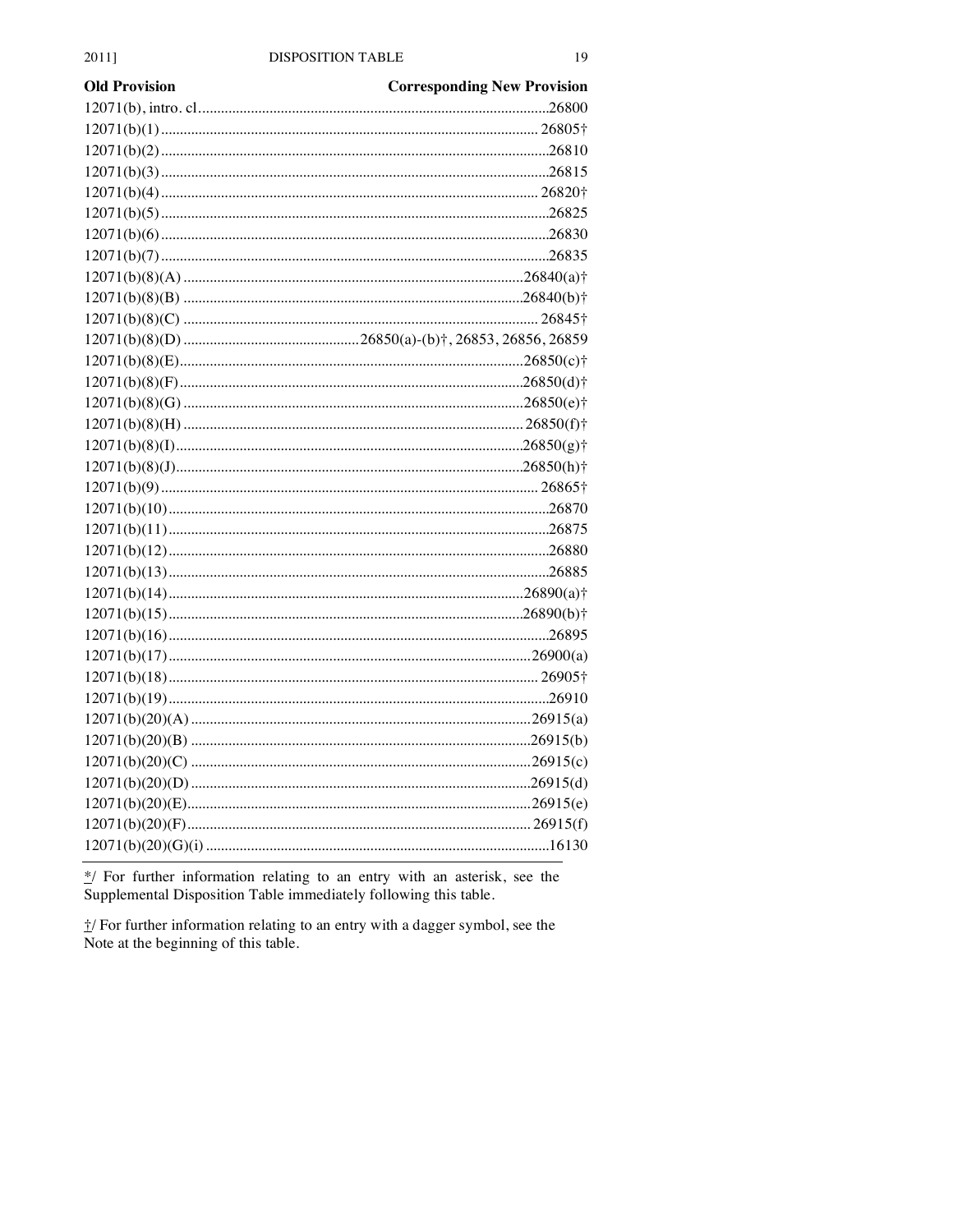| Old Provision | <b>Corresponding New Provision</b> |
|---------------|------------------------------------|
|               |                                    |
|               |                                    |
|               |                                    |
|               |                                    |
|               |                                    |
|               |                                    |
|               |                                    |
|               |                                    |
|               |                                    |
|               |                                    |
|               |                                    |
|               |                                    |
|               |                                    |
|               |                                    |
|               |                                    |
|               |                                    |
|               |                                    |
|               |                                    |
|               |                                    |
|               |                                    |
|               |                                    |
|               |                                    |
|               |                                    |
|               |                                    |
|               |                                    |
|               |                                    |
|               |                                    |
|               |                                    |
|               |                                    |
|               |                                    |
|               |                                    |
|               |                                    |
|               |                                    |
|               |                                    |
|               |                                    |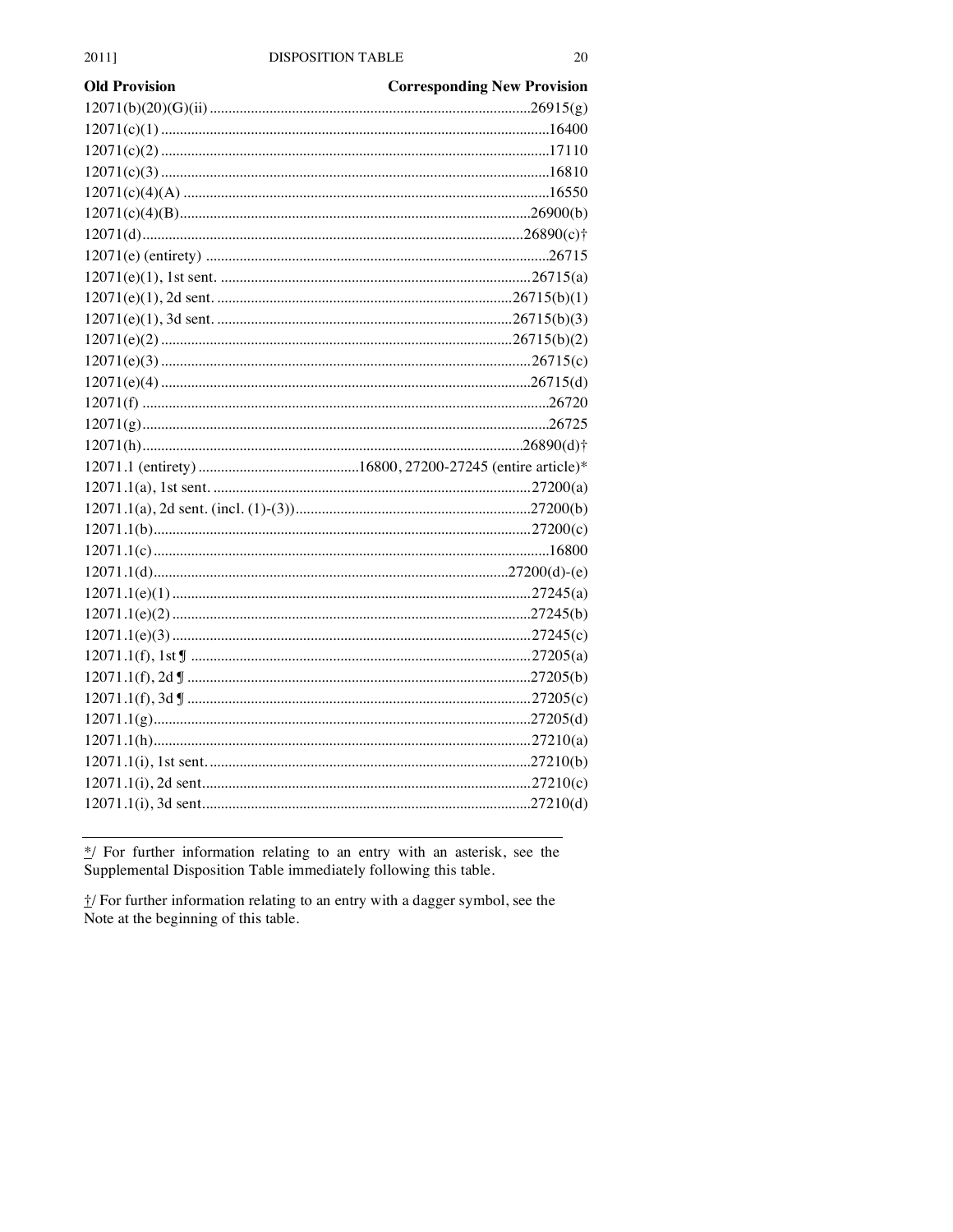| <b>Old Provision</b> | <b>Corresponding New Provision</b> |
|----------------------|------------------------------------|
|                      |                                    |
|                      |                                    |
|                      |                                    |
|                      |                                    |
|                      |                                    |
|                      |                                    |
|                      |                                    |
|                      |                                    |
|                      |                                    |
|                      |                                    |
|                      |                                    |
|                      |                                    |
|                      |                                    |
|                      |                                    |
|                      |                                    |
|                      |                                    |
|                      |                                    |
|                      |                                    |
|                      |                                    |
|                      |                                    |
|                      |                                    |
|                      |                                    |
|                      |                                    |
|                      |                                    |
|                      |                                    |
|                      |                                    |
|                      |                                    |
|                      |                                    |
|                      |                                    |
|                      |                                    |
|                      |                                    |
|                      |                                    |
|                      |                                    |
|                      |                                    |
|                      |                                    |
|                      |                                    |
|                      |                                    |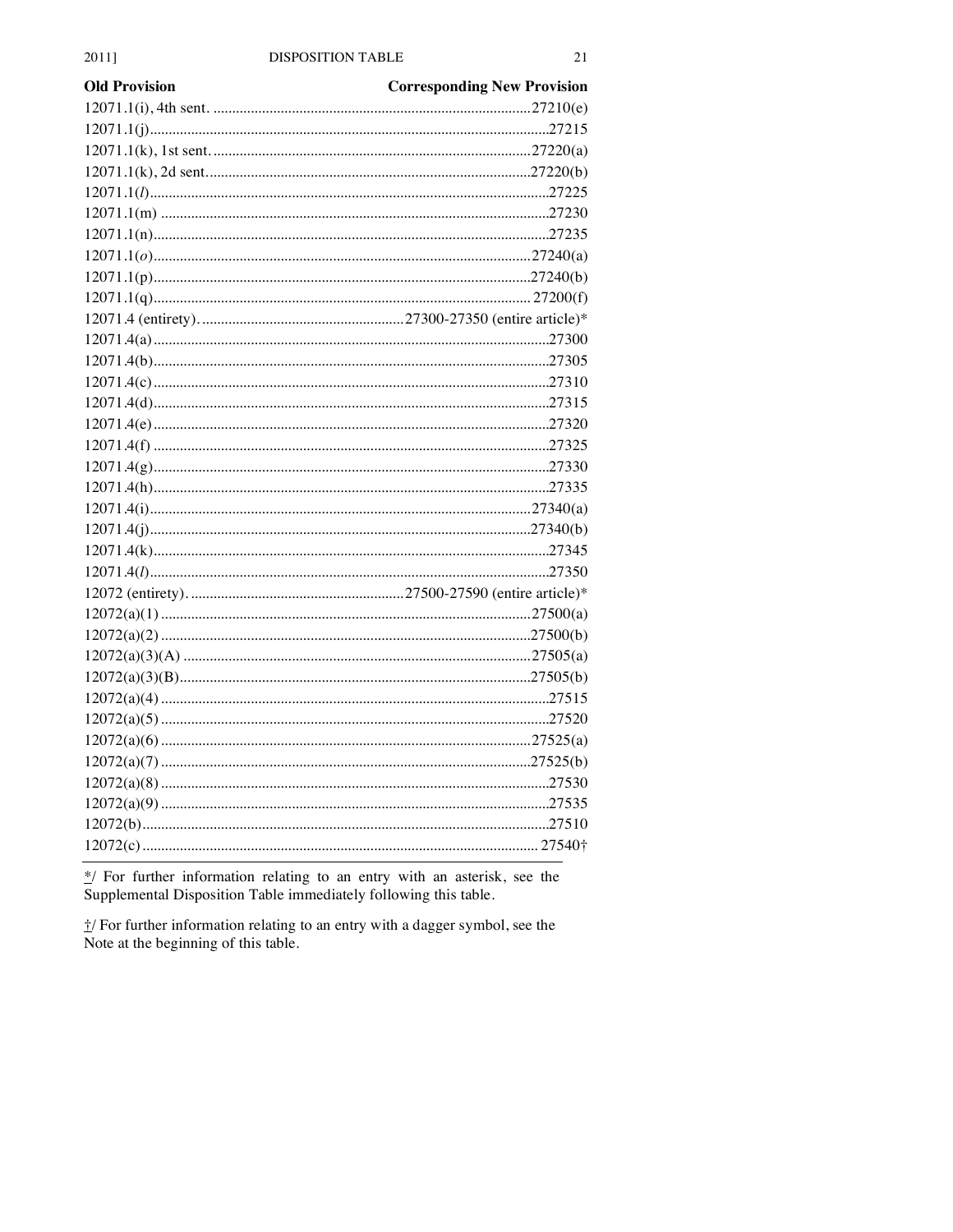| <b>Old Provision</b> | <b>Corresponding New Provision</b> |
|----------------------|------------------------------------|
|                      |                                    |
|                      |                                    |
|                      |                                    |
|                      |                                    |
|                      |                                    |
|                      |                                    |
|                      |                                    |
|                      |                                    |
|                      |                                    |
|                      |                                    |
|                      |                                    |
|                      |                                    |
|                      |                                    |
|                      |                                    |
|                      |                                    |
|                      |                                    |
|                      |                                    |
|                      |                                    |
|                      |                                    |
|                      |                                    |
|                      |                                    |
|                      |                                    |
|                      |                                    |
|                      |                                    |
|                      |                                    |
|                      |                                    |
|                      |                                    |
|                      |                                    |
|                      |                                    |
|                      |                                    |
|                      |                                    |
|                      |                                    |
|                      |                                    |
|                      |                                    |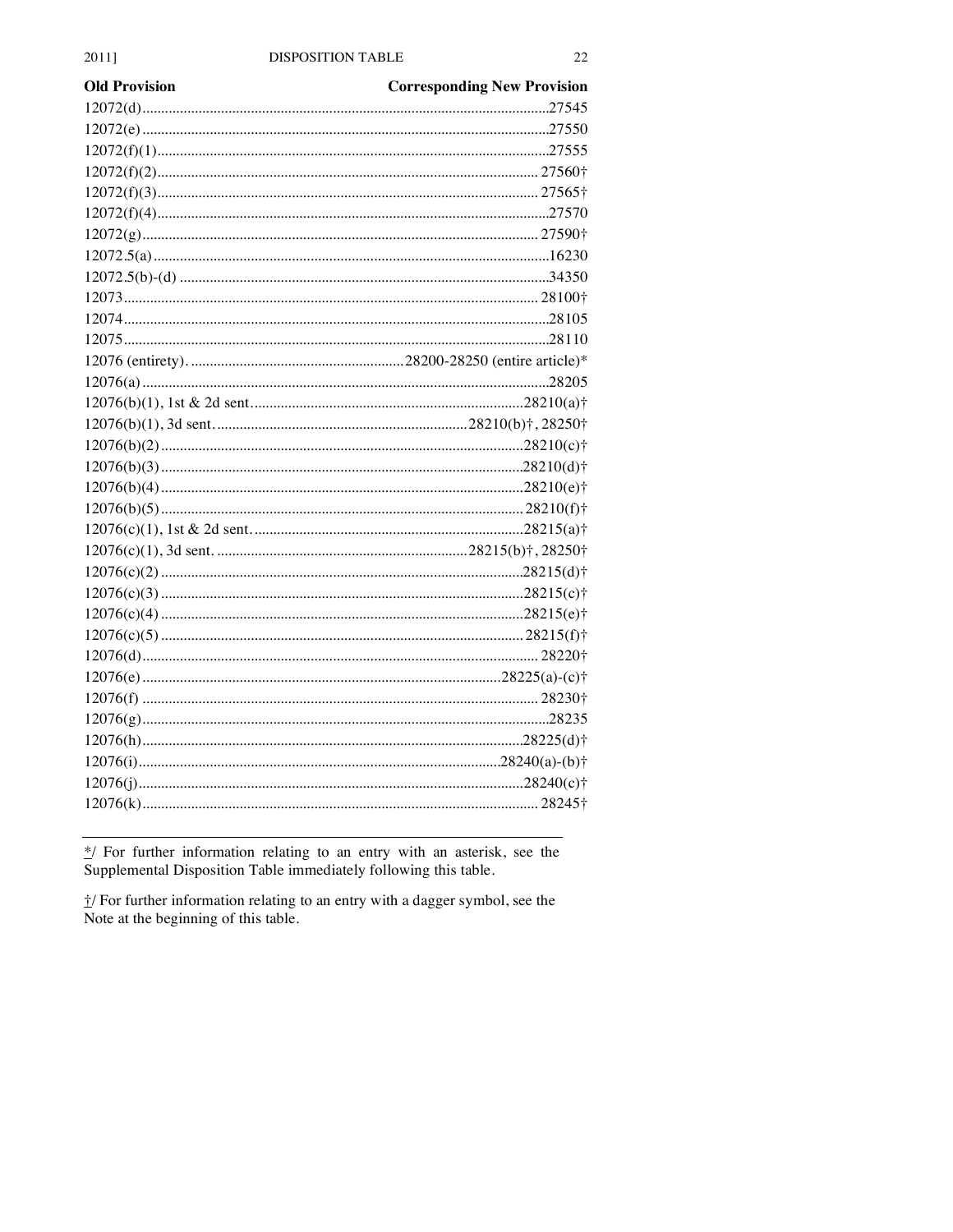| <b>Old Provision</b> | <b>Corresponding New Provision</b>                                     |
|----------------------|------------------------------------------------------------------------|
|                      |                                                                        |
|                      |                                                                        |
|                      |                                                                        |
|                      |                                                                        |
|                      |                                                                        |
|                      |                                                                        |
|                      |                                                                        |
|                      |                                                                        |
|                      |                                                                        |
|                      |                                                                        |
|                      |                                                                        |
|                      | 12078 (entirety) See pp. 248-49 of CLRC Report; see also Section 16585 |
|                      |                                                                        |
|                      |                                                                        |
|                      |                                                                        |
|                      |                                                                        |
|                      |                                                                        |
|                      |                                                                        |
|                      |                                                                        |
|                      |                                                                        |
|                      |                                                                        |
|                      |                                                                        |
|                      |                                                                        |
|                      |                                                                        |
|                      |                                                                        |
|                      |                                                                        |
|                      |                                                                        |
|                      |                                                                        |
|                      |                                                                        |
|                      |                                                                        |
|                      |                                                                        |
|                      |                                                                        |
|                      |                                                                        |
|                      |                                                                        |
|                      |                                                                        |
|                      |                                                                        |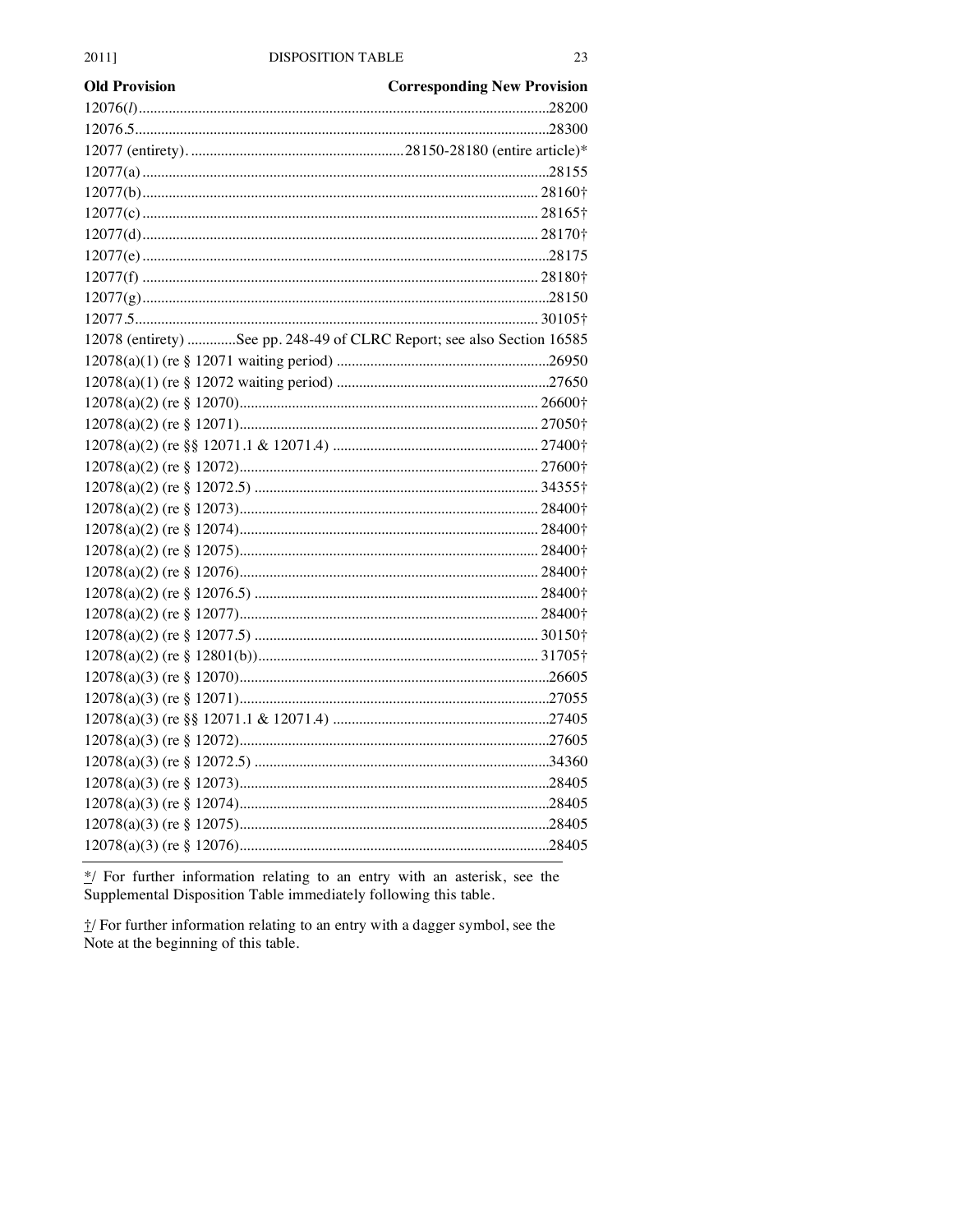| <b>Old Provision</b> | <b>Corresponding New Provision</b> |
|----------------------|------------------------------------|
|                      |                                    |
|                      |                                    |
|                      |                                    |
|                      |                                    |
|                      |                                    |
|                      |                                    |
|                      |                                    |
|                      |                                    |
|                      |                                    |
|                      |                                    |
|                      |                                    |
|                      |                                    |
|                      |                                    |
|                      |                                    |
|                      |                                    |
|                      |                                    |
|                      |                                    |
|                      |                                    |
|                      |                                    |
|                      |                                    |
|                      |                                    |
|                      |                                    |
|                      |                                    |
|                      |                                    |
|                      |                                    |
|                      |                                    |
|                      |                                    |
|                      |                                    |
|                      |                                    |
|                      |                                    |
|                      |                                    |
|                      |                                    |
|                      |                                    |
|                      |                                    |
|                      |                                    |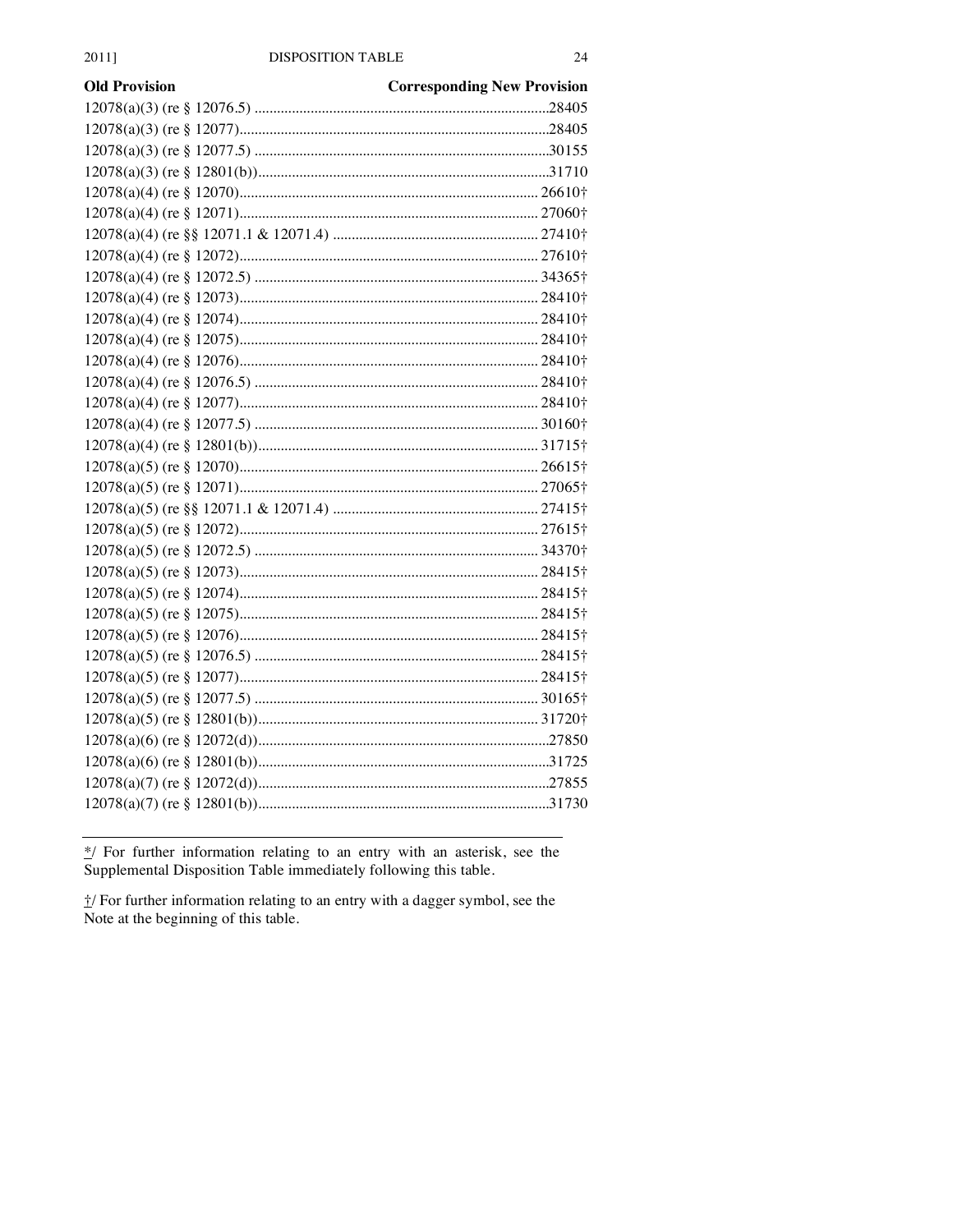| <b>Old Provision</b> | <b>Corresponding New Provision</b> |
|----------------------|------------------------------------|
|                      |                                    |
|                      |                                    |
|                      |                                    |
|                      |                                    |
|                      |                                    |
|                      |                                    |
|                      |                                    |
|                      |                                    |
|                      |                                    |
|                      |                                    |
|                      |                                    |
|                      |                                    |
|                      |                                    |
|                      |                                    |
|                      |                                    |
|                      |                                    |
|                      |                                    |
|                      |                                    |
|                      |                                    |
|                      |                                    |
|                      |                                    |
|                      |                                    |
|                      |                                    |
|                      |                                    |
|                      |                                    |
|                      |                                    |
|                      |                                    |
|                      |                                    |
|                      |                                    |
|                      |                                    |
|                      |                                    |
|                      |                                    |
|                      |                                    |
|                      |                                    |
|                      |                                    |
|                      |                                    |
|                      |                                    |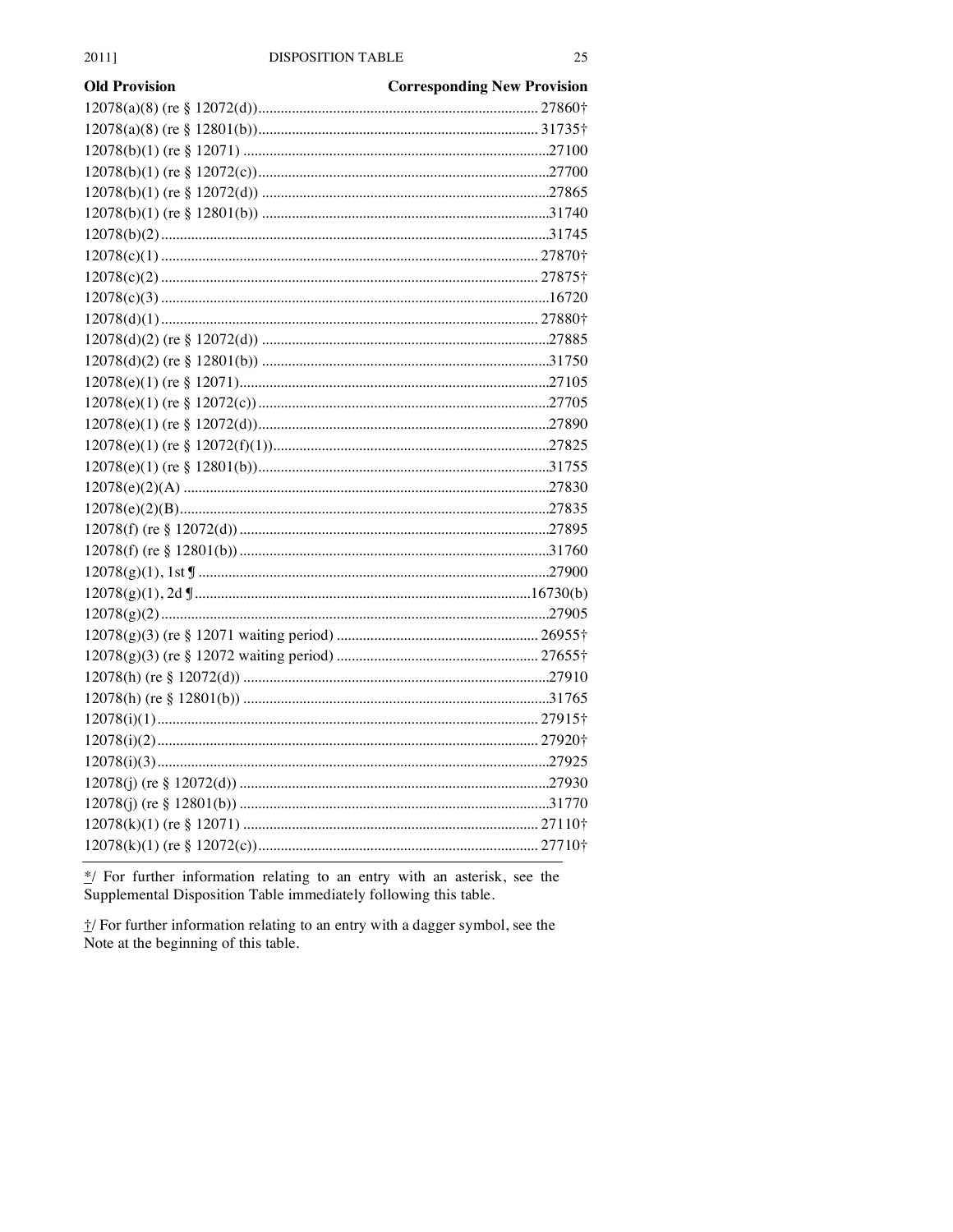| <b>Old Provision</b> | <b>Corresponding New Provision</b> |
|----------------------|------------------------------------|
|                      |                                    |
|                      |                                    |
|                      |                                    |
|                      |                                    |
|                      |                                    |
|                      |                                    |
|                      |                                    |
|                      |                                    |
|                      |                                    |
|                      |                                    |
|                      |                                    |
|                      |                                    |
|                      |                                    |
|                      |                                    |
|                      |                                    |
|                      |                                    |
|                      |                                    |
|                      |                                    |
|                      |                                    |
|                      |                                    |
|                      |                                    |
|                      |                                    |
|                      |                                    |
|                      |                                    |
|                      |                                    |
|                      |                                    |
|                      |                                    |
|                      |                                    |
|                      |                                    |
|                      |                                    |
|                      |                                    |
|                      |                                    |
|                      |                                    |
|                      |                                    |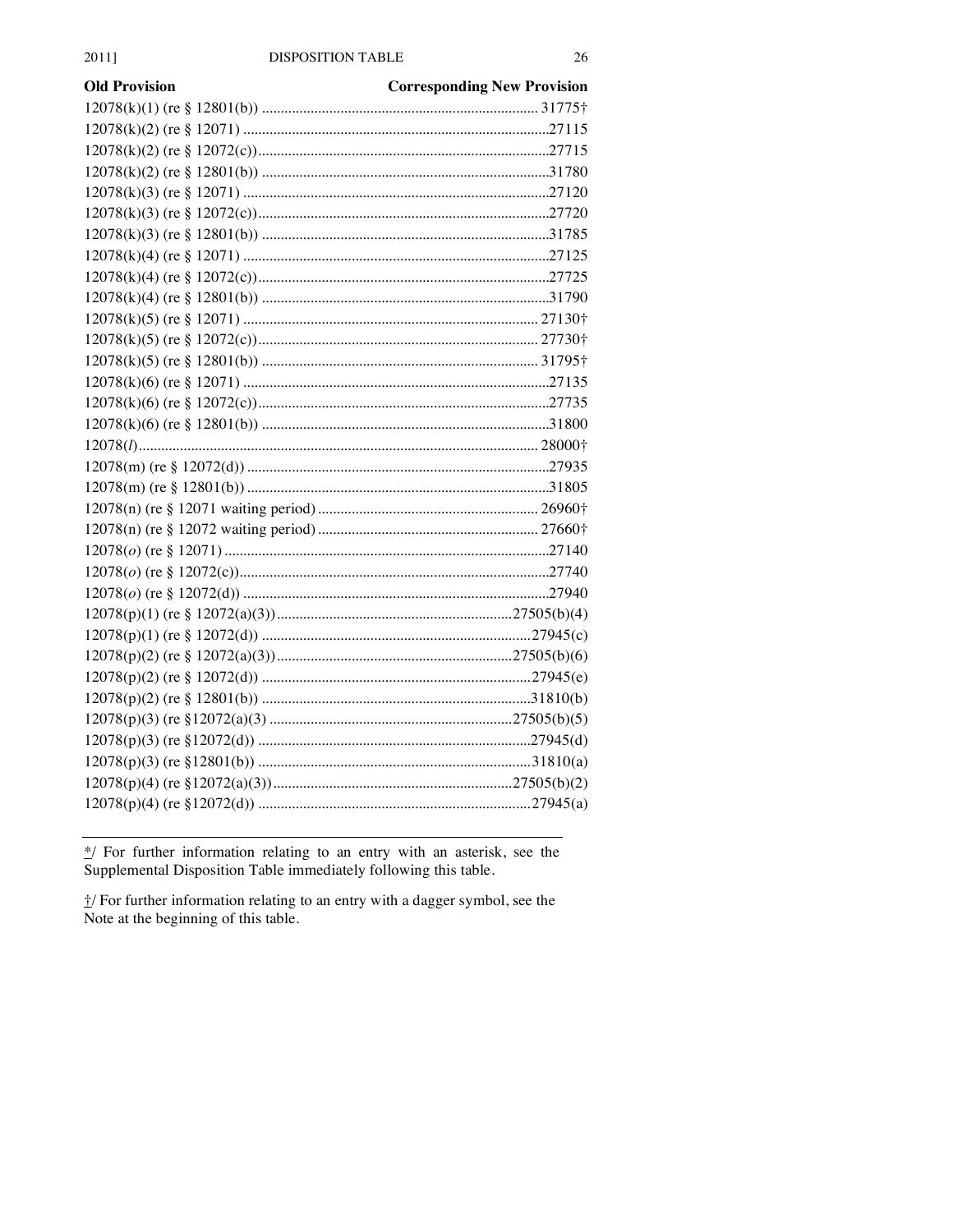| Old Provision                                                     | <b>Corresponding New Provision</b> |
|-------------------------------------------------------------------|------------------------------------|
|                                                                   |                                    |
|                                                                   |                                    |
|                                                                   |                                    |
| 12078(p)(6)(B) (all except def. of "antique firearm") 27505(b)(1) |                                    |
|                                                                   |                                    |
|                                                                   |                                    |
|                                                                   |                                    |
|                                                                   |                                    |
|                                                                   |                                    |
|                                                                   |                                    |
|                                                                   |                                    |
|                                                                   |                                    |
|                                                                   |                                    |
|                                                                   |                                    |
|                                                                   |                                    |
|                                                                   |                                    |
|                                                                   |                                    |
|                                                                   |                                    |
|                                                                   |                                    |
|                                                                   |                                    |
|                                                                   |                                    |
|                                                                   |                                    |
|                                                                   |                                    |
|                                                                   |                                    |
|                                                                   |                                    |
|                                                                   |                                    |
|                                                                   |                                    |
|                                                                   |                                    |
|                                                                   |                                    |
|                                                                   |                                    |
|                                                                   |                                    |
|                                                                   |                                    |
|                                                                   |                                    |
|                                                                   |                                    |
|                                                                   |                                    |
|                                                                   |                                    |
|                                                                   |                                    |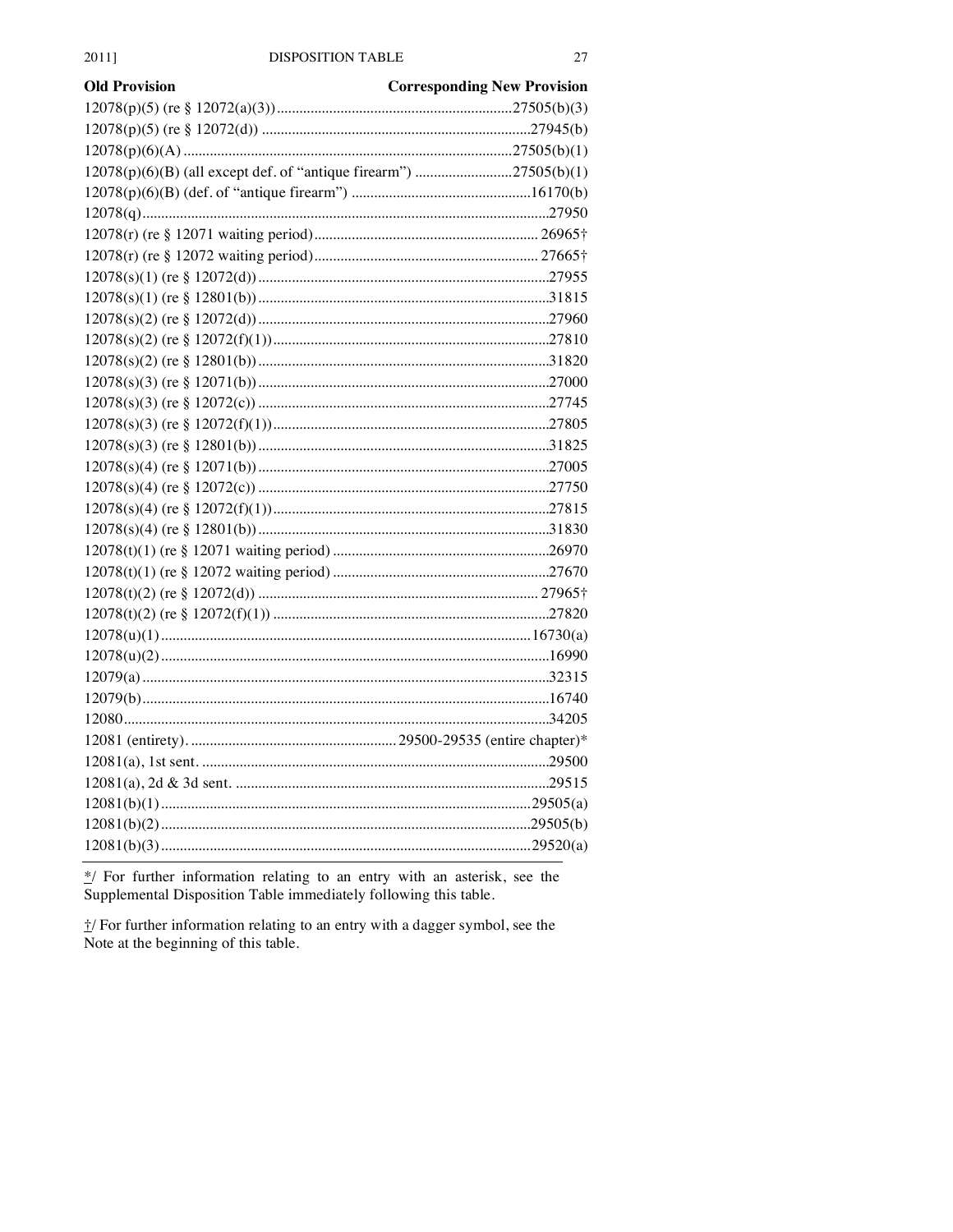| <b>Old Provision</b> | <b>Corresponding New Provision</b> |
|----------------------|------------------------------------|
|                      |                                    |
|                      |                                    |
|                      |                                    |
|                      |                                    |
|                      |                                    |
|                      |                                    |
|                      |                                    |
|                      |                                    |
|                      |                                    |
|                      |                                    |
|                      |                                    |
|                      |                                    |
|                      |                                    |
|                      |                                    |
|                      |                                    |
|                      |                                    |
|                      |                                    |
|                      |                                    |
|                      |                                    |
|                      |                                    |
|                      |                                    |
|                      |                                    |
|                      |                                    |
|                      |                                    |
|                      |                                    |
|                      |                                    |
|                      |                                    |
|                      |                                    |
|                      |                                    |
|                      |                                    |
|                      |                                    |
|                      |                                    |
|                      |                                    |
|                      |                                    |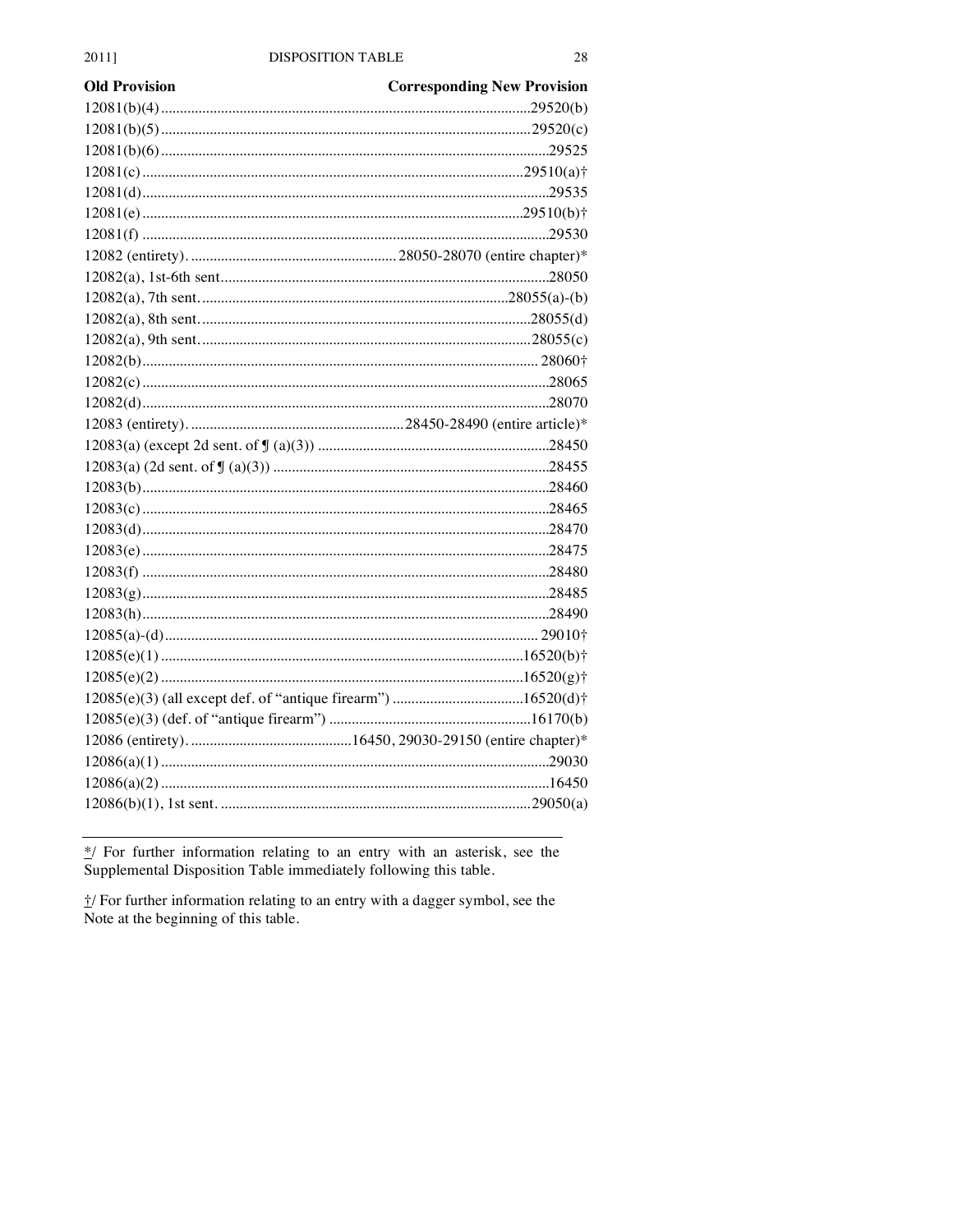| <b>Old Provision</b> | <b>Corresponding New Provision</b> |
|----------------------|------------------------------------|
|                      |                                    |
|                      |                                    |
|                      |                                    |
|                      |                                    |
|                      |                                    |
|                      |                                    |
|                      |                                    |
|                      |                                    |
|                      |                                    |
|                      |                                    |
|                      |                                    |
|                      |                                    |
|                      |                                    |
|                      |                                    |
|                      |                                    |
|                      |                                    |
|                      |                                    |
|                      |                                    |
|                      |                                    |
|                      |                                    |
|                      |                                    |
|                      |                                    |
|                      |                                    |
|                      |                                    |
|                      |                                    |
|                      |                                    |
|                      |                                    |
|                      |                                    |
|                      |                                    |
|                      |                                    |
|                      |                                    |
|                      |                                    |
|                      |                                    |
|                      |                                    |
|                      |                                    |
|                      |                                    |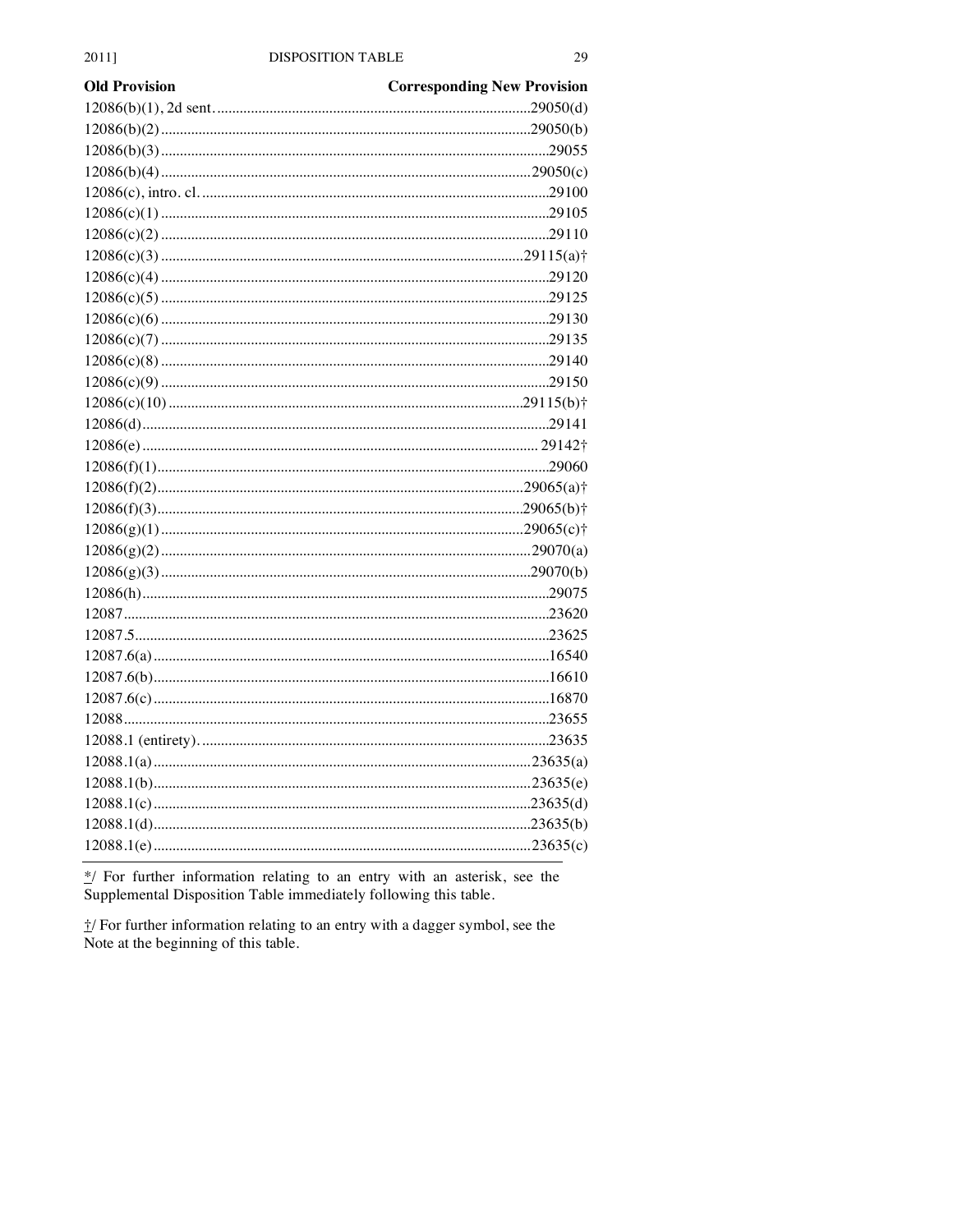| <b>Old Provision</b> | <b>Corresponding New Provision</b> |
|----------------------|------------------------------------|
|                      |                                    |
|                      |                                    |
|                      |                                    |
|                      |                                    |
|                      |                                    |
|                      |                                    |
|                      |                                    |
|                      |                                    |
|                      |                                    |
|                      |                                    |
|                      |                                    |
|                      |                                    |
|                      |                                    |
|                      |                                    |
|                      |                                    |
|                      |                                    |
|                      |                                    |
|                      |                                    |
|                      |                                    |
|                      |                                    |
|                      |                                    |
|                      |                                    |
|                      |                                    |
|                      |                                    |
|                      |                                    |
|                      |                                    |
|                      |                                    |
|                      |                                    |
|                      |                                    |
|                      |                                    |
|                      |                                    |
|                      |                                    |
|                      |                                    |
|                      |                                    |
|                      |                                    |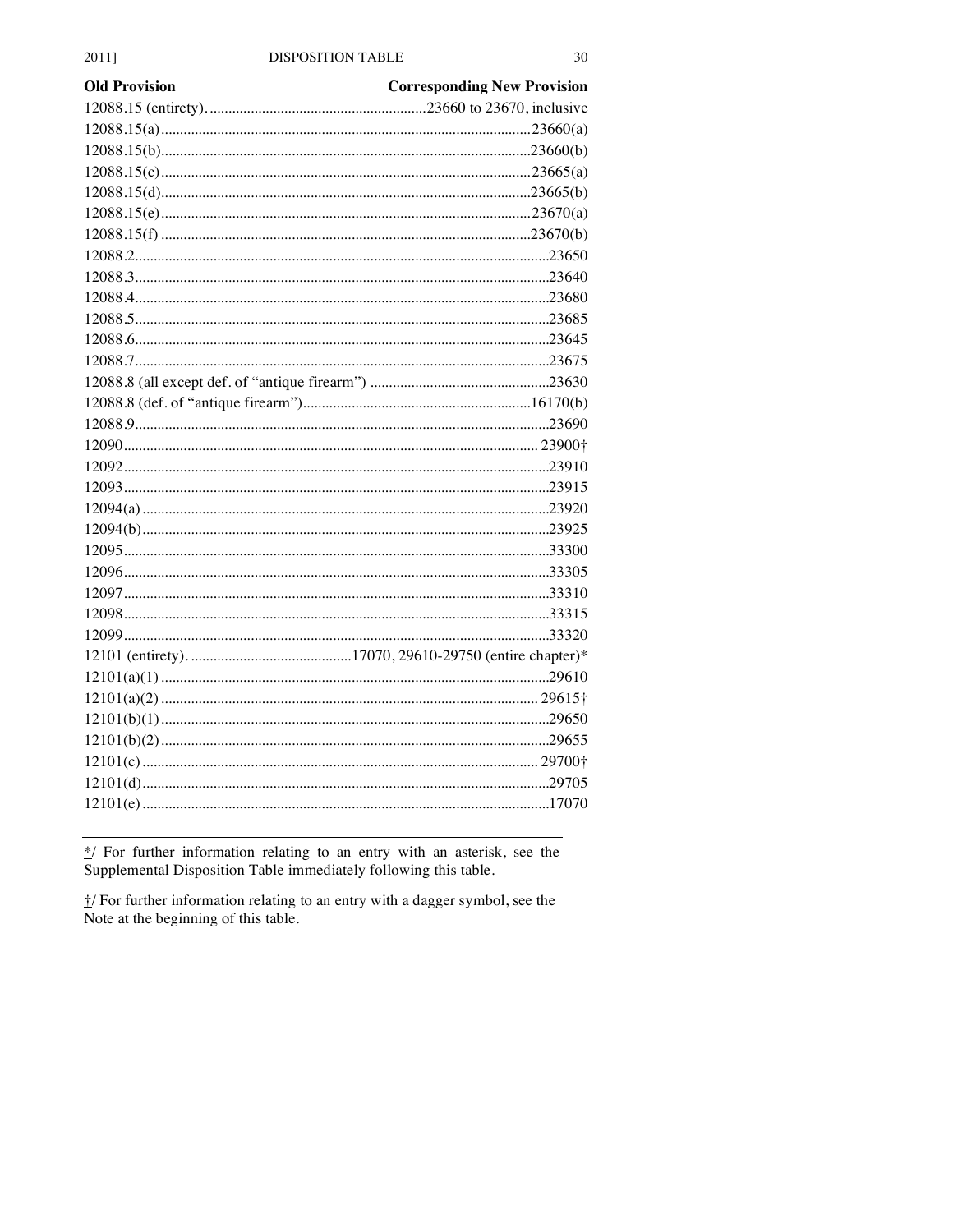| <b>Old Provision</b> | <b>Corresponding New Provision</b>                                 |
|----------------------|--------------------------------------------------------------------|
|                      |                                                                    |
|                      |                                                                    |
|                      | 17140, 31900-32110 (inclusive)*                                    |
|                      |                                                                    |
|                      |                                                                    |
|                      |                                                                    |
|                      |                                                                    |
|                      |                                                                    |
|                      |                                                                    |
|                      |                                                                    |
|                      |                                                                    |
|                      |                                                                    |
|                      |                                                                    |
|                      |                                                                    |
|                      |                                                                    |
|                      |                                                                    |
|                      |                                                                    |
|                      |                                                                    |
|                      |                                                                    |
|                      |                                                                    |
|                      |                                                                    |
|                      |                                                                    |
|                      |                                                                    |
|                      |                                                                    |
|                      |                                                                    |
|                      | 12200-12251 (entire chapter). 16880, 32610-32750 (entire chapter)* |
|                      |                                                                    |
|                      |                                                                    |
|                      |                                                                    |
|                      |                                                                    |
|                      |                                                                    |
|                      |                                                                    |
|                      |                                                                    |
|                      |                                                                    |
|                      |                                                                    |
|                      |                                                                    |
|                      |                                                                    |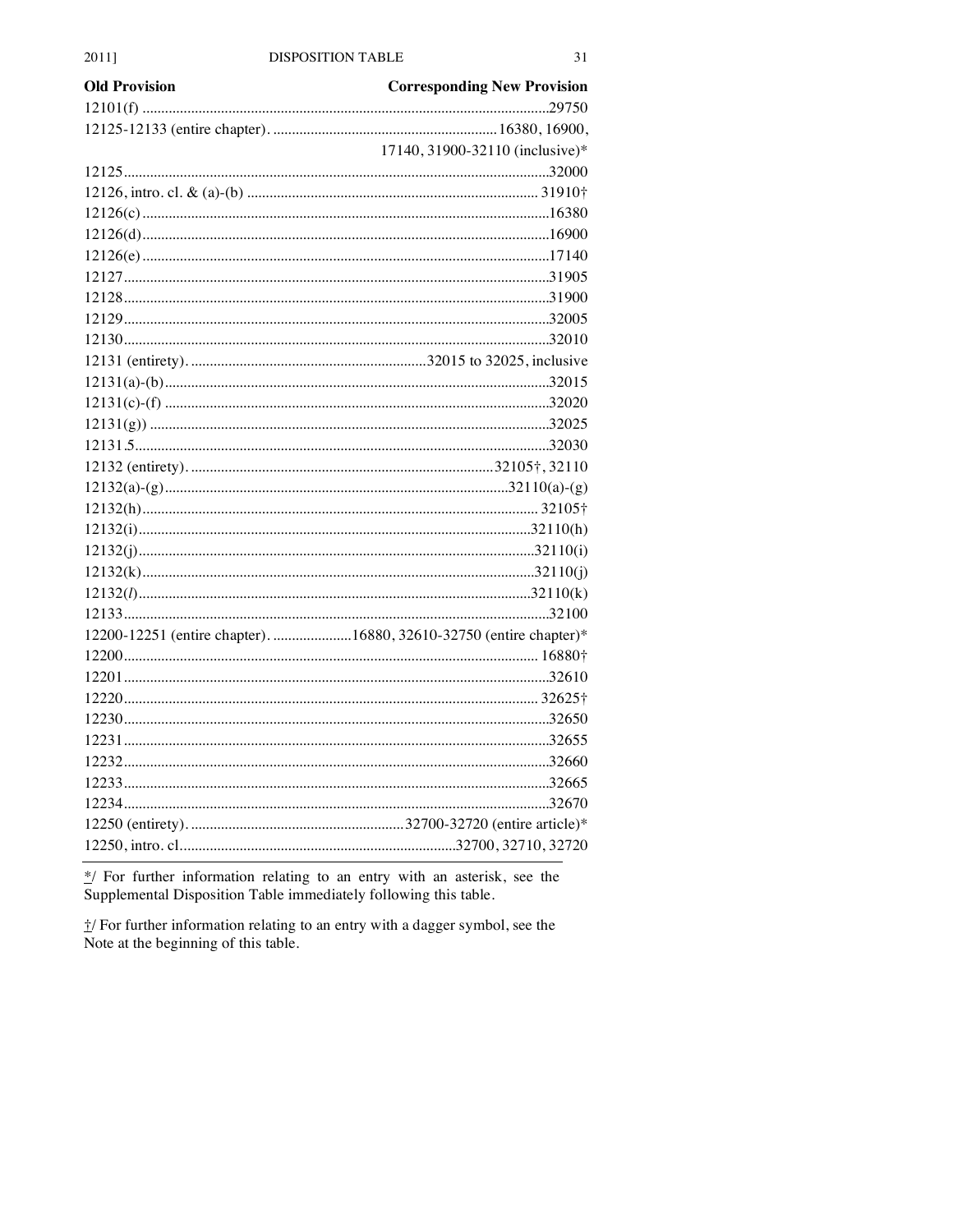| <b>Old Provision</b> | <b>Corresponding New Provision</b>                                  |
|----------------------|---------------------------------------------------------------------|
|                      |                                                                     |
|                      |                                                                     |
|                      |                                                                     |
|                      |                                                                     |
|                      |                                                                     |
|                      | 12275-12290 (entire chapter). 16170(a), 16350, 16790, 16890, 16970, |
|                      | 30500-31115 (entire chapter)*                                       |
|                      |                                                                     |
|                      |                                                                     |
|                      |                                                                     |
|                      |                                                                     |
|                      |                                                                     |
|                      |                                                                     |
|                      |                                                                     |
|                      |                                                                     |
|                      |                                                                     |
|                      |                                                                     |
|                      | 12276.1(e) Not continued (obsolete & memorialized in § 30620(c))    |
|                      |                                                                     |
|                      |                                                                     |
|                      |                                                                     |
|                      |                                                                     |
|                      |                                                                     |
|                      |                                                                     |
|                      |                                                                     |
|                      |                                                                     |
|                      |                                                                     |
|                      |                                                                     |
|                      |                                                                     |
|                      |                                                                     |
|                      |                                                                     |
|                      |                                                                     |
|                      |                                                                     |
|                      |                                                                     |
|                      |                                                                     |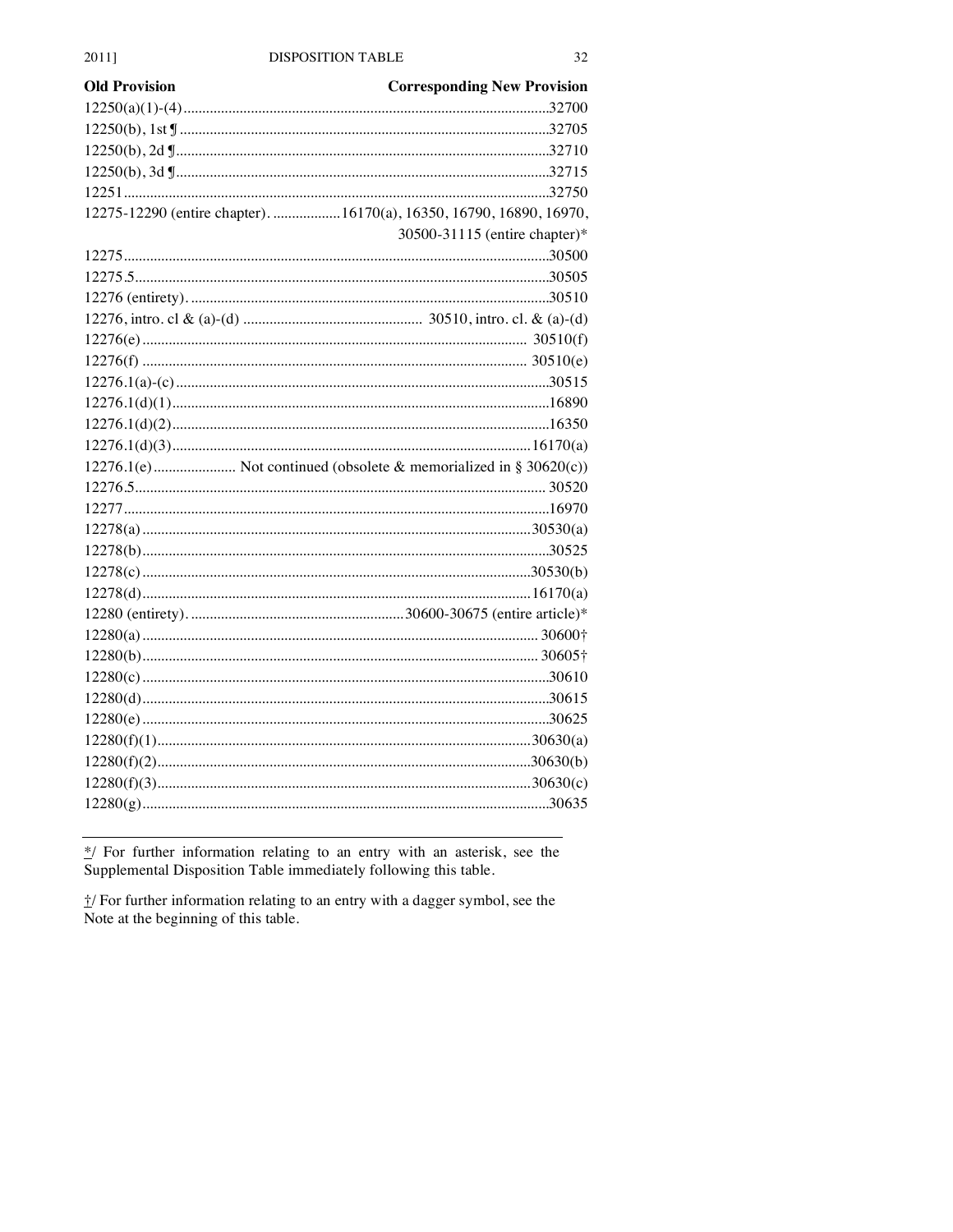| <b>Old Provision</b> | <b>Corresponding New Provision</b> |
|----------------------|------------------------------------|
|                      |                                    |
|                      |                                    |
|                      |                                    |
|                      |                                    |
|                      |                                    |
|                      |                                    |
|                      |                                    |
|                      |                                    |
|                      |                                    |
|                      |                                    |
|                      |                                    |
|                      |                                    |
|                      |                                    |
|                      |                                    |
|                      |                                    |
|                      |                                    |
|                      |                                    |
|                      |                                    |
|                      |                                    |
|                      |                                    |
|                      |                                    |
|                      |                                    |
|                      |                                    |
|                      |                                    |
|                      |                                    |
|                      |                                    |
|                      |                                    |
|                      |                                    |
|                      |                                    |
|                      |                                    |
|                      |                                    |
|                      |                                    |
|                      |                                    |
|                      |                                    |
|                      |                                    |
|                      |                                    |
|                      |                                    |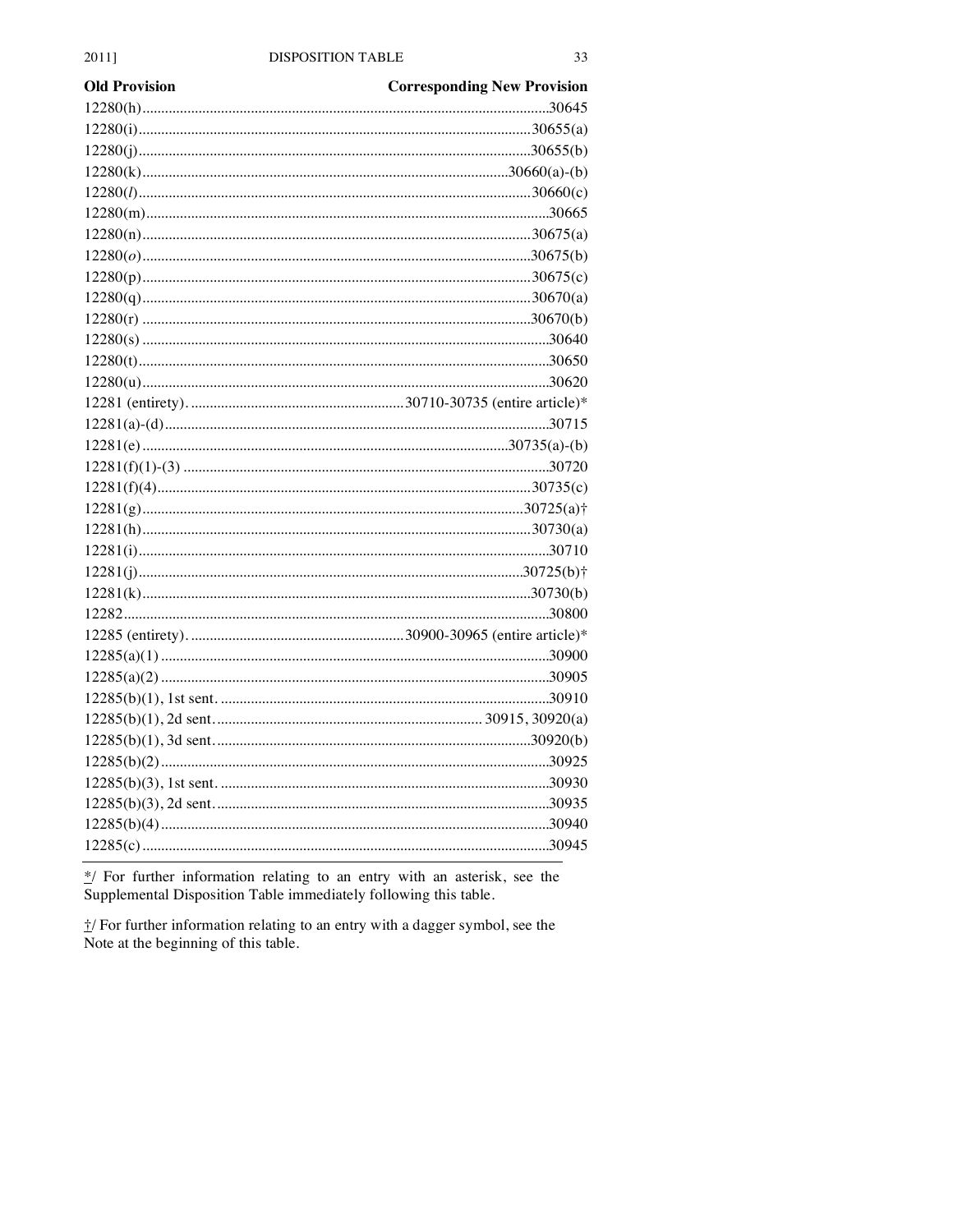| 2011]                |  |
|----------------------|--|
| <b>Old Provision</b> |  |
|                      |  |
|                      |  |
|                      |  |
|                      |  |

| 18710-19000 (entire chapter)* |
|-------------------------------|
|                               |
|                               |
|                               |
|                               |
|                               |
|                               |
|                               |
|                               |
|                               |
|                               |
|                               |
|                               |
|                               |
|                               |
|                               |
|                               |
|                               |
|                               |
|                               |

\*/ For further information relating to an entry with an asterisk, see the Supplemental Disposition Table immediately following this table.

i/ For further information relating to an entry with a dagger symbol, see the Note at the beginning of this table.

**Corresponding New Provision**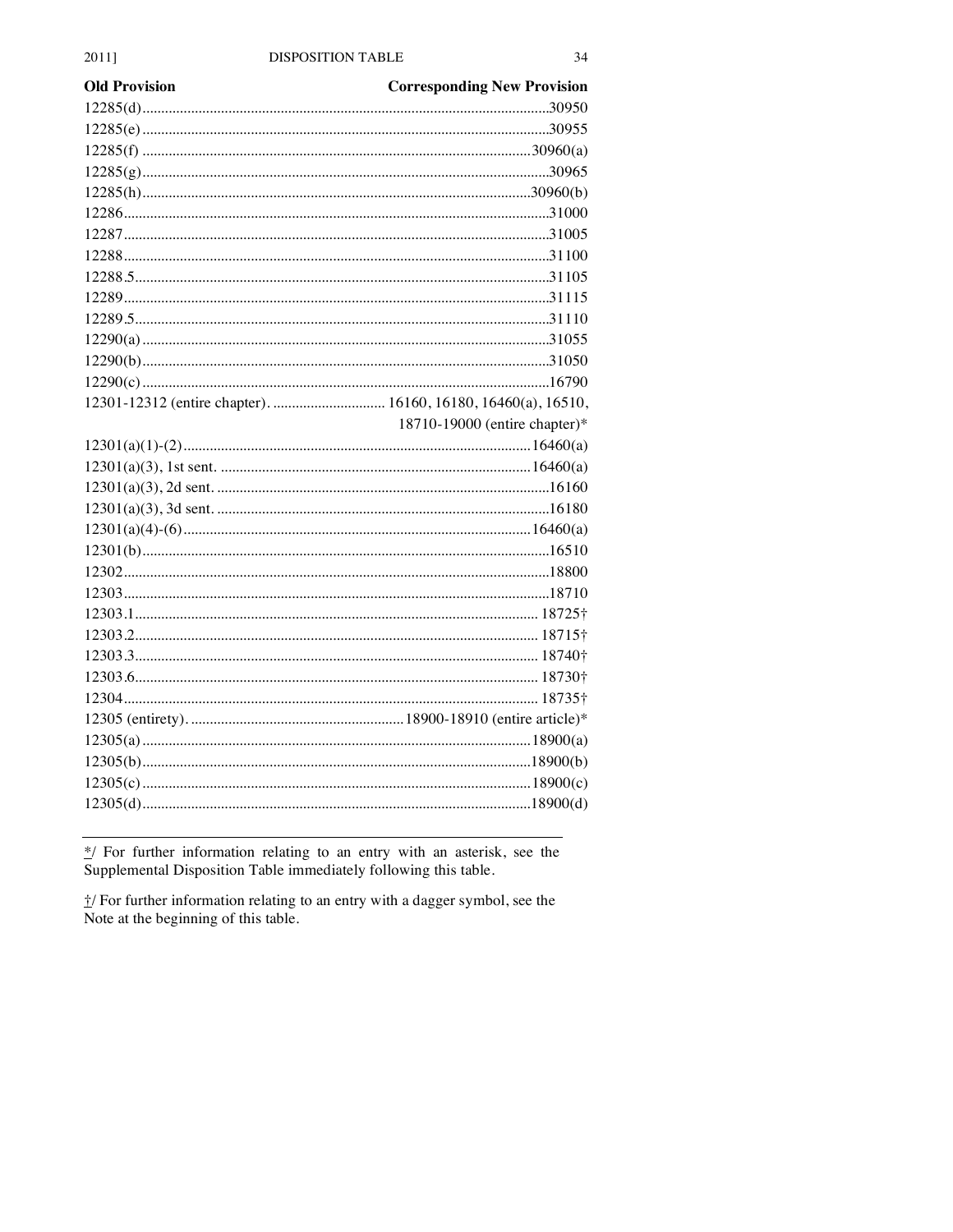| <b>Corresponding New Provision</b>                                  |
|---------------------------------------------------------------------|
|                                                                     |
|                                                                     |
|                                                                     |
|                                                                     |
|                                                                     |
|                                                                     |
|                                                                     |
|                                                                     |
| 12316-12325 (entire chapter). 16150, 16170(b), 16290, 16300, 16650, |
| 16660, 16662, 17090, 30300-30340 (entire article)*                  |
|                                                                     |
|                                                                     |
|                                                                     |
|                                                                     |
|                                                                     |
|                                                                     |
|                                                                     |
|                                                                     |
|                                                                     |
|                                                                     |
|                                                                     |
|                                                                     |
|                                                                     |
|                                                                     |
|                                                                     |
|                                                                     |
|                                                                     |
|                                                                     |
|                                                                     |
|                                                                     |
|                                                                     |
|                                                                     |
|                                                                     |
|                                                                     |
|                                                                     |
|                                                                     |
|                                                                     |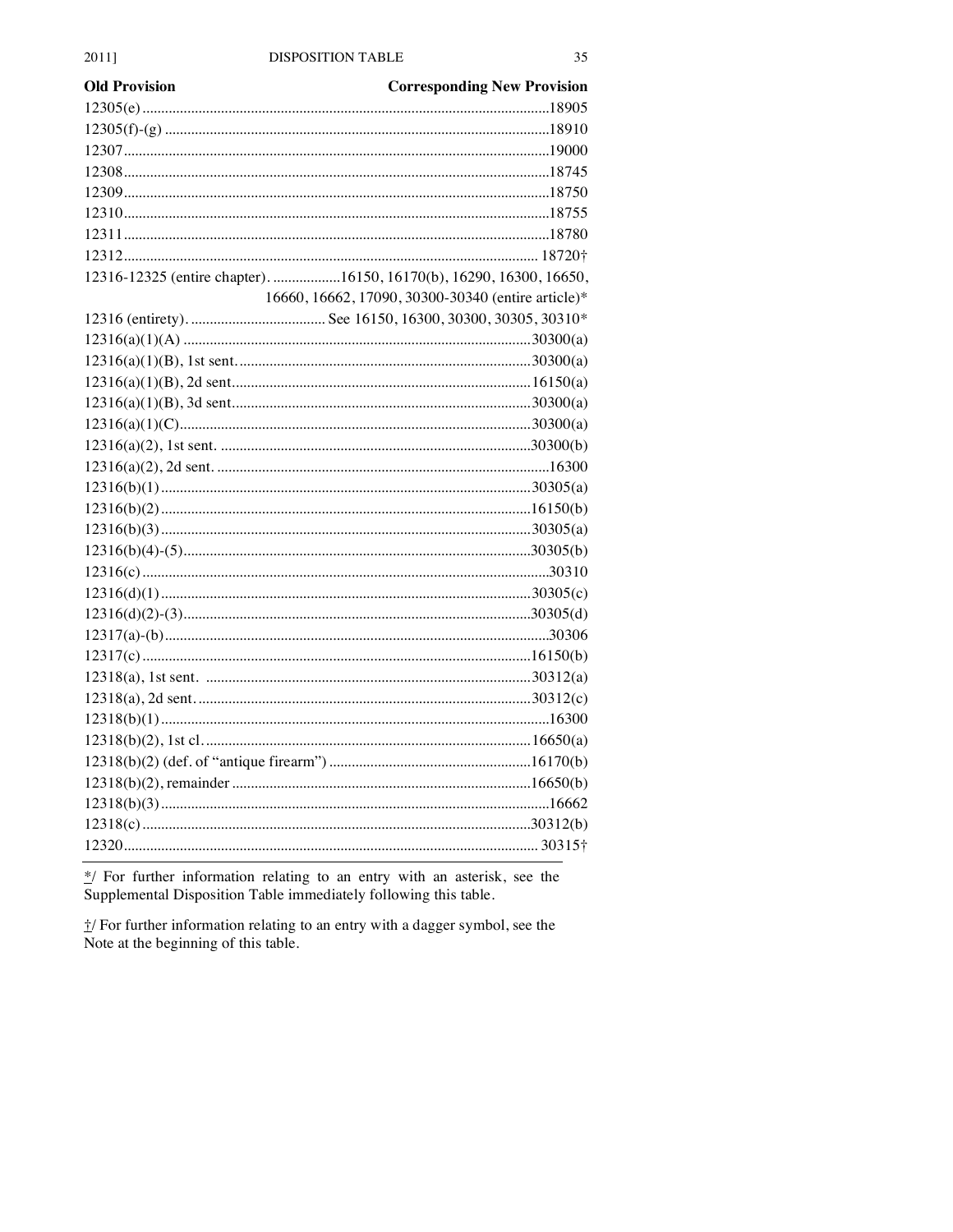| <b>Old Provision</b> | <b>Corresponding New Provision</b>                                         |
|----------------------|----------------------------------------------------------------------------|
|                      |                                                                            |
|                      |                                                                            |
|                      |                                                                            |
|                      |                                                                            |
|                      |                                                                            |
|                      |                                                                            |
|                      |                                                                            |
|                      |                                                                            |
|                      |                                                                            |
|                      |                                                                            |
|                      |                                                                            |
|                      | 12360-12370 (entire chapter).  16288, 17320, 31310-31360 (entire chapter)* |
|                      |                                                                            |
|                      |                                                                            |
|                      |                                                                            |
|                      |                                                                            |
|                      |                                                                            |
|                      |                                                                            |
|                      |                                                                            |
|                      |                                                                            |
|                      |                                                                            |
|                      |                                                                            |
|                      |                                                                            |
|                      |                                                                            |
|                      |                                                                            |
|                      |                                                                            |
|                      | 22810-23025 (entire division)*                                             |
|                      |                                                                            |
|                      |                                                                            |
|                      |                                                                            |
|                      |                                                                            |
|                      |                                                                            |
|                      |                                                                            |
|                      |                                                                            |
|                      |                                                                            |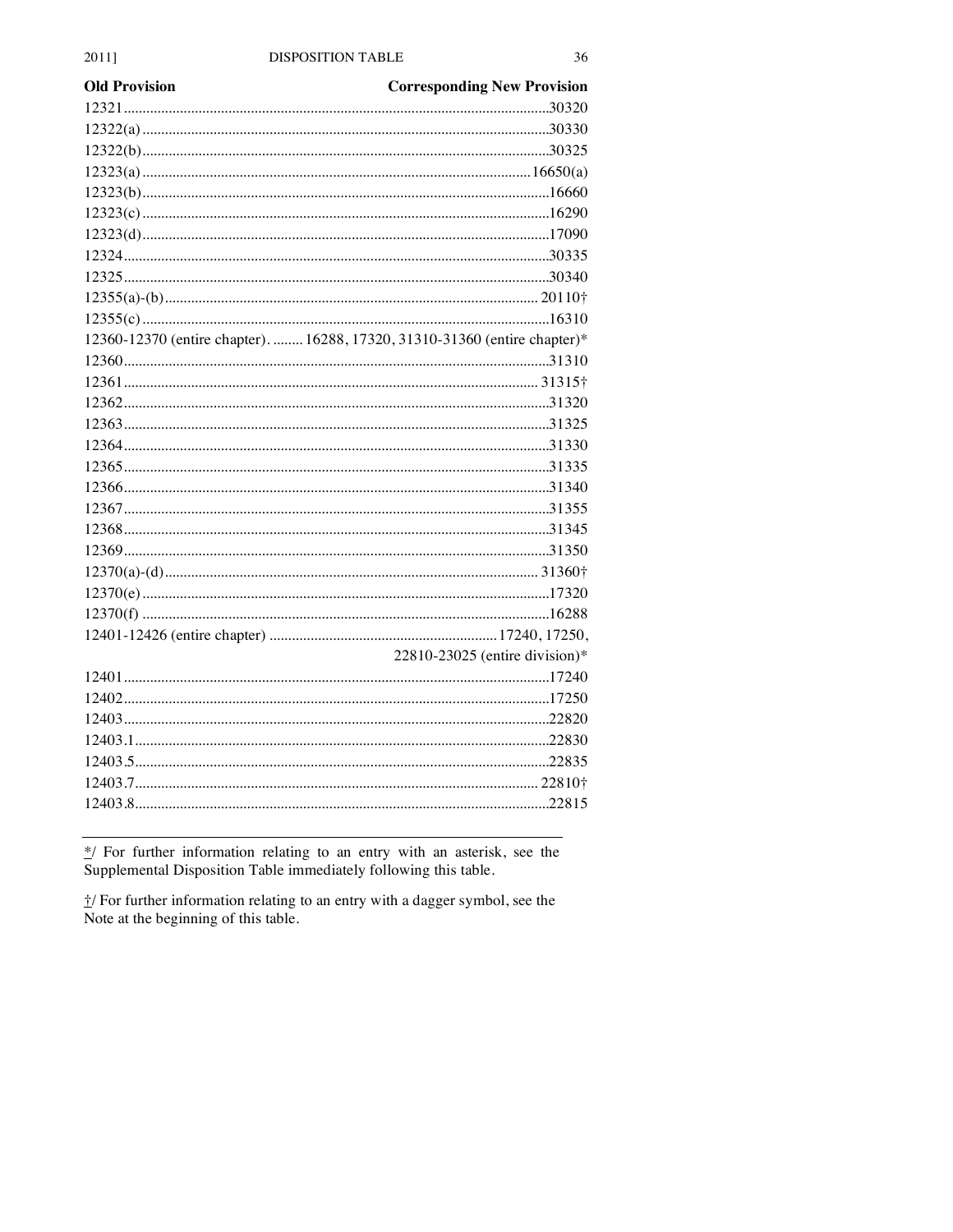| <b>Old Provision</b> | <b>Corresponding New Provision</b> |
|----------------------|------------------------------------|
|                      |                                    |
|                      |                                    |
|                      |                                    |
|                      |                                    |
|                      |                                    |
|                      |                                    |
|                      |                                    |
|                      |                                    |
|                      |                                    |
|                      |                                    |
|                      |                                    |
|                      |                                    |
|                      |                                    |
|                      |                                    |
|                      |                                    |
|                      |                                    |
|                      |                                    |
|                      |                                    |
|                      |                                    |
|                      |                                    |
|                      |                                    |
|                      |                                    |
|                      |                                    |
|                      |                                    |
|                      |                                    |
|                      |                                    |
|                      |                                    |
|                      |                                    |
|                      |                                    |
|                      |                                    |
|                      |                                    |
|                      |                                    |
|                      |                                    |
|                      |                                    |
|                      |                                    |
|                      |                                    |
|                      |                                    |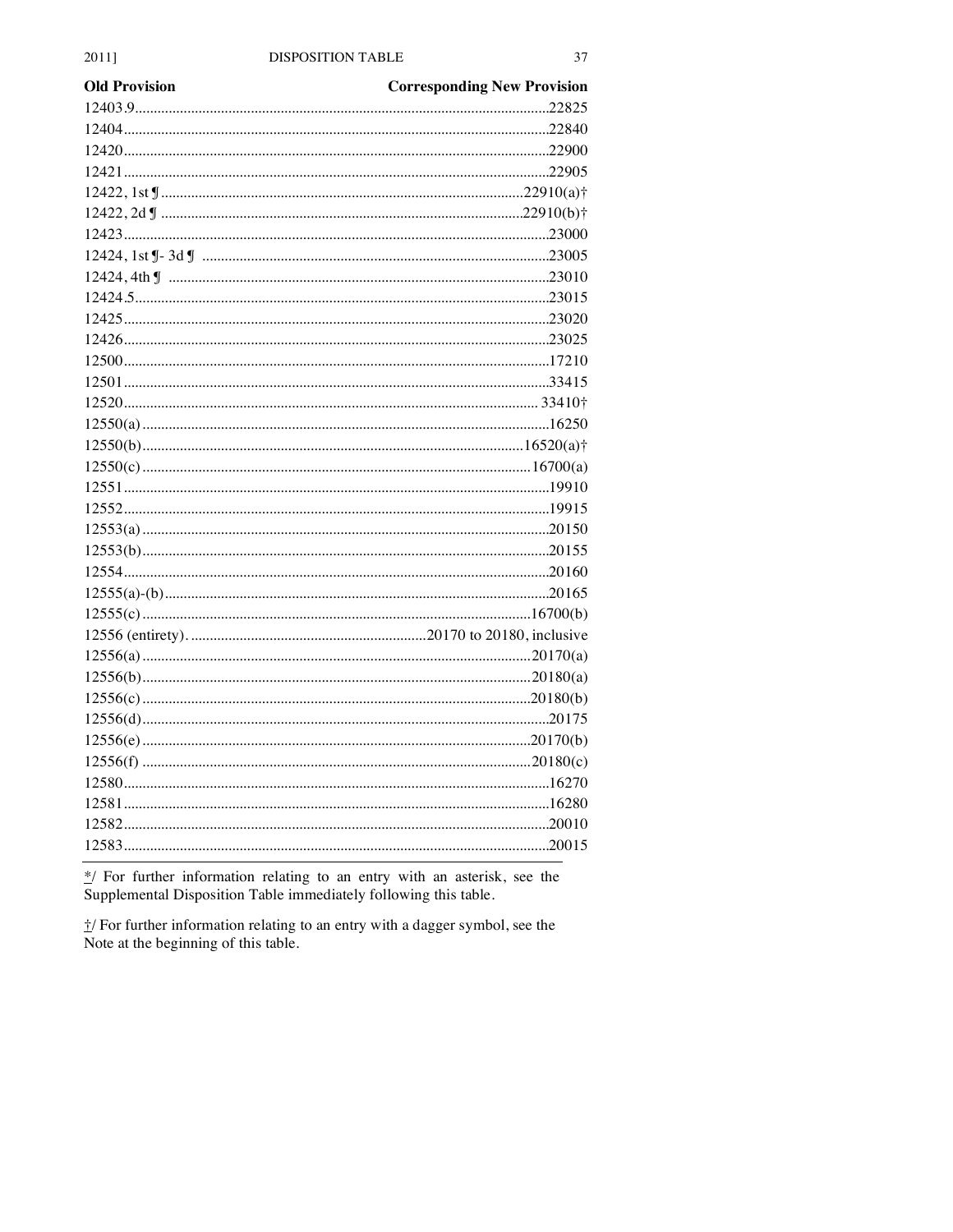| <b>Old Provision</b>                      | <b>Corresponding New Provision</b> |
|-------------------------------------------|------------------------------------|
|                                           |                                    |
|                                           |                                    |
|                                           |                                    |
| 12590(b) (re acts other than picketing in |                                    |
|                                           |                                    |
|                                           |                                    |
|                                           |                                    |
|                                           |                                    |
|                                           |                                    |
|                                           |                                    |
|                                           |                                    |
|                                           |                                    |
|                                           |                                    |
|                                           |                                    |
|                                           |                                    |
|                                           | 31610-31700 (inclusive)*           |
|                                           |                                    |
|                                           |                                    |
|                                           |                                    |
|                                           |                                    |
|                                           |                                    |
|                                           |                                    |
|                                           |                                    |
|                                           |                                    |
|                                           |                                    |
|                                           |                                    |
|                                           |                                    |
|                                           |                                    |
|                                           |                                    |
|                                           |                                    |
|                                           |                                    |
|                                           |                                    |
|                                           |                                    |
|                                           |                                    |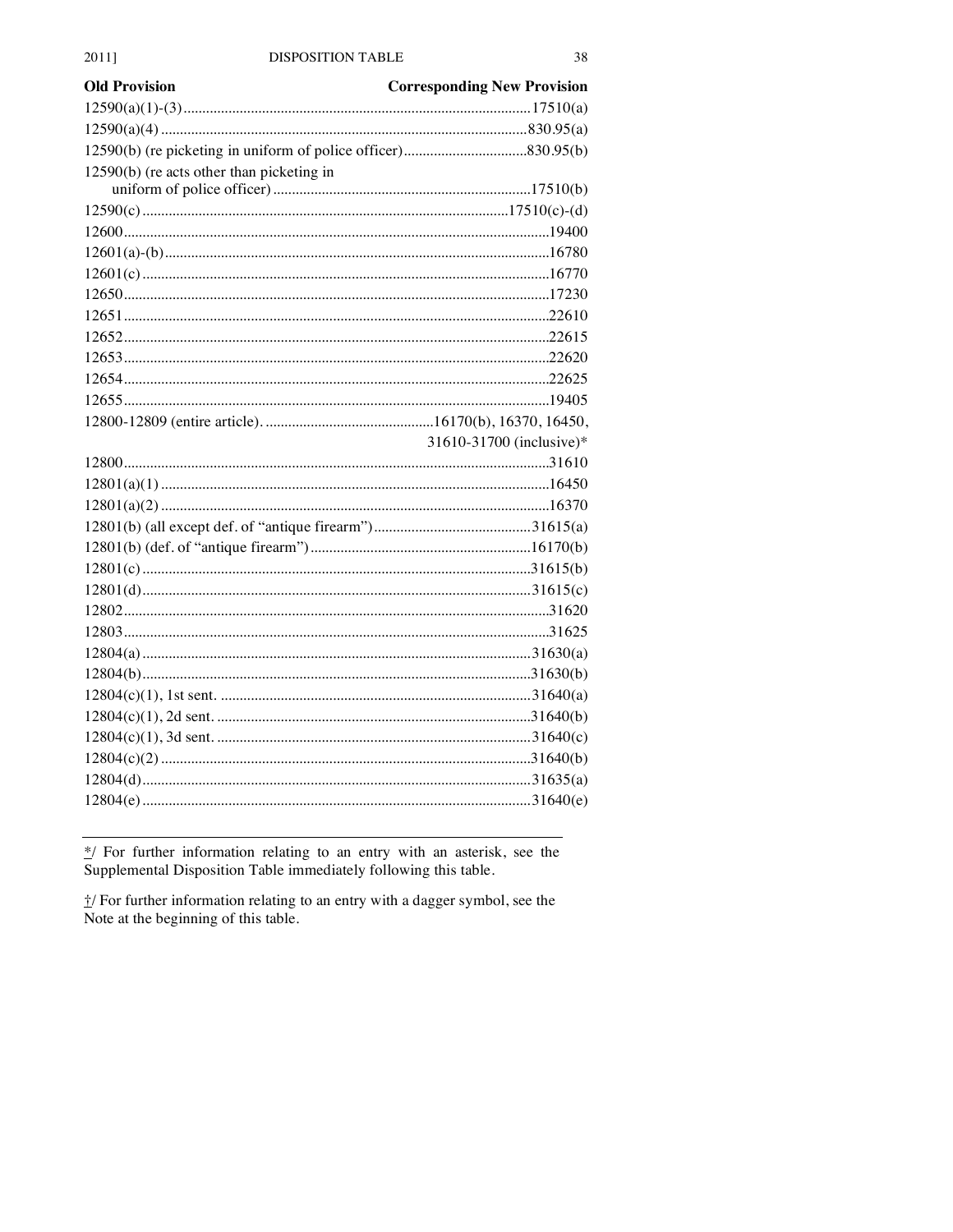| <b>Old Provision</b> | <b>Corresponding New Provision</b> |
|----------------------|------------------------------------|
|                      |                                    |
|                      |                                    |
|                      |                                    |
|                      |                                    |
|                      |                                    |
|                      |                                    |
|                      |                                    |
|                      |                                    |
|                      |                                    |
|                      |                                    |
|                      |                                    |
|                      |                                    |
|                      |                                    |
|                      |                                    |
|                      |                                    |
|                      |                                    |
|                      |                                    |
|                      |                                    |
|                      |                                    |

 $\frac{*}{'}$  For further information relating to an entry with an asterisk, see the Supplemental Disposition Table immediately following this table.

 $\frac{1}{2}$  For further information relating to an entry with a dagger symbol, see the Note at the beginning of this table.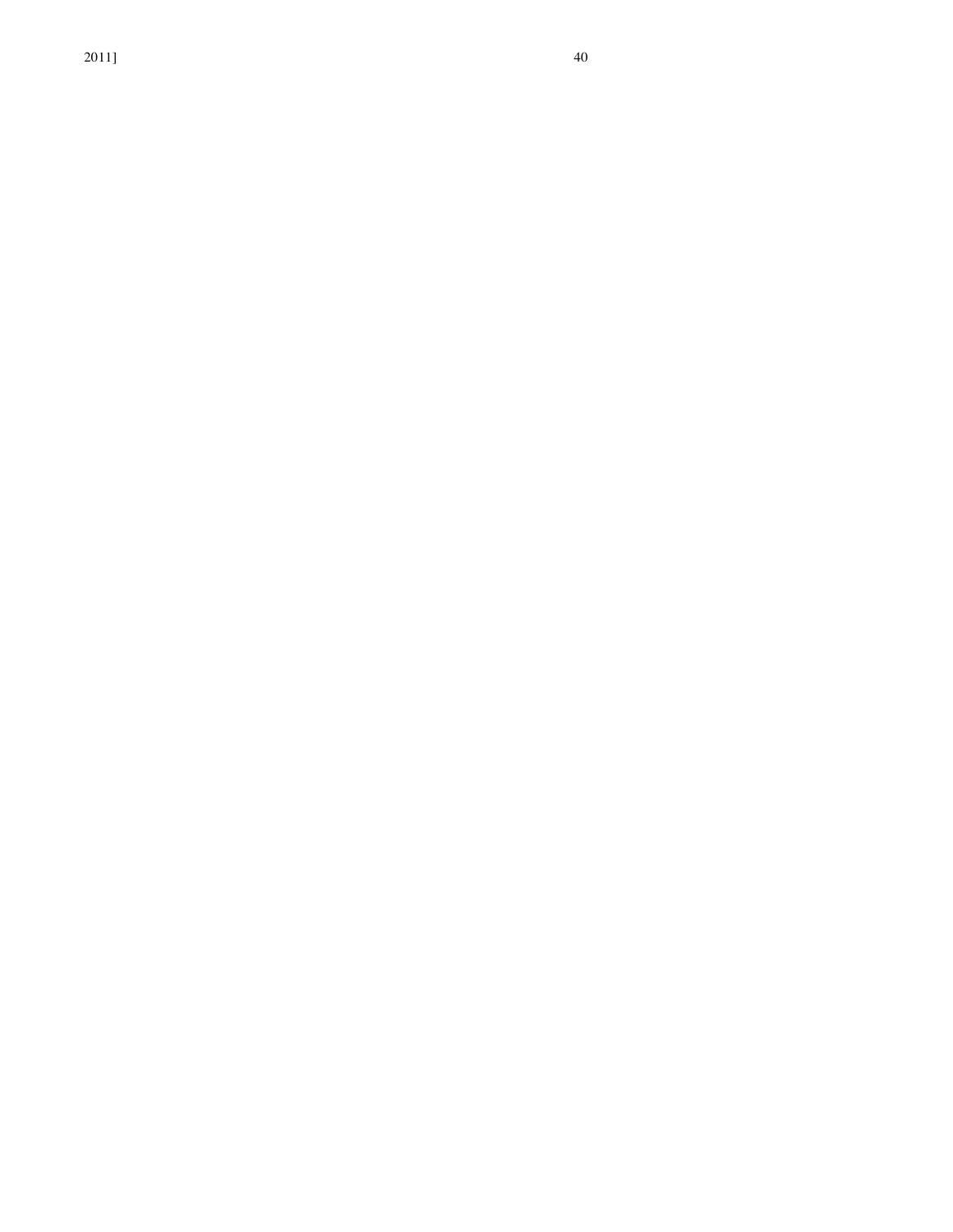# SUPPLEMENTAL DISPOSITION TABLE

☞ **Note.** This table provides additional information regarding the disposition of certain provisions within Title 2 of Part 4 of the Penal Code. Unless otherwise indicated, all statutory references are to the Penal Code.

Existing Provision:

Section 12001.1

Corresponding New Provisions:

Article 6 (commencing with Section 20810) of Chapter 2 of Division 5 of Title 3 of Part 6, which is the same as Sections 20810 to 20820, inclusive

*plus ...*

Section 17290 ("undetectable knife")

Existing Provision:

Section 12021

Corresponding New Provisions:

Chapter 2 (commencing with Section 29800) of Division 9 of Title 4 of Part 6, which is the same as Sections 29800 to 29875, inclusive

☞ **Note.** After the recodification but before its operative date, Section 29855 was amended by 2011 Cal. Stat. ch. 296, § 239 (code maintenance).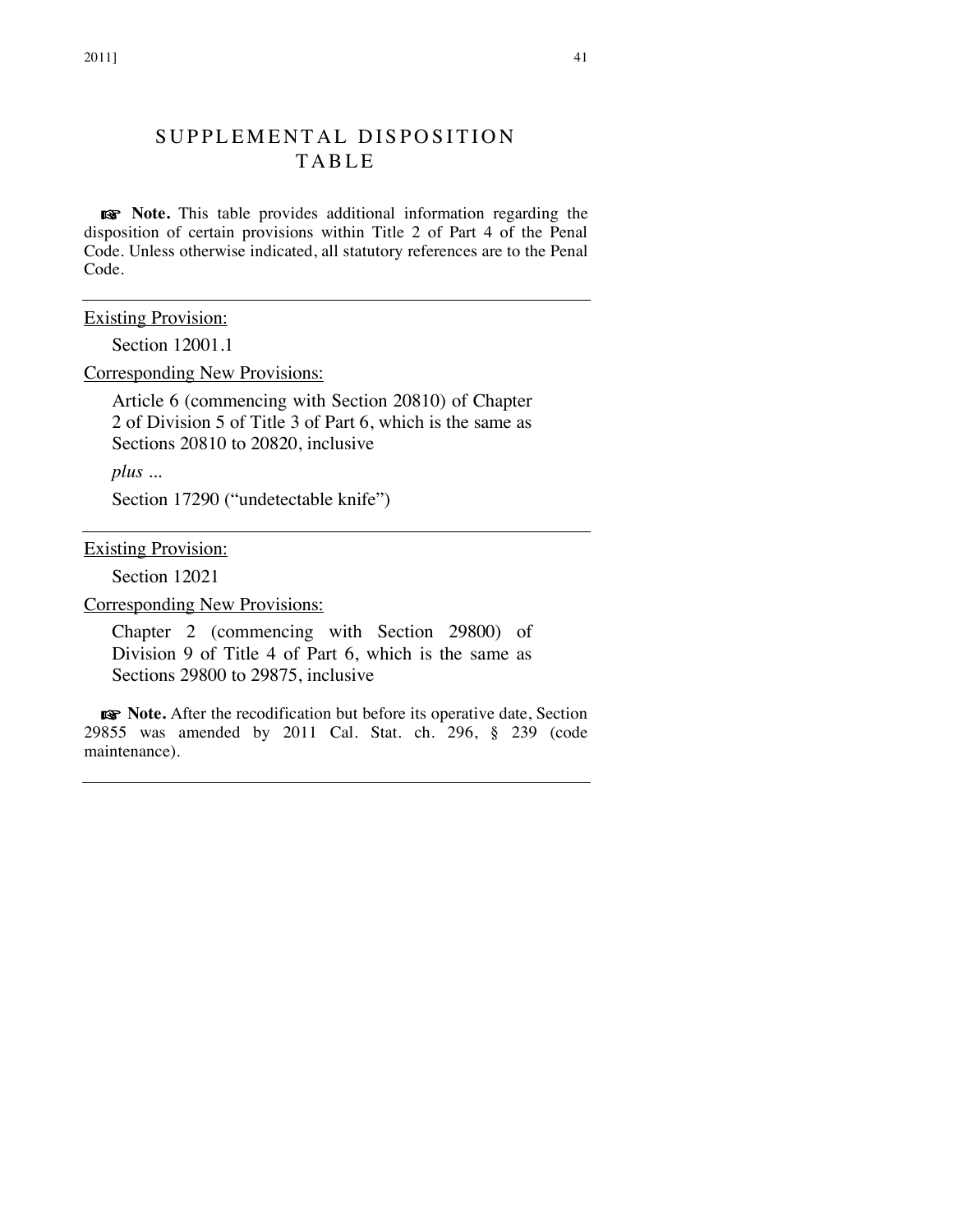Section 12021.1

Corresponding New Provisions:

Chapter 3 (commencing with Section 29900) of Division 9 of Title 4 of Part 6, which is the same as Sections 29900 and 29905

Existing Provision:

Section 12021.3

Corresponding New Provisions:

Chapter 2 (commencing with Section 33850) of Division 11 of Title 4 of Part 6, which is the same as Sections 33850 to 33895, inclusive

*plus ...*

Section 26590 (exception for delivery, transfer, or return of firearm made by court or law enforcement agency pursuant to Chapter 2 of Division 11)

☞ **Note.** After the recodification but before its operative date, Sections 33860, 33865, and 33890 were amended. See 2011 Cal. Stat. ch. 745, §§ 72-75 (long gun registration).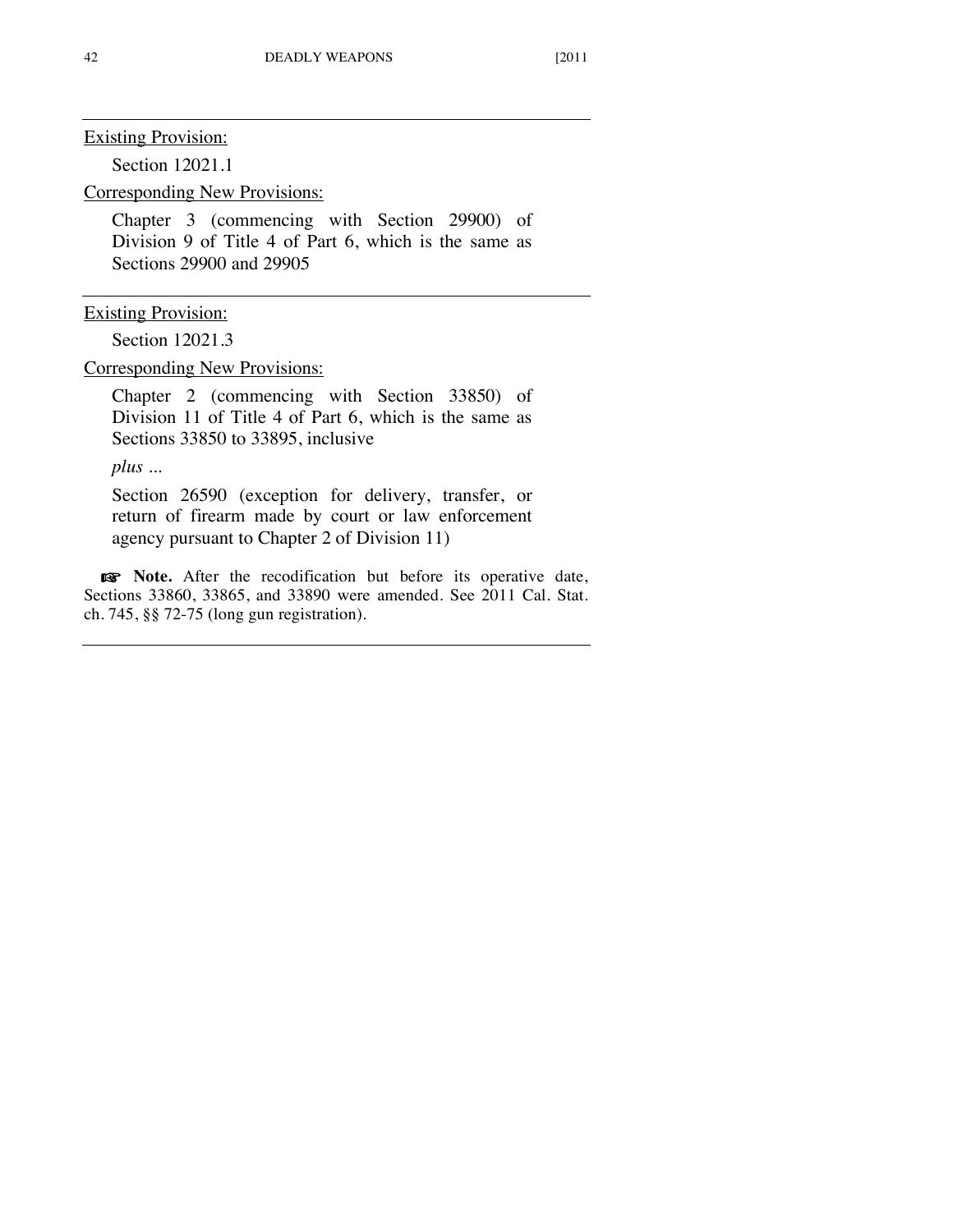Section 12025

Corresponding New Provisions:

Section 25400

*plus ...*

Section 16750(a) ("lawful possession of the firearm")

☞ **Note.** Section 12025(h) was not continued because it was repealed by its own terms on January 1, 2005. See 1999 Cal. Stat. ch. 571, § 2.

After the recodification but before its operative date, Section 16750 was amended by 2011 Cal. Stat. ch. 725, § 5 (open carry), and Section 25400 was amended by 2011 Cal. Stat. ch. 15, § 543 (criminal justice realignment).

Existing Provision:

Section 12026.1

Corresponding New Provisions:

Section 25610

*plus ...*

Section 16850 ("locked container")

☞ **Note.** After the recodification but before its operative date, Section 16850 was amended by 2011 Cal. Stat. ch. 725, § 6 (open carry).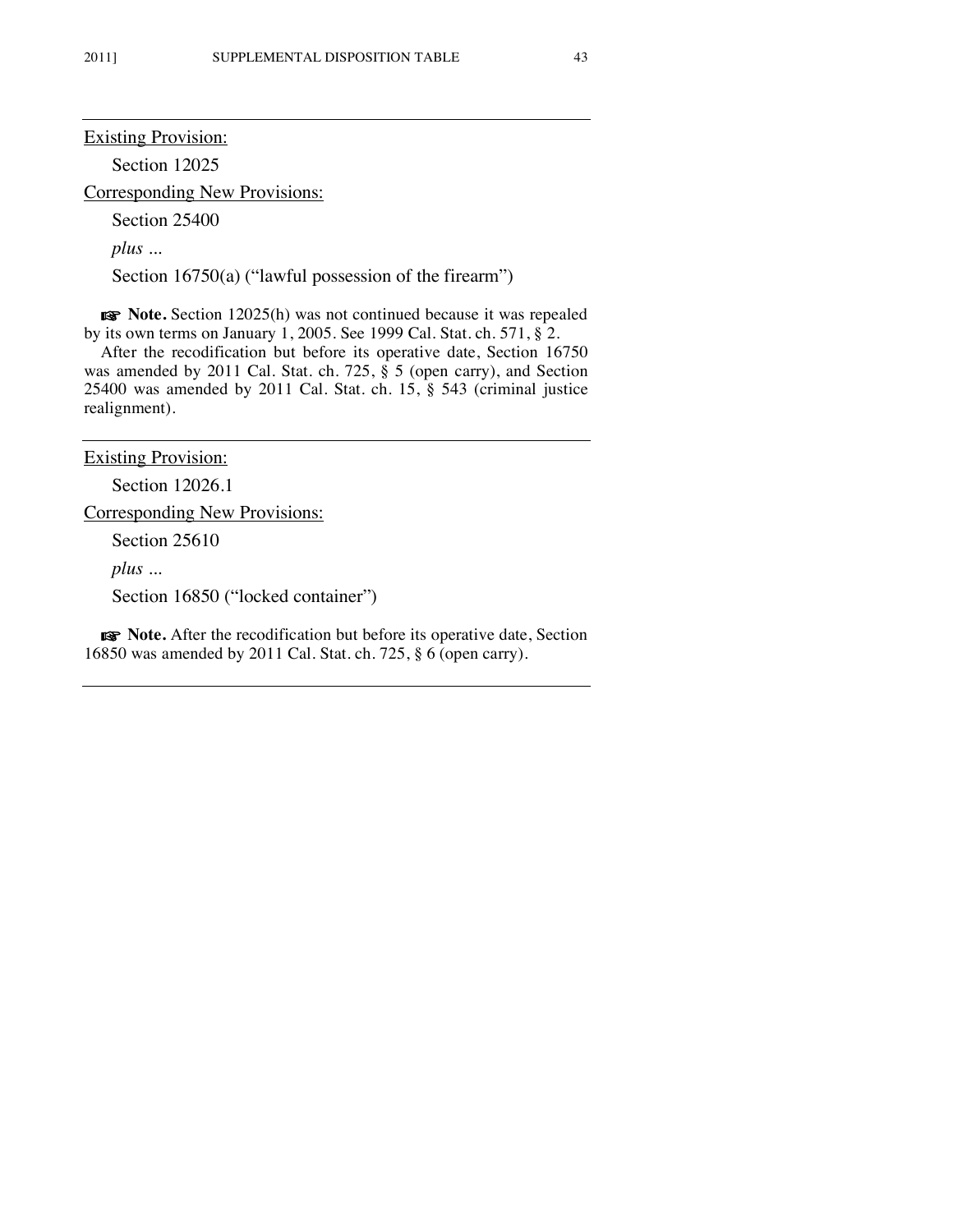Section 12026.2

Corresponding New Provisions:

Article 3 (commencing with Section 25505) of Chapter 2 of Division 5 of Title 4 of Part 6, which is the same as Sections 25505 to 25595, inclusive

*plus ...*

Section 16850 ("locked container")

☞ **Note.** After the recodification but before its operative date, Section 16850 was amended by 2011 Cal. Stat. ch. 725, § 6 (open carry).

Existing Provision:

Section 12027

Corresponding New Provisions:

Article 2 (commencing with Section 25450) of Chapter 2 of Division 5 of Title 4 of Part 6, which is the same as Sections 25450 to 25475, inclusive

*plus ...*

Sections 25615 to 25655, inclusive

*and ...*

```
Sections 16360 ("CCW") and 16690 ("honorably
retired")
```
☞ **Note.** After the recodification but before its operative date, Section 25650 was amended by 2011 Cal. Stat. ch. 296, § 230 (code maintenance).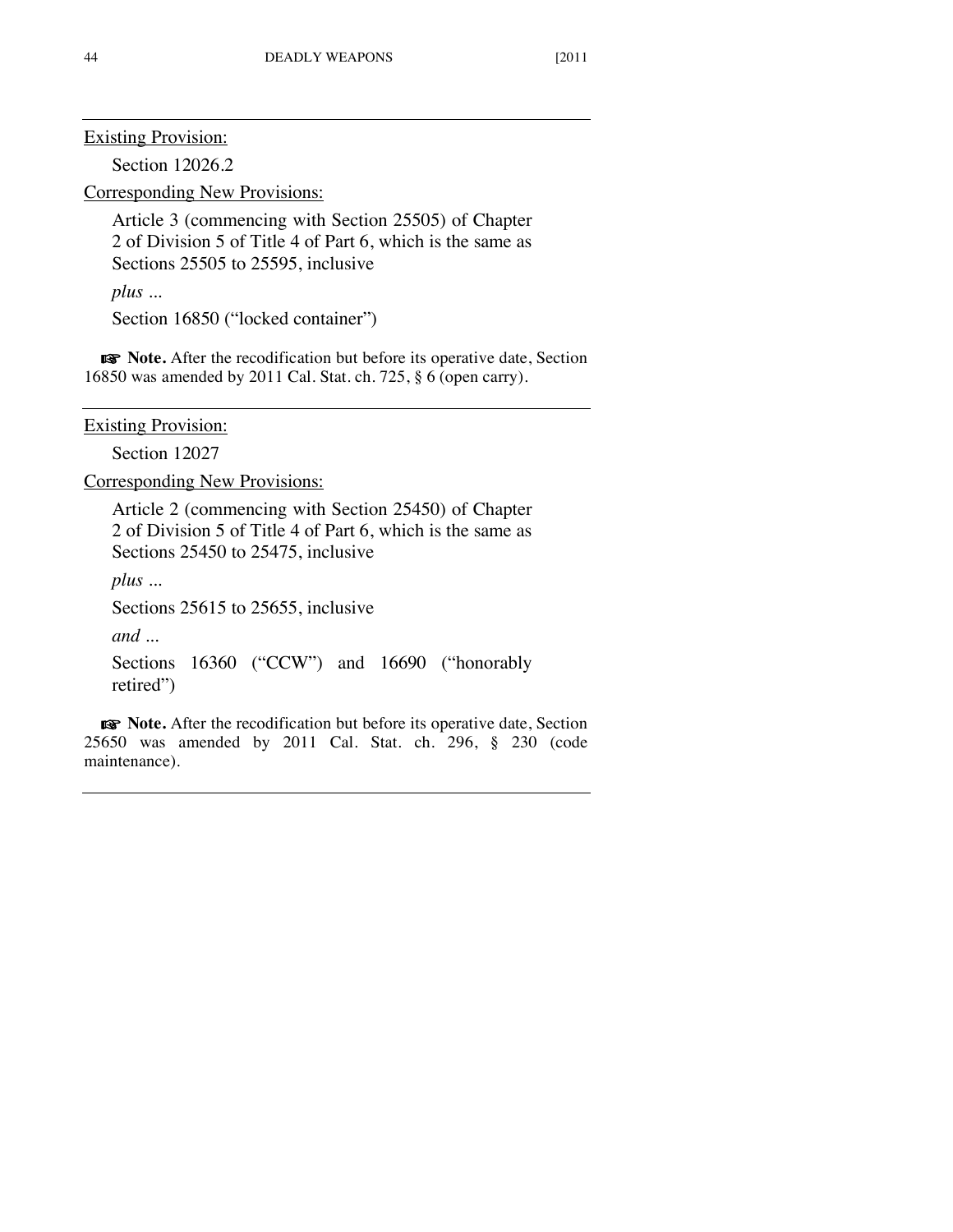Section 12027(a)

Corresponding New Provisions:

Article 2 (commencing with Section 25450) of Chapter 2 of Division 5 of Title 4 of Part 6, which is the same as Sections 25450 to 25475, inclusive

*plus ...*

Sections 16360 ("CCW") and 16690 ("honorably retired")

## Existing Provision:

Section 12027.1

Corresponding New Provisions:

Chapter 5 (commencing with Section 26300) of Division 5 of Title 4 of Part 6, which is the same as Sections 26300 to 26325, inclusive

Existing Provision:

Section 12028.5

Corresponding New Provisions:

Division 4 (commencing with Section 18250) of Title 2 of Part 6, which is the same as Sections 18250 to 18500, inclusive

*plus ...*

Sections 16120 ("abuse"), 16430 ("deadly weapon"), and 16490 ("domestic violence")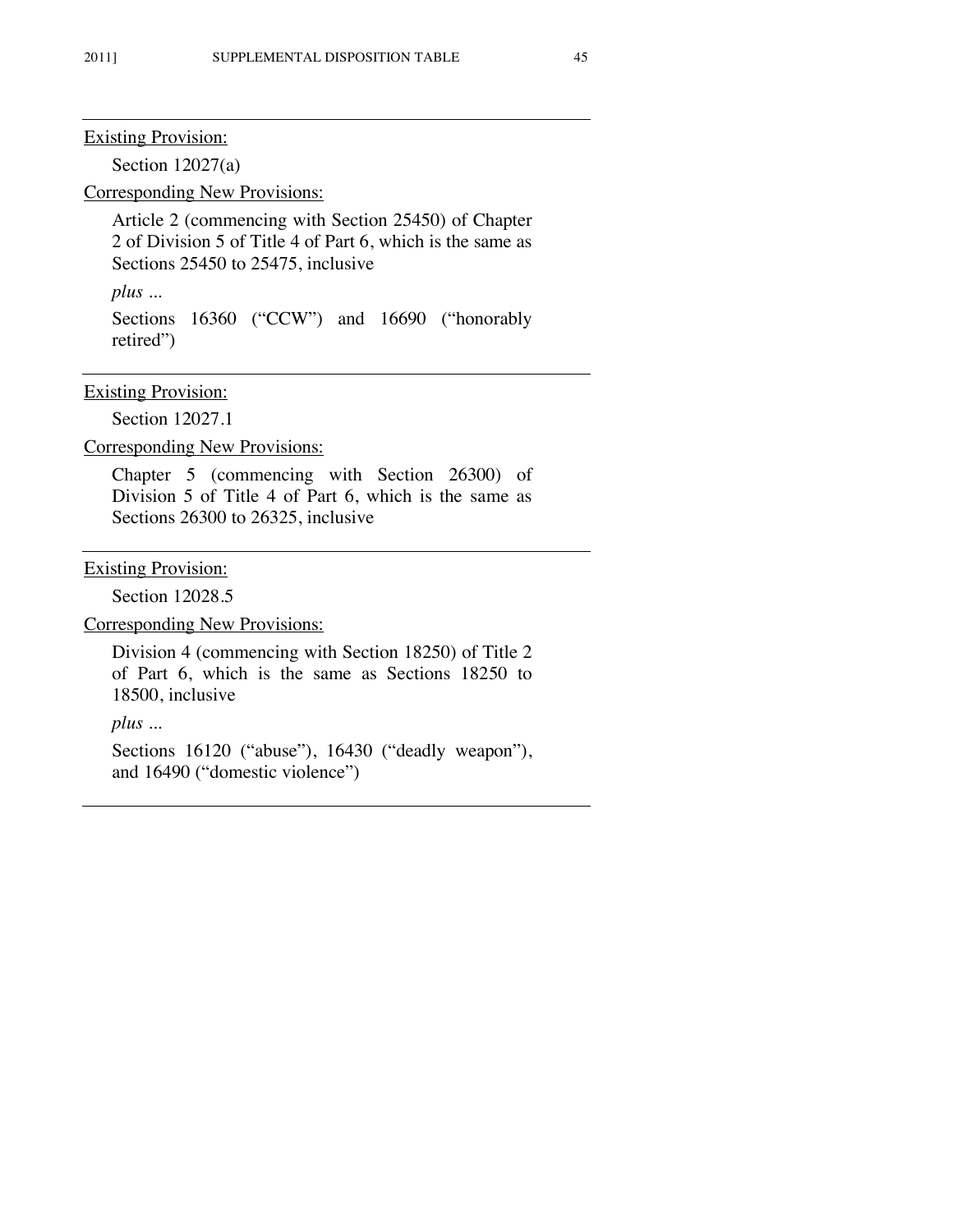Section 12030

Corresponding New Provisions:

Sections 34005 and 34010

*plus ...*

Sections 16520(e) ("firearm")

☞ **Note.** After the recodification but before its operative date, Section 16520 was amended by 2011 Cal. Stat. ch. 725, § 4 (open carry).

Existing Provision:

Section 12031

Corresponding New Provisions:

Sections 25850 to 26025, inclusive, Section 26030(a)- (c), and Sections 26035 to 26055, inclusive

(This is the same as:

• Sections 25850 to 26055, inclusive, except not Section 26030(d)

or

• Article 2 (commencing with Section 25850), Article 3 (commencing with Section 25900), and Article 4 (commencing with Section 26000) of Chapter 3 of Division 5 of Title 4 of Part 6, except not Sections 26030(d) and 26060).)

*plus ...*

Sections 16750(b) ("lawful possession of the firearm"), 16840(b) ("loaded" and "loaded firearm"), and 17030 ("prohibited area")

☞ **Note.** After the recodification but before its operative date, Section 16750 was amended by 2011 Cal. Stat. ch. 725, § 5 (open carry), Section 25850 was amended by 2011 Cal. Stat. ch. 15, § 544 (criminal justice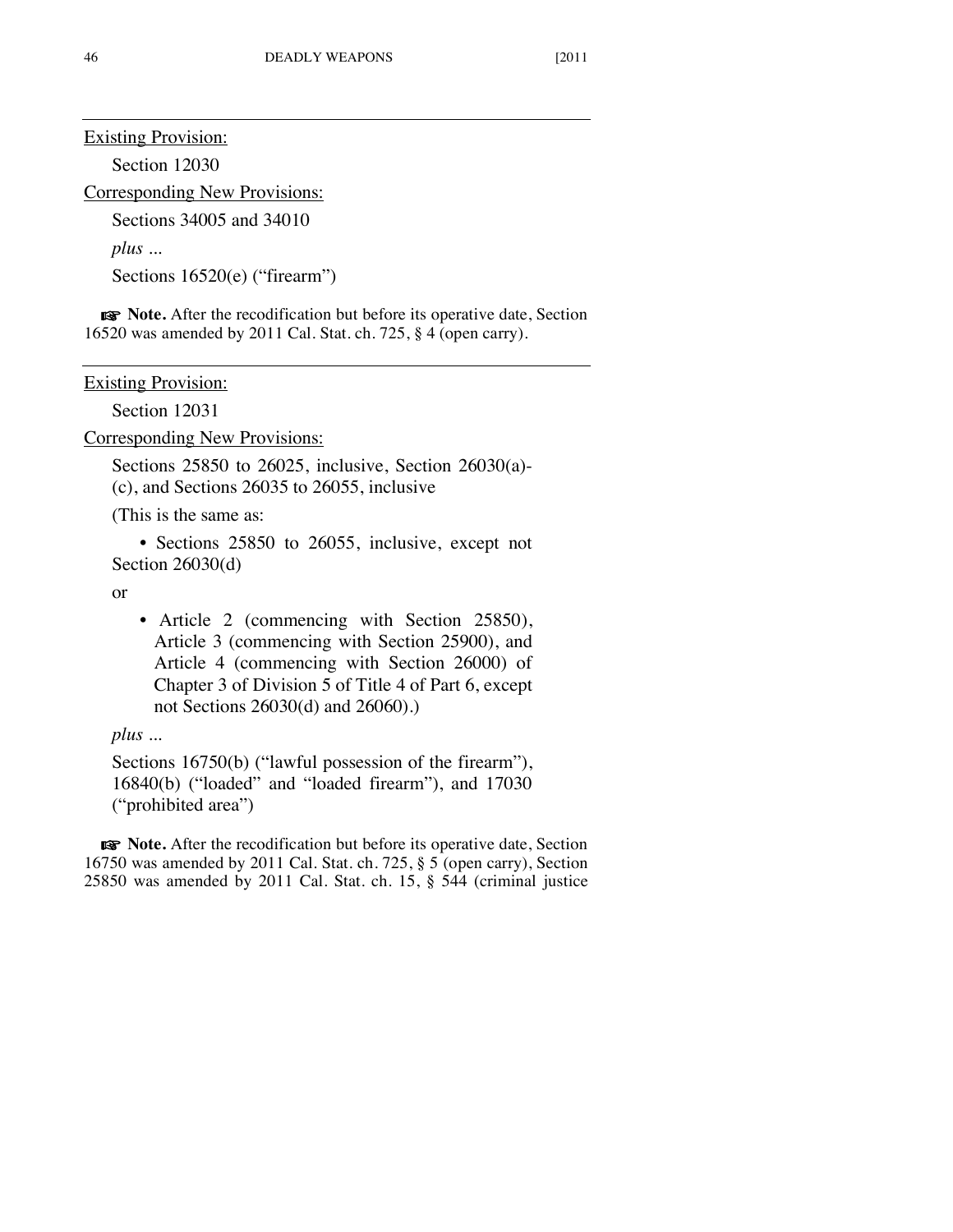realignment), and Section 26020 was amended by 2011 Cal. Stat. ch. 296, § 231 (code maintenance).

Existing Provision:

Section 12035

Corresponding New Provisions:

Chapter 2 (commencing with Section 25100) of Division 4 of Title 4 of Part 6, which is the same as Sections 25100 to 25130, inclusive

*plus ...*

Sections 16600 ("great bodily injury"), 16840(b) ("loaded" and "loaded firearm"), 16850 ("locked container"), and 16860 ("locking device" for firearm")

*and ...*

Section 25000 ("child")

☞ **Note.** After the recodification but before its operative date, Section 16850 was amended by 2011 Cal. Stat. ch. 725, § 6 (open carry), Section 25105 was amended by 2011 Cal. Stat. ch. 285, § 26 (recodification clean-up), and Section 25110 was amended by 2011 Cal. Stat. ch. 15, § 541 (criminal justice realignment).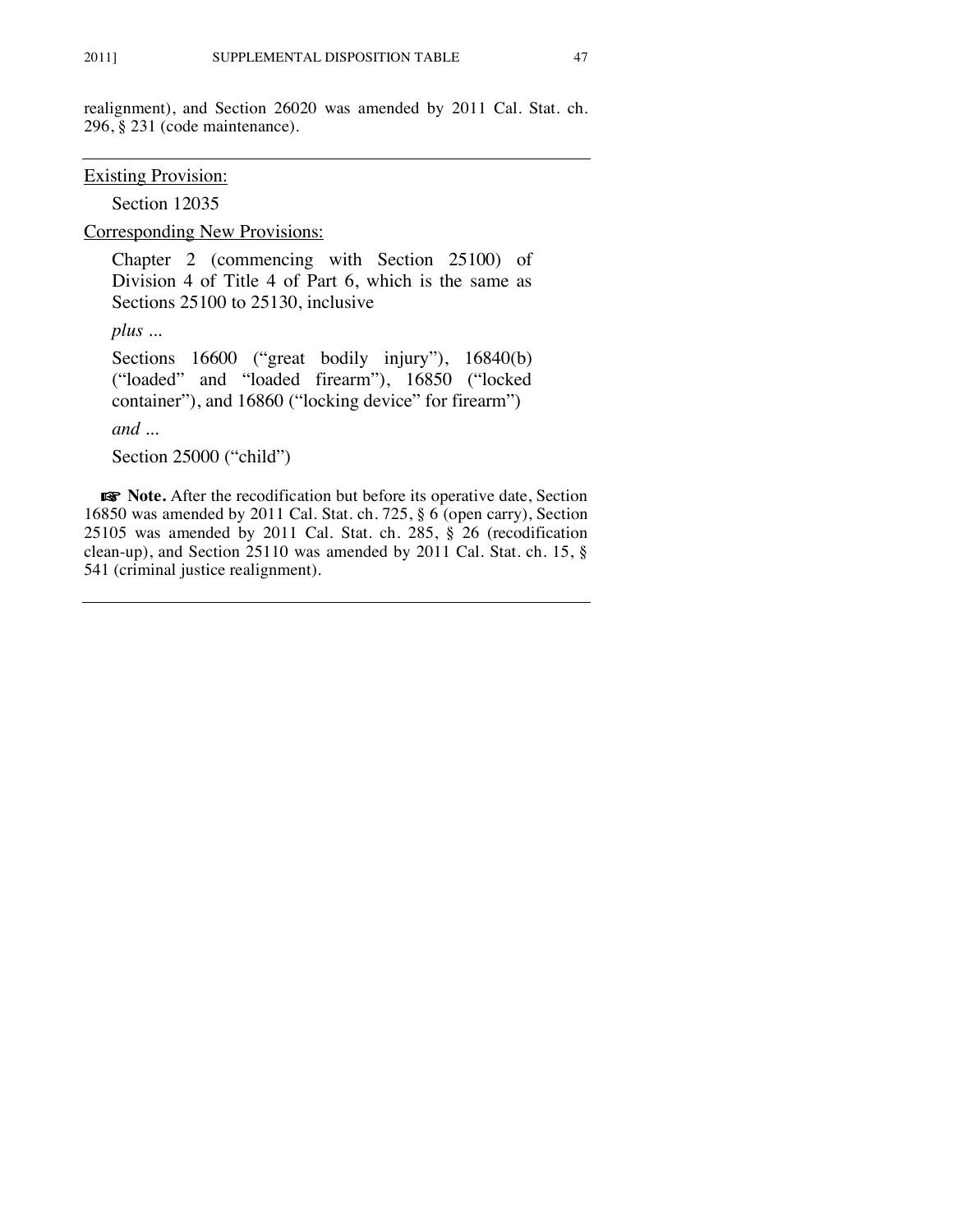Section 12036

Corresponding New Provisions:

Chapter 3 (commencing with Section 25200) of Division 4 of Title 4 of Part 6, which is the same as Sections 25200 to 25225, inclusive

*plus ...*

Sections 16850 ("locked container") and 16860 ("locking device" for firearm")

*and ...*

Section 25000 ("child")

☞ **Note.** After the recodification but before its operative date, Section 16850 was amended by 2011 Cal. Stat. ch. 725, § 6 (open carry).

Existing Provisions:

Section 12050 to 12054, inclusive

(This is the same as Article 3 (commencing with Section 12050) of Chapter 1 of Title 2 of Part 4.)

Corresponding New Provisions:

Chapter 4 (commencing with Section 26150) of Division 5 of Title 4 of Part 6, which is the same as Sections 26150 to 26225, inclusive

*plus ...*

Section 17020 ("principal place of employment or business")

☞ **Note.** After the recodification but before its operative date, several code sections in new Chapter 4 (License to Carry Pistol, Revolver, or Other Firearm Capable of Being Concealed Upon the Person) were amended, and one new code section was added to that chapter. For details, see the Note at the beginning of this document.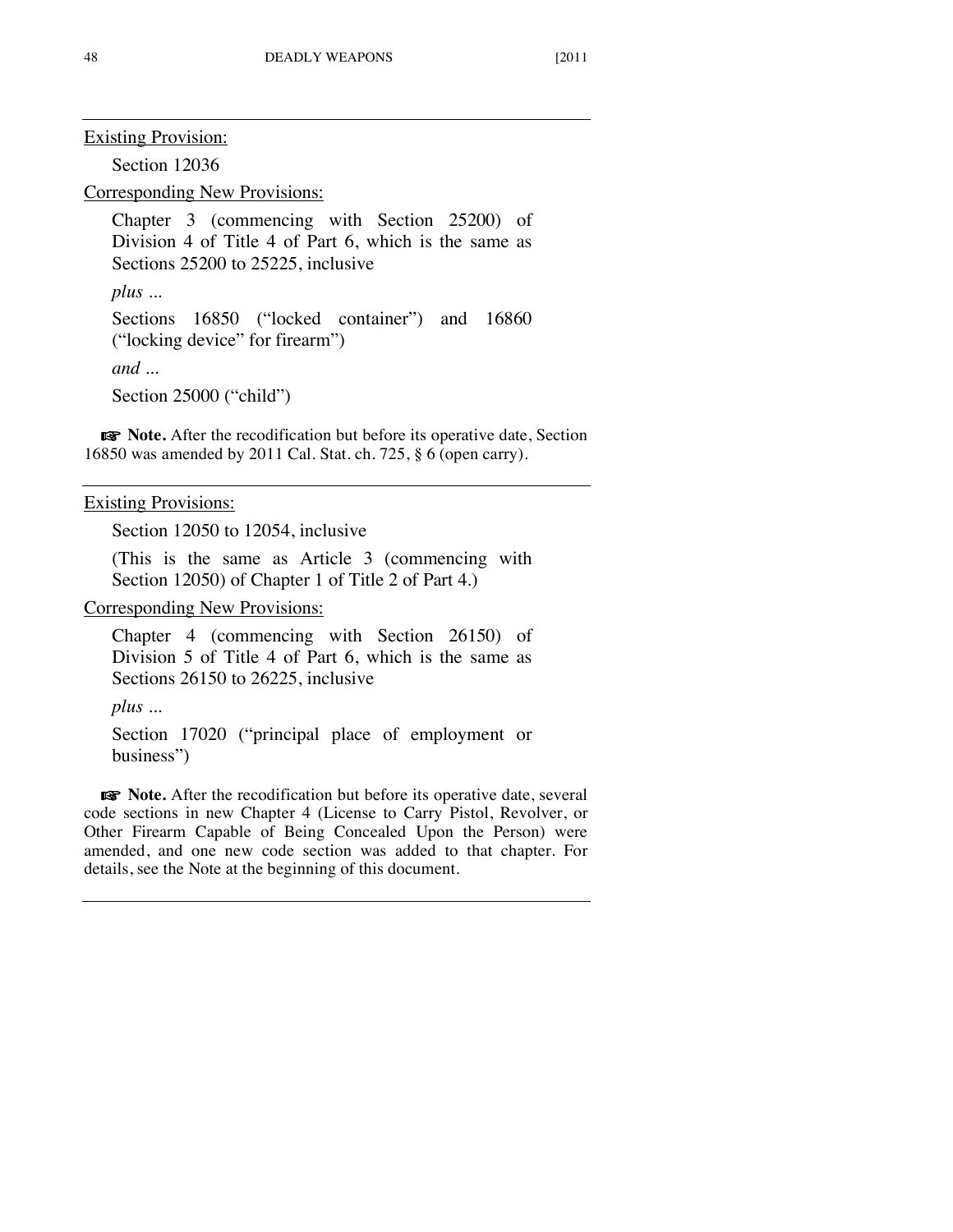Sections 12060 and 12061

(This is the same as Chapter 2.6 (commencing with Section 12060) of Title 2 of Part 4.)

Corresponding New Provisions:

Article 3 (commencing with Section 30345) of Chapter 1 of Division 10 of Title 4 of Part 6, which is the same as Sections 30345 to 30365, inclusive

*plus ...*

Sections 16170(b) ("antique firearm"), 16450 ("department"), 16650 ("handgun ammunition"), 16662 ("handgun ammunition vendor"), and 17315 ("vendor")

**Existing Provision:** 

Section 12061

Corresponding New Provisions:

Article 3 (commencing with Section 30345) of Chapter 1 of Division 10 of Title 4 of Part 6, which is the same as Sections 30345 to 30365, inclusive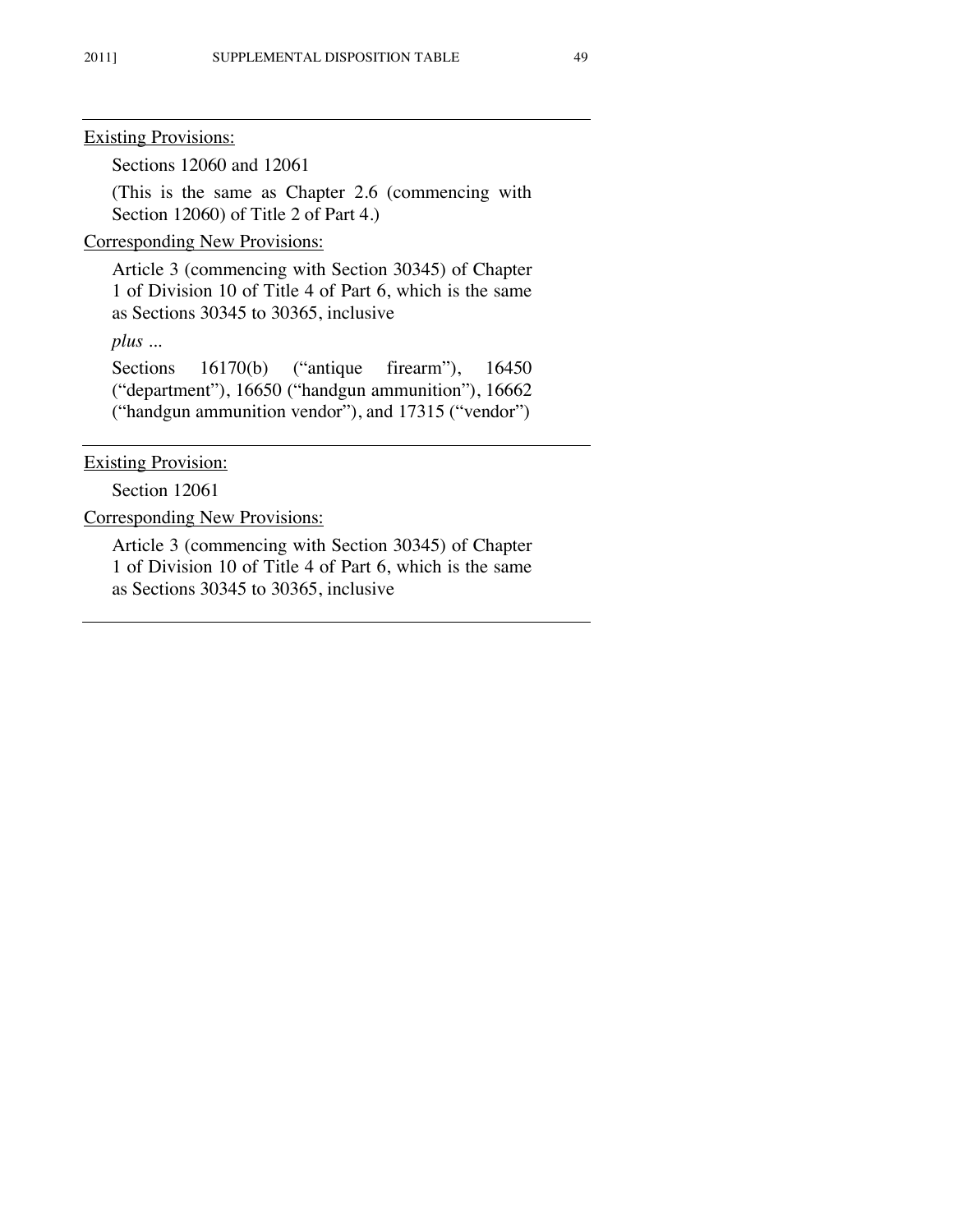Section 12070

Corresponding New Provisions:

Sections 26500 to 26588, inclusive

(This is the same as Article 1 (commencing with Section 26500) of Chapter 1 of Division 6 of Title 4 of Part 6, except not Section 26590.)

*plus ...*

Sections 16620 ("Gun Show Trader"), 16730(a), (c) ("infrequent"), 16960 ("person taking title or possession of a firearm by operation of law"), and 17310 ("used firearm")

Existing Provision:

Section 12070(b)

Corresponding New Provisions:

Sections 26505 to 26588, inclusive

(This is the same as Article 1 (commencing with Section 26500) of Chapter 1 of Division 6 of Title 4 of Part 6, except not Sections 26500 and 26590.)

*plus ...*

Sections 16620 ("Gun Show Trader") and 17310 ("used firearm")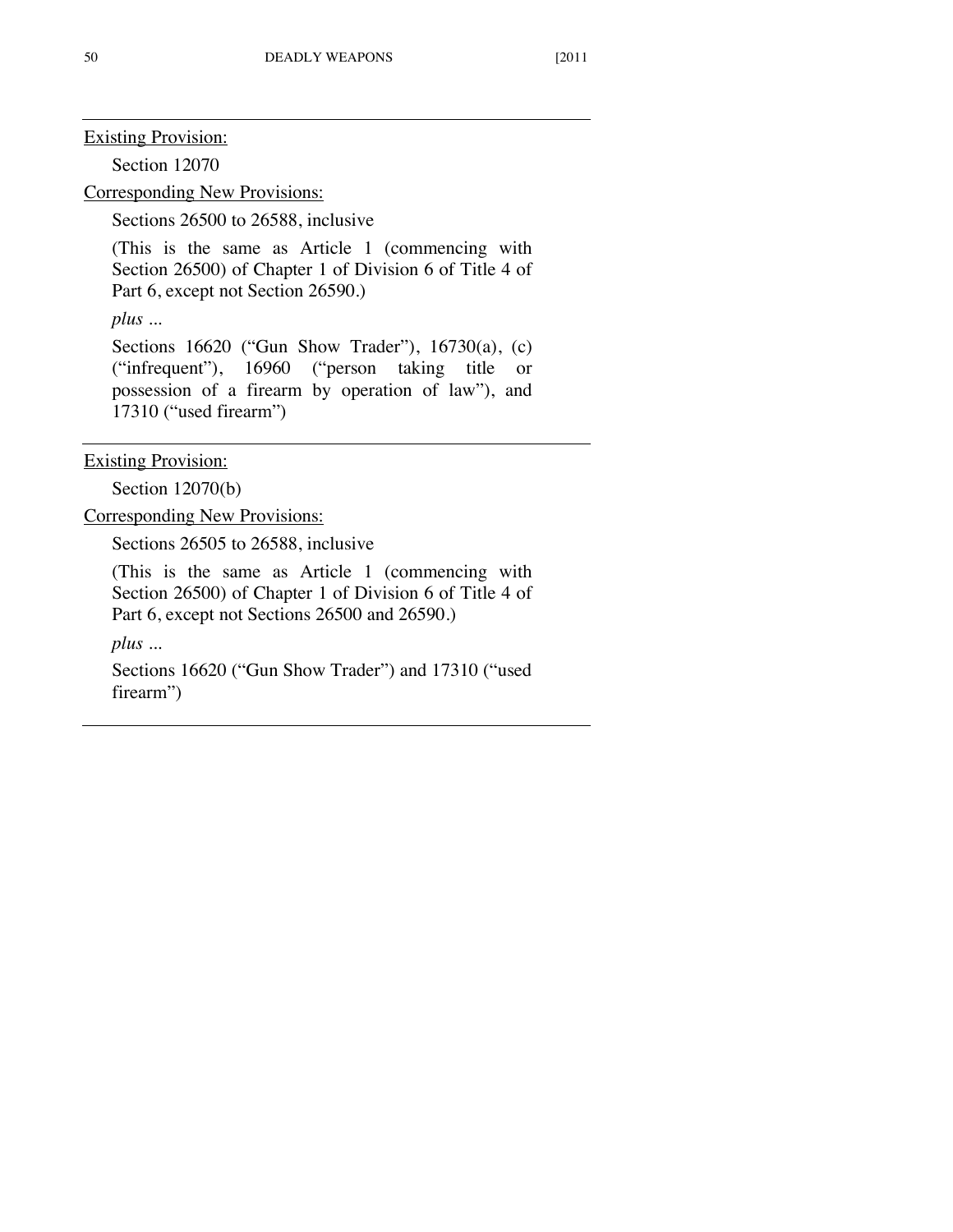Section 12071

Corresponding New Provisions:

Sections 26700 to 26915, inclusive, which is the same as Article 1 (commencing with Section 26700) and Article 2 (commencing with Section 26800) of Chapter 2 of Division 6 of Title 4 of Part 6

*plus ...*

Sections 16130 ("agent"), 16400 ("clear evidence of the person's identity and age"), 16550 ("firearm transaction record"), 16810 ("licensed premises," "licensee's business premises," and "licensee's place of business"), and 17110 ("secure facility" for firearm storage by dealer)

☞ **Note.** After the recodification but before its operative date, Sections 26805, 26840, 26845, 26850, 26865, 26890, and 26905 were amended. See 2011 Cal. Stat. ch. 745, §§ 7-14 (long gun registration).

Existing Provision:

Section 12071(b)

Corresponding New Provisions:

Article 2 (commencing with Section 26800) of Division 6 of Title 4 of Part 6, except not Sections 26890(c)-(d) and 26900(b)

*plus ...*

Section 16130 ("agent")

☞ **Note.** After the recodification but before its operative date, Sections 26805, 26840, 26845, 26850, 26865, 26890, and 26905 were amended. See 2011 Cal. Stat. ch. 745, §§ 7-14 (long gun registration).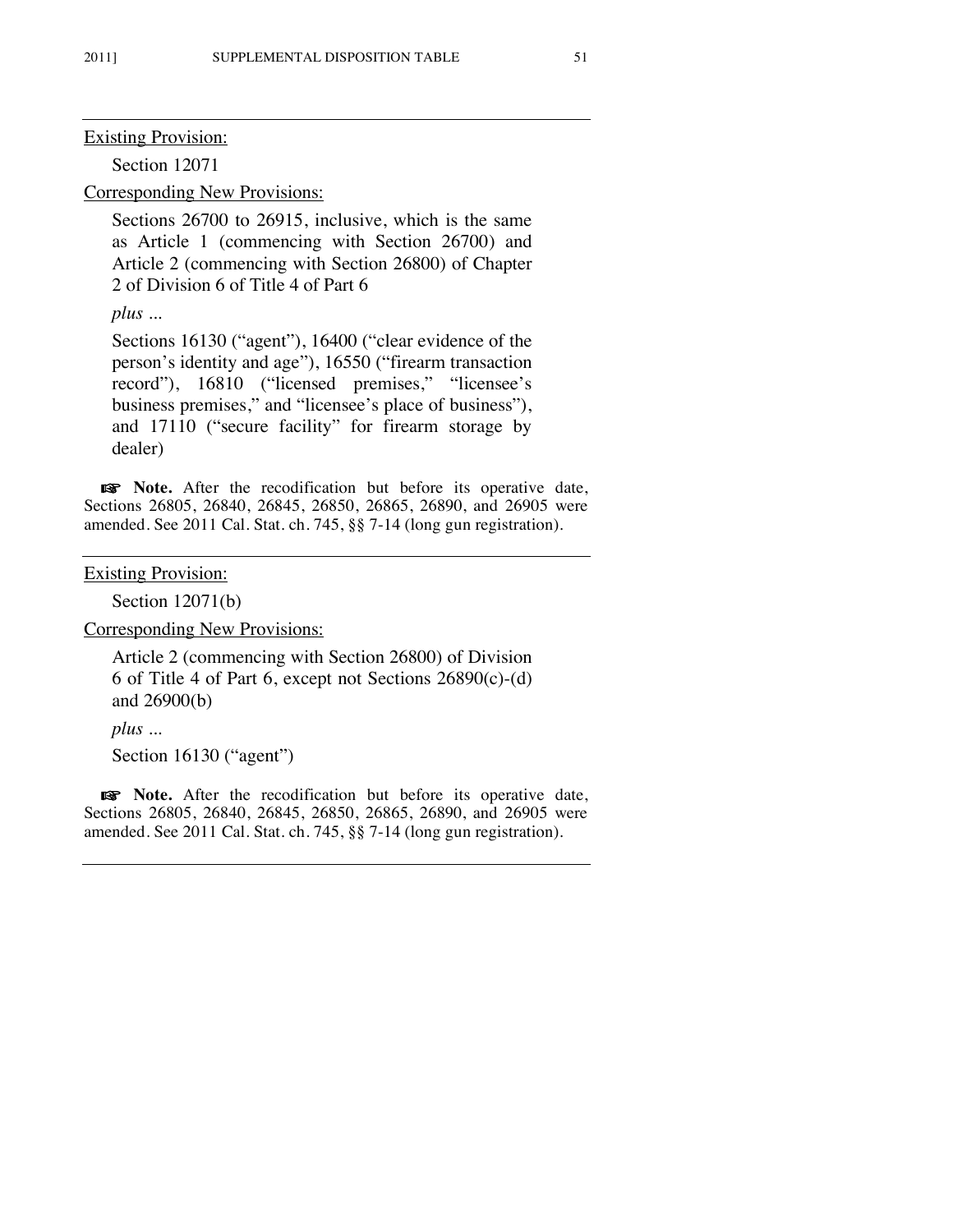Section 12071.1

Corresponding New Provisions:

Article 1 (commencing with Section 27200) of Chapter 3 of Division 6 of Title 4 of Part 6, which is the same as Sections 27200 to 27245, inclusive

*plus ...*

Section 16800 ("licensed gun show producer")

Existing Provision:

Section 12071.4

Corresponding New Provisions:

Article 2 (commencing with Section 27300) of Chapter 3 of Division 6 of Title 4 of Part 6, which is the same as Sections 27300 to 27350, inclusive

Existing Provision:

Section 12072

Corresponding New Provisions:

Article 1 (commencing with Section 27500) of Chapter 4 of Division 6 of Title 4 of Part 6, which is the same as Sections 27500 to 27590, inclusive

☞ **Note.** After the recodification but before its operative date, Sections 27540, 27560, and 27565 were amended. See 2011 Cal. Stat. ch. 745, §§ 26-28 (long gun registration). Section 27590 was also amended. See 2011 Cal. Stat. ch. 745, § 29.5 (long gun registration; coordinated with criminal justice realignment bill).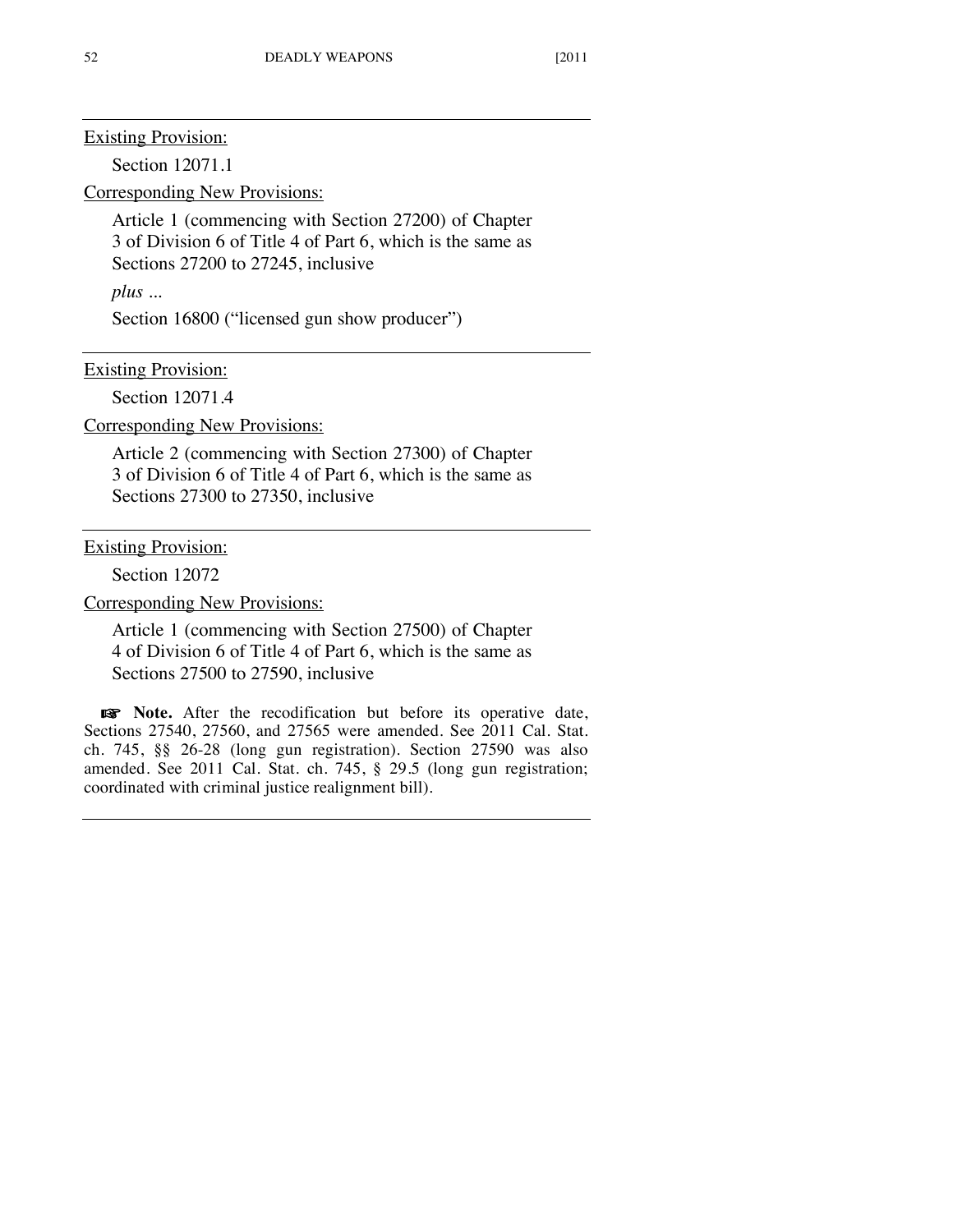Section 12076

Corresponding New Provisions:

Article 3 (commencing with Section 28200) of Chapter 6 of Division 6 of Title 4 of Part 6, which is the same as Sections 28200 to 28250, inclusive

☞ **Note.** After the recodification but before its operative date, several code sections in new Article 3 (Submission of Fees and Firearm Purchaser Information to the Department of Justice) were amended. For details, see the Note at the beginning of this document.

**Existing Provision:** 

Section 12077

Corresponding New Provisions:

Article 2 (commencing with Section 28150) of Chapter 6 of Division 6 of Title 4 of Part 6, which is the same as Sections 28150 to 28180, inclusive

Existing Provision:

Section 12081

Corresponding New Provisions:

Chapter 2 (commencing with Section 29500) of Division 8 of Title 4 of Part 6, which is the same as Sections 29500 to 29535, inclusive

☞ **Note.** After the recodification but before its operative date, Section 29510 was amended by 2011 Cal. Stat. ch. 285, § 27 (recodification clean-up).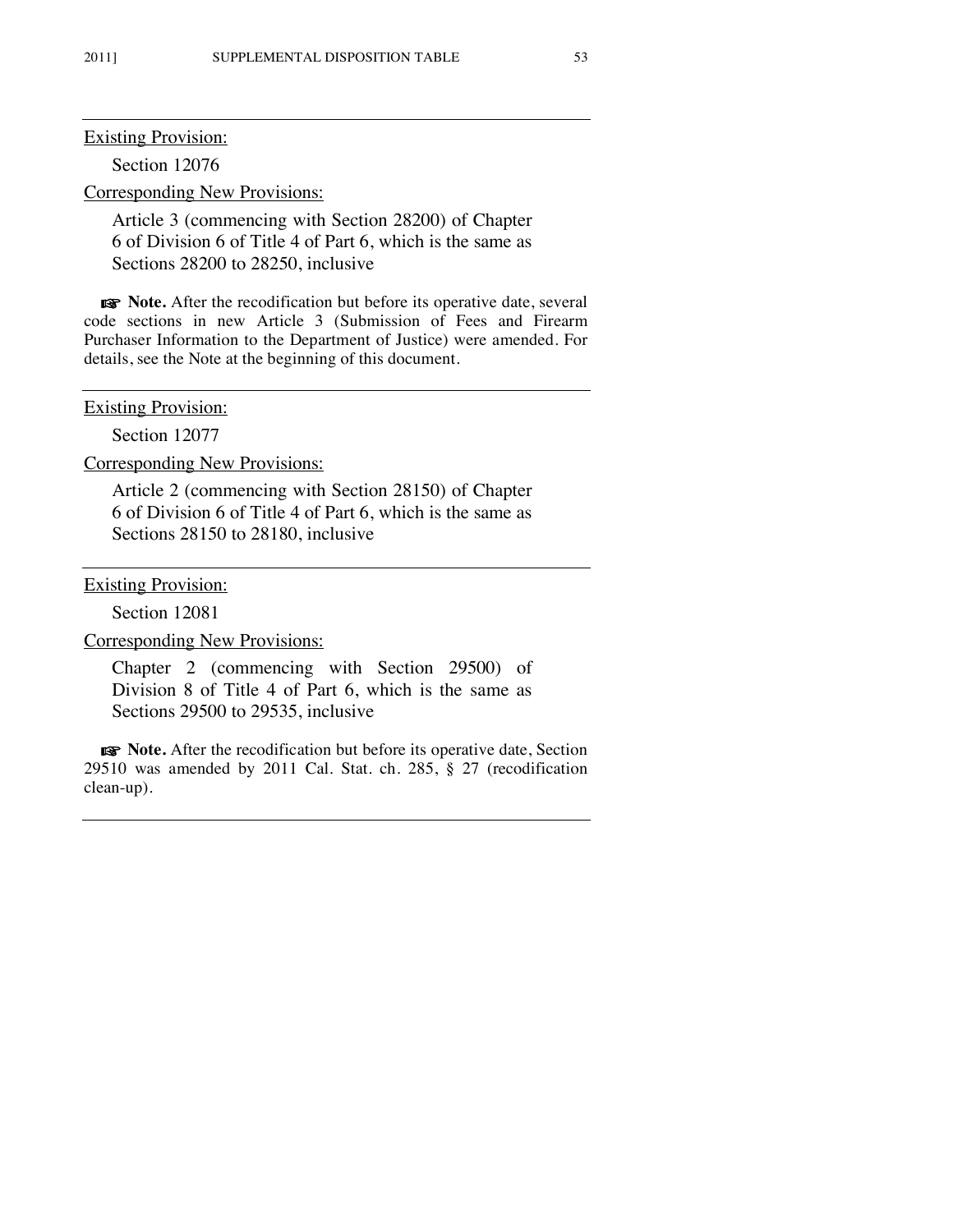Section 12082

Corresponding New Provisions:

Chapter 5 (commencing with Section 28050) of Division 6 of Title 4 of Part 6, which is the same as Sections 28050 to 28070, inclusive

Existing Provision:

Section 12083

Corresponding New Provisions:

Article 6 (commencing with Section 28450) of Chapter 6 of Division 6 of Title 4 of Part 6, which is the same as Sections 28450 to 28490, inclusive

Existing Provision:

Section 12086

Corresponding New Provisions:

Chapter 2 (commencing with Section 29030) of Division 7 of Title 4 of Part 6, which is the same as Sections 29030 to 29150, inclusive

*plus ...*

Section 16450 ("department")

☞ **Note.** After the recodification but before its operative date, Sections 29065, 29115, and 29142 were amended. See 2011 Cal. Stat. ch. 296, §§ 234-236 (code maintenance).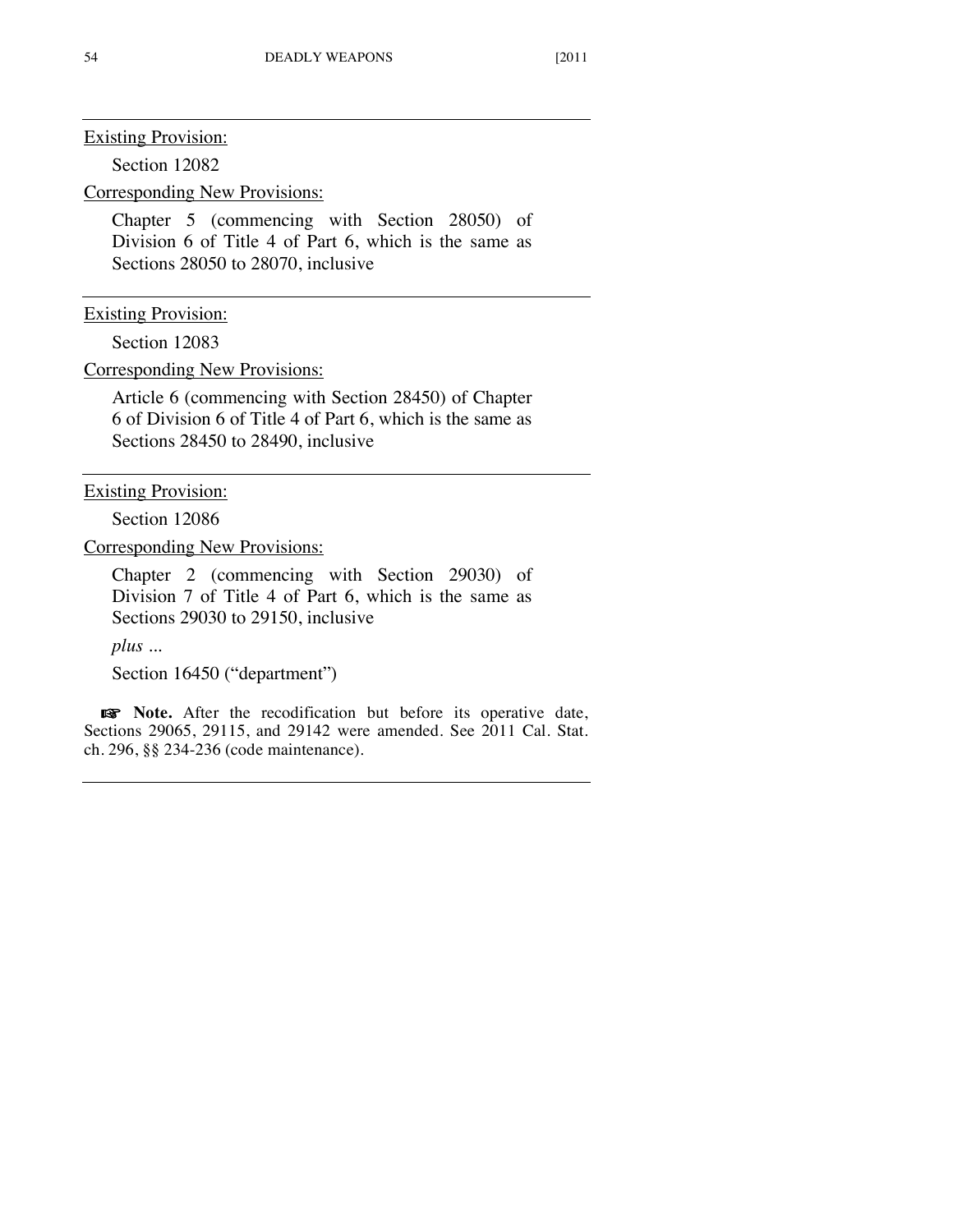Section 12101

Corresponding New Provisions:

Chapter 1 (commencing with Section 29610) of Division 9 of Title 4 of Part 6, which is the same as Sections 29610 to 29750, inclusive

*plus ...*

Section 17070 ("responsible adult")

☞ **Note.** After the recodification but before its operative date, Section 29615 was amended by 2011 Cal. Stat. ch. 296, § 238 (code maintenance), and Section 29700 was amended by 2011 Cal. Stat. ch. 15, § 547 (criminal justice realignment).

Existing Provisions:

Section 12125 to 12133, inclusive

(This is the same as Chapter 1.3 (commencing with Section 12125) of Title 2 of Part 4.)

Corresponding New Provisions:

Sections 31900 to 32110, inclusive, which is the same as Article 4 (commencing with Section 31900), Article 5 (commencing with Section 32000), and Article 6 (commencing with Section 32100) of Chapter 4 of Division 10 of Title 4 of Part 6

*plus ...*

Sections 16380 ("chamber load indicator"), 16900 ("magazine disconnect mechanism"), and 17140 ("semiautomatic pistol")

☞ **Note.** After the recodification but before its operative date, Sections 31910 and 32105 were amended. See 2011 Cal. Stat. ch. 296, §§ 242, 243 (code maintenance).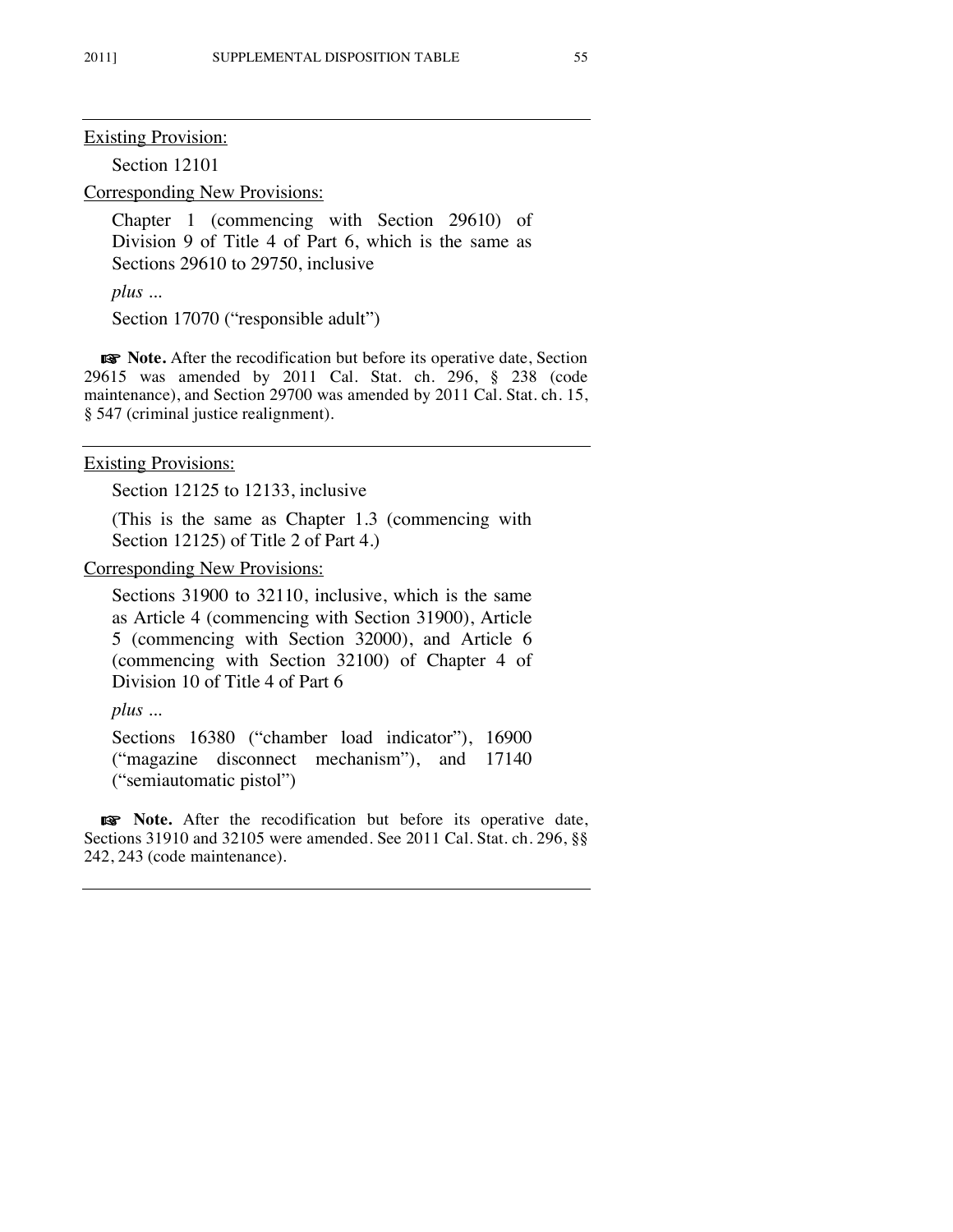Section 12200 to 12251, inclusive

(This is the same as Chapter 2 (commencing with Section 12200) of Title 2 of Part 4.)

Corresponding New Provisions:

Chapter 6 (commencing with Section 32610) of Division 10 of Title 4 of Part 6, which is the same as Sections 32610 to 32750, inclusive

*plus ...*

Section 16880 ("machinegun")

☞ **Note.** After the recodification but before its operative date, Section 16880 was amended by 2011 Cal. Stat. ch. 296, § 228 (code maintenance), and Section 32625 was amended by 2011 Cal. Stat. ch. 15, § 553 (criminal justice realignment).

Existing Provision:

Section 12250

Corresponding New Provisions:

Article 4 (commencing with Section 32700) of Chapter 6 of Division 10 of Title 4 of Part 6, which is the same as Sections 32700 to 32720, inclusive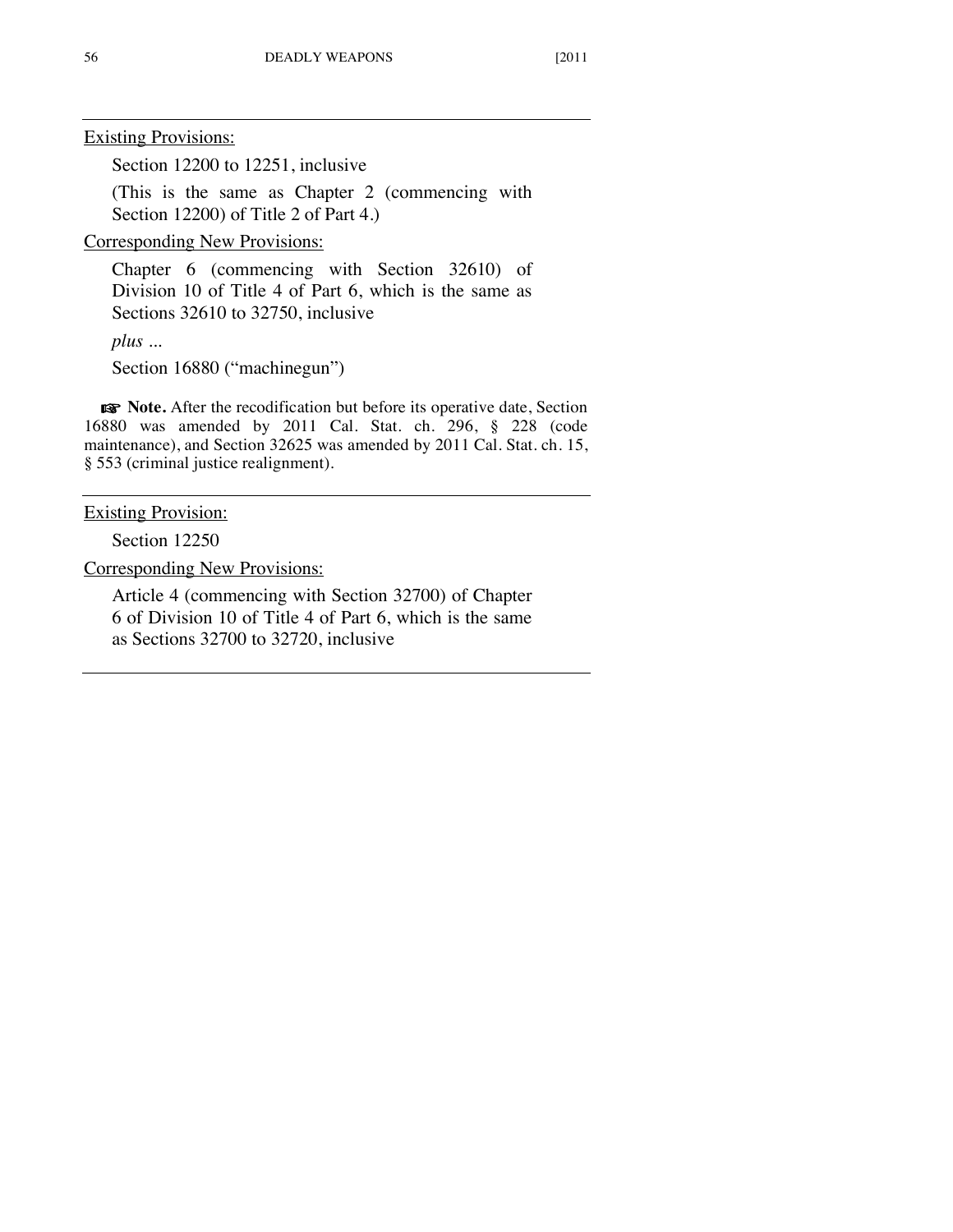Section 12275 to 12290, inclusive

(This is the same as Chapter 2.3 (commencing with Section 12275) of Title 2 of Part 4.)

Corresponding New Provisions:

Chapter 2 (commencing with Section 30500) of Division 10 of Title 4 of Part 6, which is the same as Sections 30500 to 31115, inclusive

*plus ...*

Sections 16170(a) ("antique firearm"), 16350 ("capacity to accept more than 10 rounds"), 16790 ("licensed gun dealer"), 16890 ("magazine"), and 16970 ("person")

☞ **Note.** After the recodification but before its operative date, Sections 30600, 30605, and 30725 were amended. See 2011 Cal. Stat. ch. 15, §§ 549-551 (criminal justice realignment).

## **Existing Provision:**

Section 12280

Corresponding New Provisions:

Article 2 (commencing with Section 30600) of Chapter 2 of Division 10 of Title 4 of Part 6, which is the same as Sections 30600 to 30675, inclusive

☞ **Note.** After the recodification but before its operative date, Sections 30600 and 30605 were amended. See 2011 Cal. Stat. ch. 15, §§ 549, 550 (criminal justice realignment).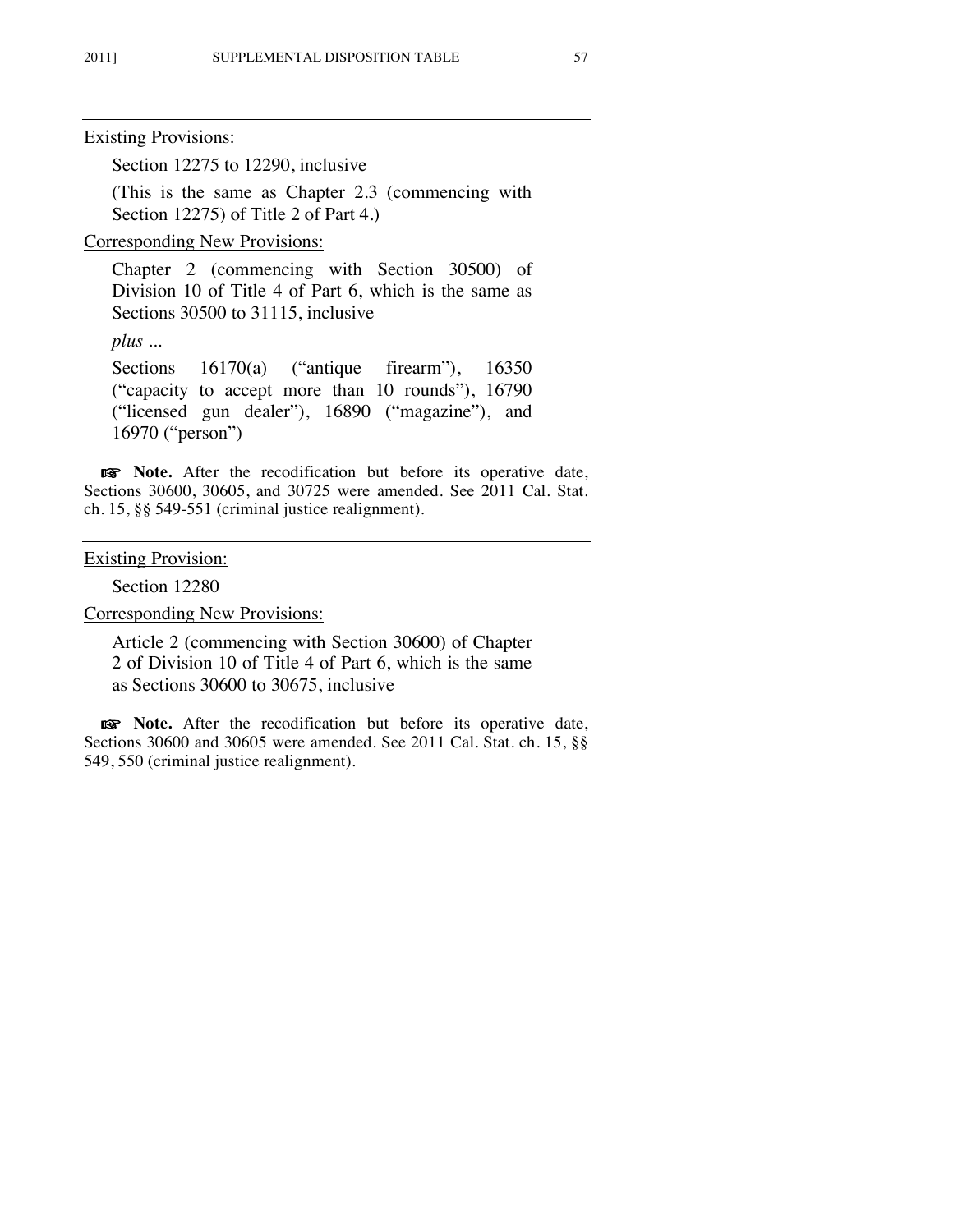Section 12281

Corresponding New Provisions:

Article 3 (commencing with Section 30710) of Chapter 2 of Division 10 of Title 4 of Part 6, which is the same as Sections 30710 to 30735, inclusive

☞ **Note.** After the recodification but before its operative date, Section 30725 was amended. See 2011 Cal. Stat. ch. 15, § 551 (criminal justice realignment).

## **Existing Provision:**

Section 12285

Corresponding New Provisions:

Article 5 (commencing with Section 30900) of Chapter 2 of Division 10 of Title 4 of Part 6, which is the same as Sections 30900 to 30965, inclusive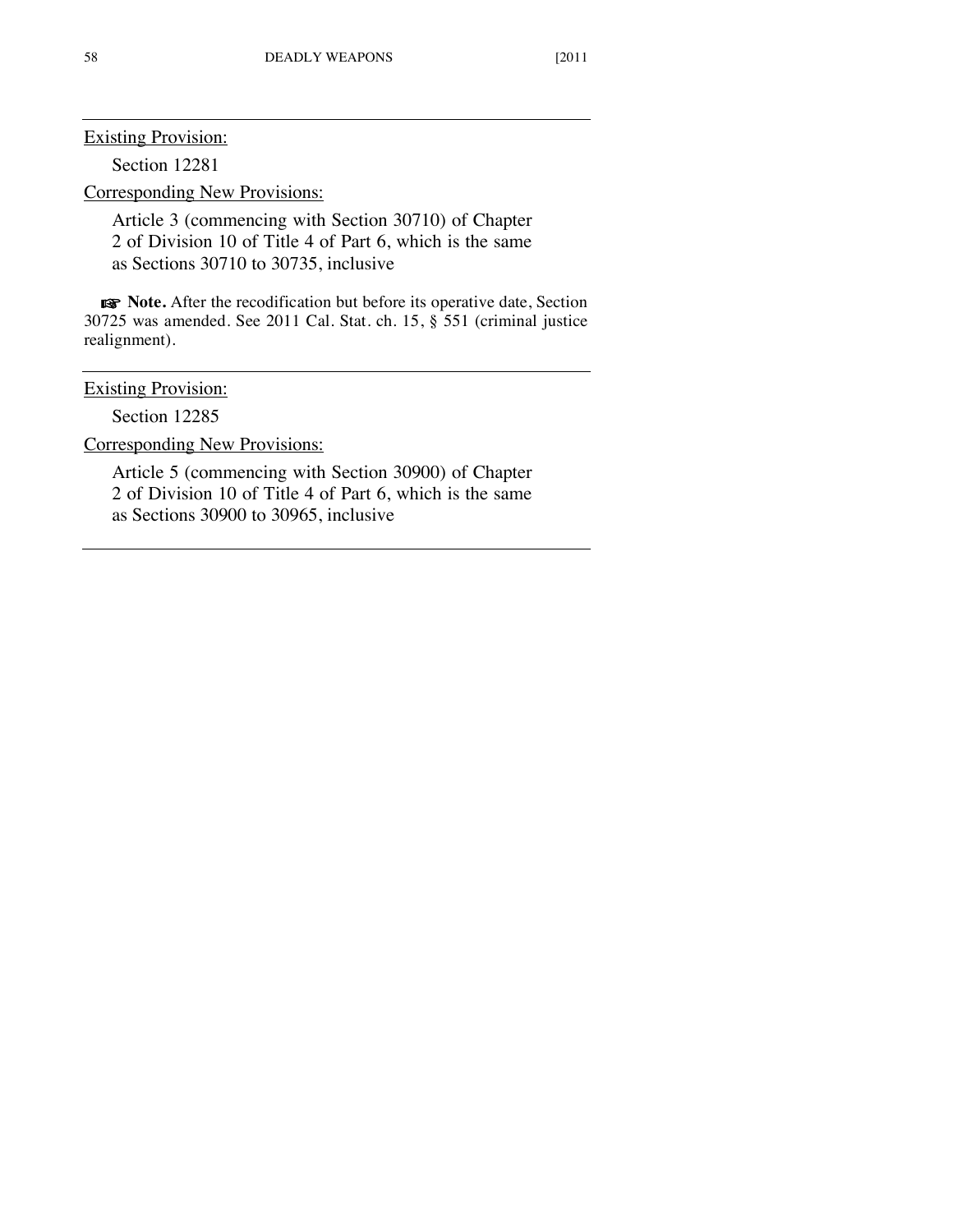Section 12301 to 12312, inclusive

(This is the same as Chapter 2.5 (commencing with Section 12301) of Title 2 of Part 4.)

Corresponding New Provisions:

Chapter 1 (commencing with Section 18710) of Division 5 of Title 2 of Part 6, which is the same as Sections 18710 to 19000, inclusive

*plus ...*

Sections 16160 ("antique cannon"), 16180 ("antique rifle"), 16460(a) ("destructive device"), and 16510 ("explosive")

☞ **Note.** After the recodification but before its operative date, Sections 18715, 18720, 18725, 18730, 18735, and 18740 were amended. See 2011 Cal. Stat. ch. 15, §§ 531-536 (criminal justice realignment).

Existing Provision:

Section 12305

Corresponding New Provisions:

Article 3 (commencing with Section 18900) of Chapter 1 of Division 5 of Title 2 of Part 6, which is the same as Sections 18900 to 18910, inclusive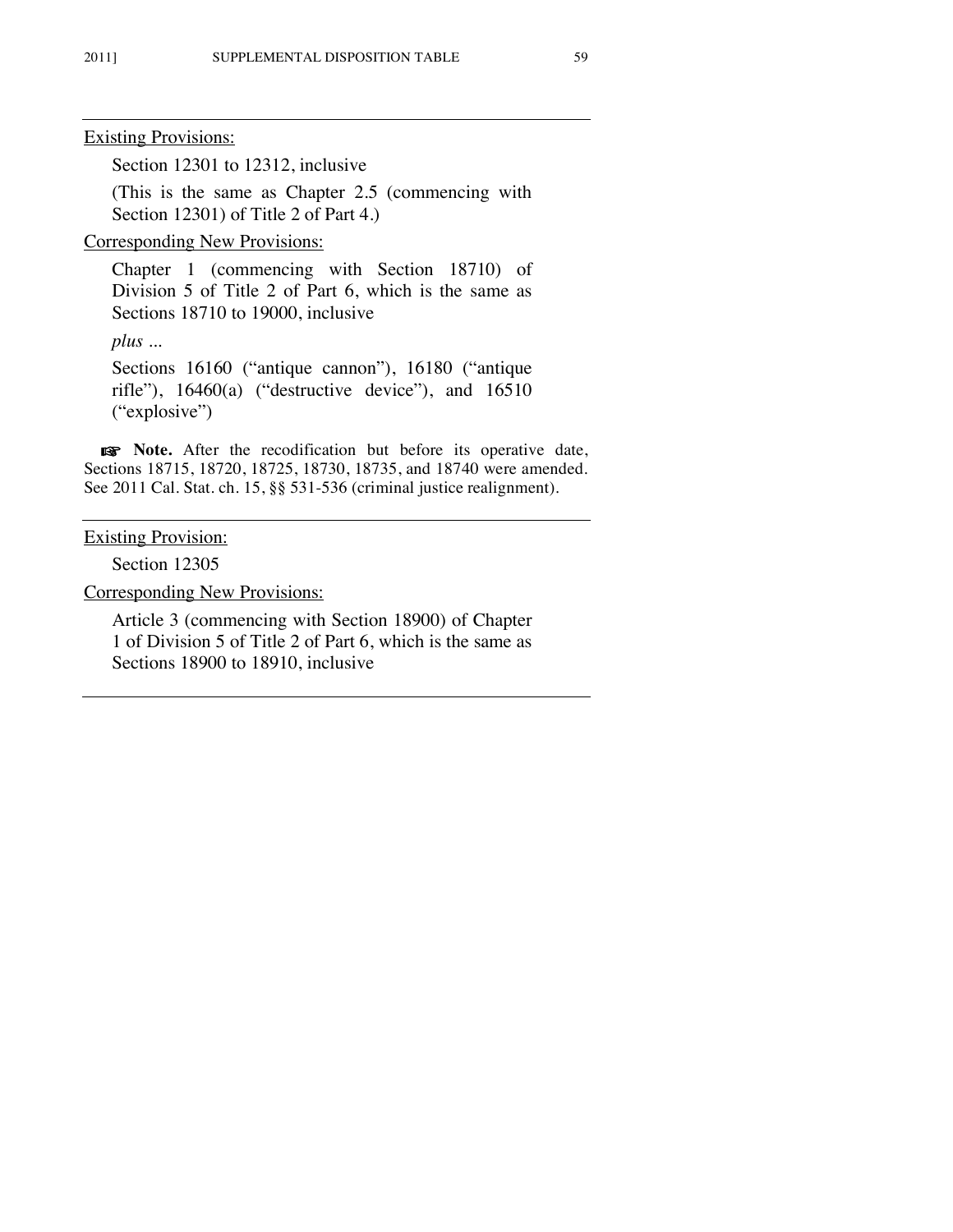Section 12316 to 12325, inclusive

(This is the same as Chapter 2.6 (commencing with Section 12316) of Title 2 of Part 4.)

Corresponding New Provisions:

Article 2 (commencing with Section 30300) of Chapter 1 of Division 10 of Title 4 of Part 6, which is the same as Sections 30300 to 30340, inclusive

*plus ...*

Sections 16150 ("ammunition"), 16170(b) ("antique firearm"), 16290 ("body vest" or "body shield"), 16300 ("bona fide evidence of identity" or "bona fide evidence of majority and identity"), 16650 ("handgun ammunition"), 16660 ("handgun ammunition designed primarily to penetrate metal or armor"), 16662 ("handgun ammunition vendor"), and 17090 ("rifle")

☞ **Note.** After the recodification but before its operative date, Section 30315 was amended by 2011 Cal. Stat. ch. 15, § 548 (criminal justice realignment).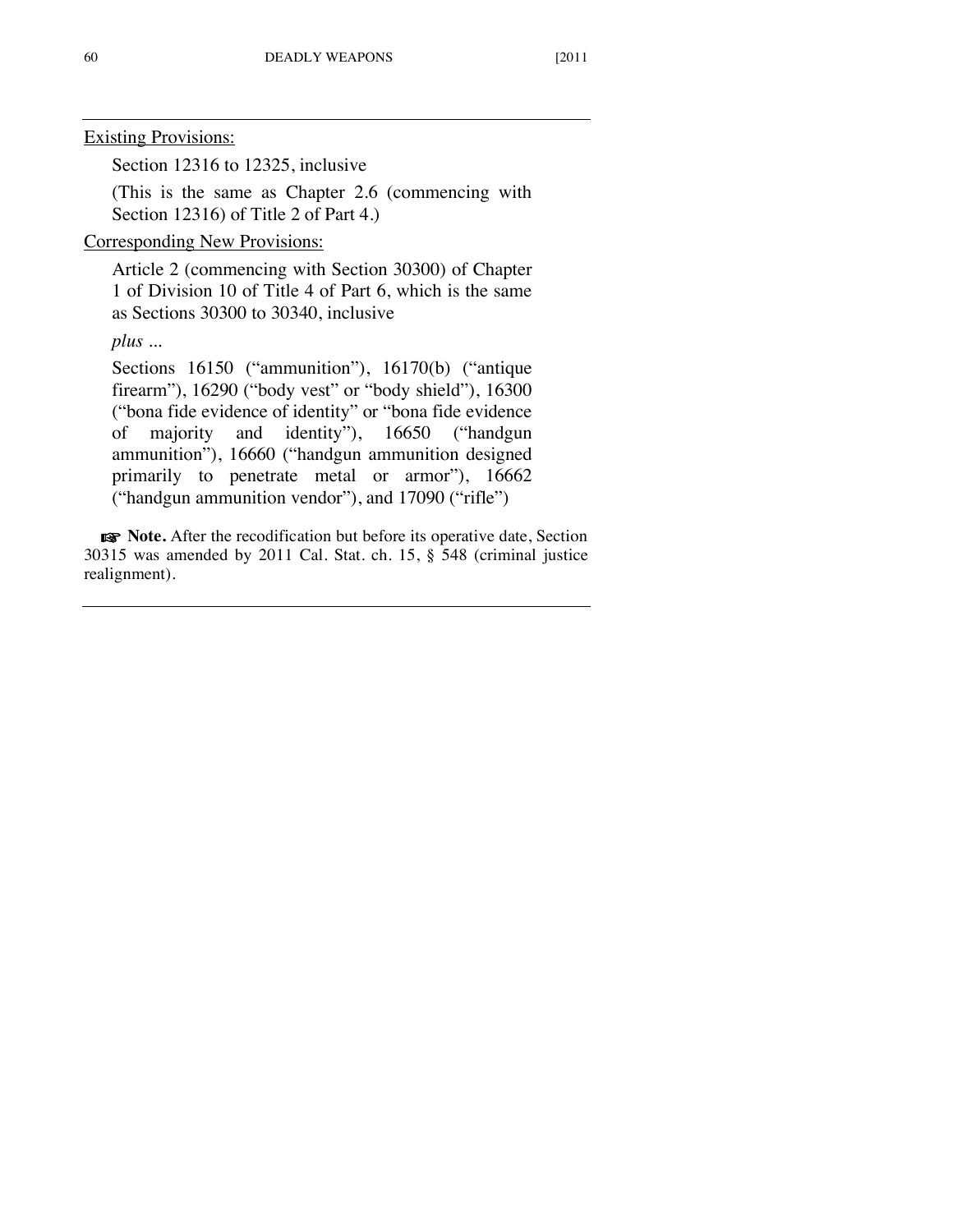Section 12316

Corresponding New Provisions:

Sections 30300, 30305, 30310

*plus ...*

Sections 16150 ("ammunition") and 16300 ("bona fide evidence of identity" or "bona fide evidence of majority and identity")

Existing Provisions:

Section 12360 to 12370, inclusive

(This is the same as Chapter 3.5 (commencing with Section 12360) of Title 2 of Part 4.

Corresponding New Provisions:

Chapter 3 (commencing with Section 31310) of Division 10 of Title 4 of Part 6, which is the same as Sections 31310 to 31360, inclusive

*plus ...*

Sections 16288 ("body armor") and 17320 ("violent felony")

☞ **Note.** After the recodification but before its operative date, Section 31315 was amended by 2011 Cal. Stat. ch. 296, § 241 (code maintenance), and Section 31360 was amended by 2011 Cal. Stat. ch. 15, § 552 (criminal justice realignment).